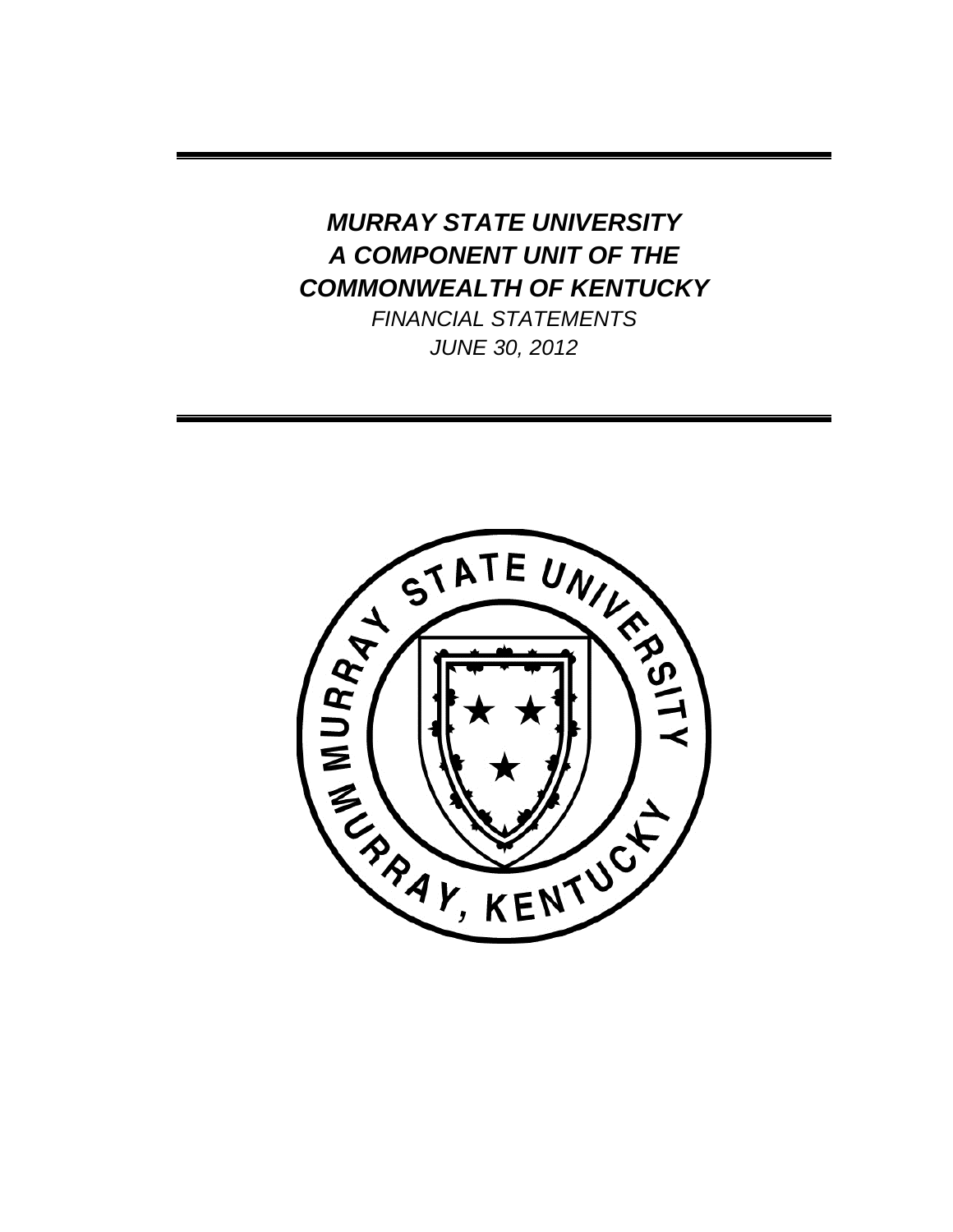## **Contents**

|                                                             | Page |
|-------------------------------------------------------------|------|
|                                                             |      |
|                                                             |      |
| <b>Financial Statements</b>                                 |      |
| Statements of Net Assets - Murray State University  18 - 19 |      |
| Statements of Financial Position - Murray State             |      |
| Statements of Revenues, Expenses and Changes in             |      |
| <b>Statements of Activities - Murray State University</b>   |      |
| Statements of Cash Flows - Murray State University 26 - 27  |      |
|                                                             |      |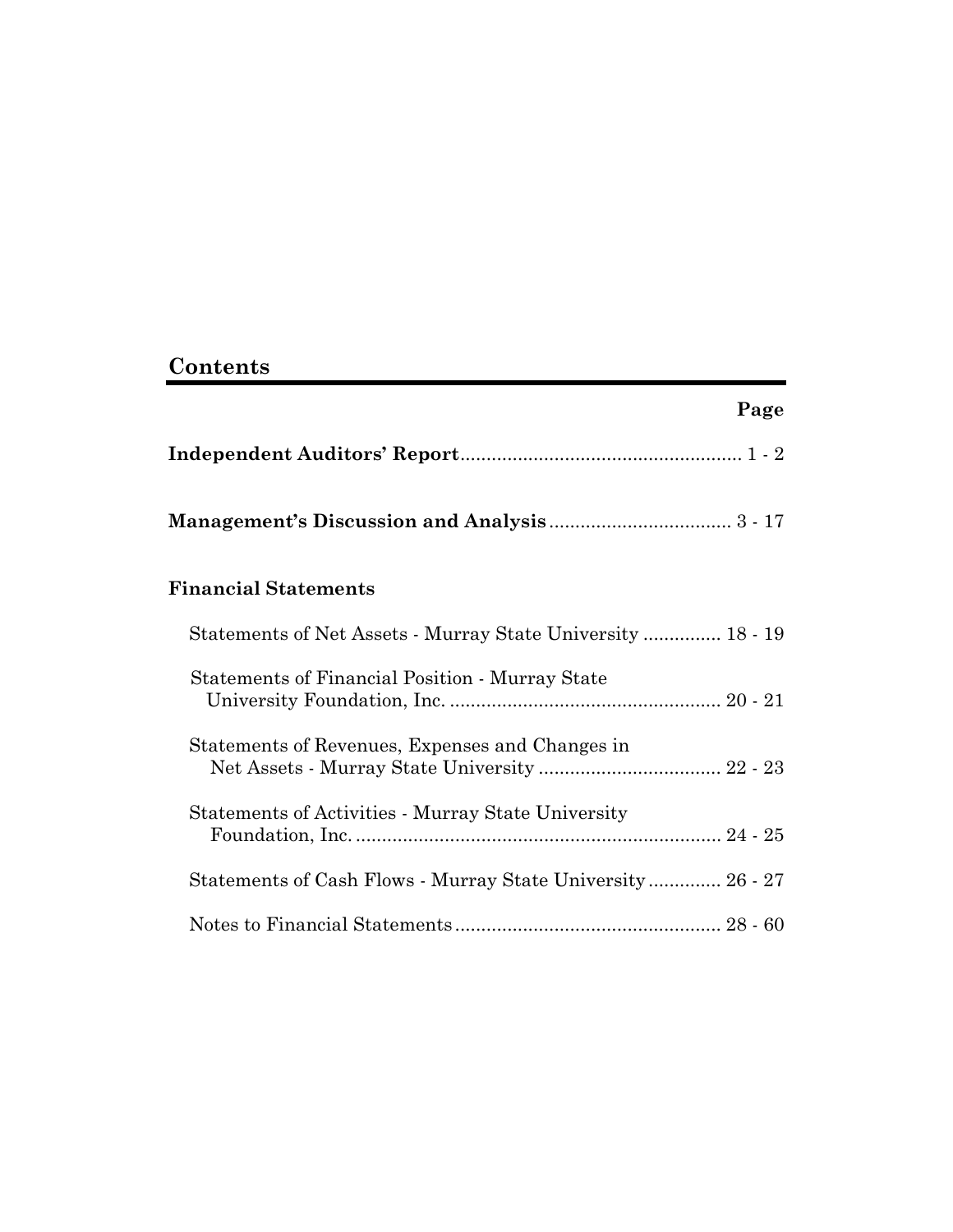

**RubinBrown LLP Certified Public Accountants** & Business Consultants

One North Brentwood Saint Louis, MO 63105

T 314.290.3300 F 314.290.3400

W rubinbrown.com  $E$  info@rubinbrown.com

## **Independent Auditors' Report**

Board of Regents and Audit Committee Murray State University Murray, Kentucky

We have audited the accompanying financial statements of the business-type activities of Murray State University (the University), a component unit of the Commonwealth of Kentucky and its discretely presented component unit, as of June 30, 2012 and 2011 for the years then ended, which collectively comprise the University's basic financial statements as listed in the table of contents. These financial statements are the responsibility of the University's management. Our responsibility is to express opinions on these financial statements based on our audits.

We conducted our audits in accordance with auditing standards generally accepted in the United States of America and the standards applicable to financial audits contained in *Government Auditing Standards,* issued by the Comptroller General of the United States. Those standards require that we plan and perform the audit to obtain reasonable assurance about whether the financial statements are free of material misstatement. The financial statements of Murray State University Foundation, Inc., the discretely presented component unit, were not audited in accordance with *Government Auditing Standards*. An audit includes examining, on a test basis, evidence supporting the amounts and disclosures in the financial statements. An audit also includes assessing the accounting principles used and significant estimates made by management, as well as evaluating the overall financial statement presentation. We believe that our audits provide a reasonable basis for our opinions.

In our opinion, the financial statements referred to above present fairly, in all material respects, the financial position of the business-type activities and the discretely presented component unit of Murray State University as of June 30, 2012 and 2011, and the respective changes in financial position and where applicable, cash flows thereof for the years then ended in conformity with accounting principles generally accepted in the United States of America.

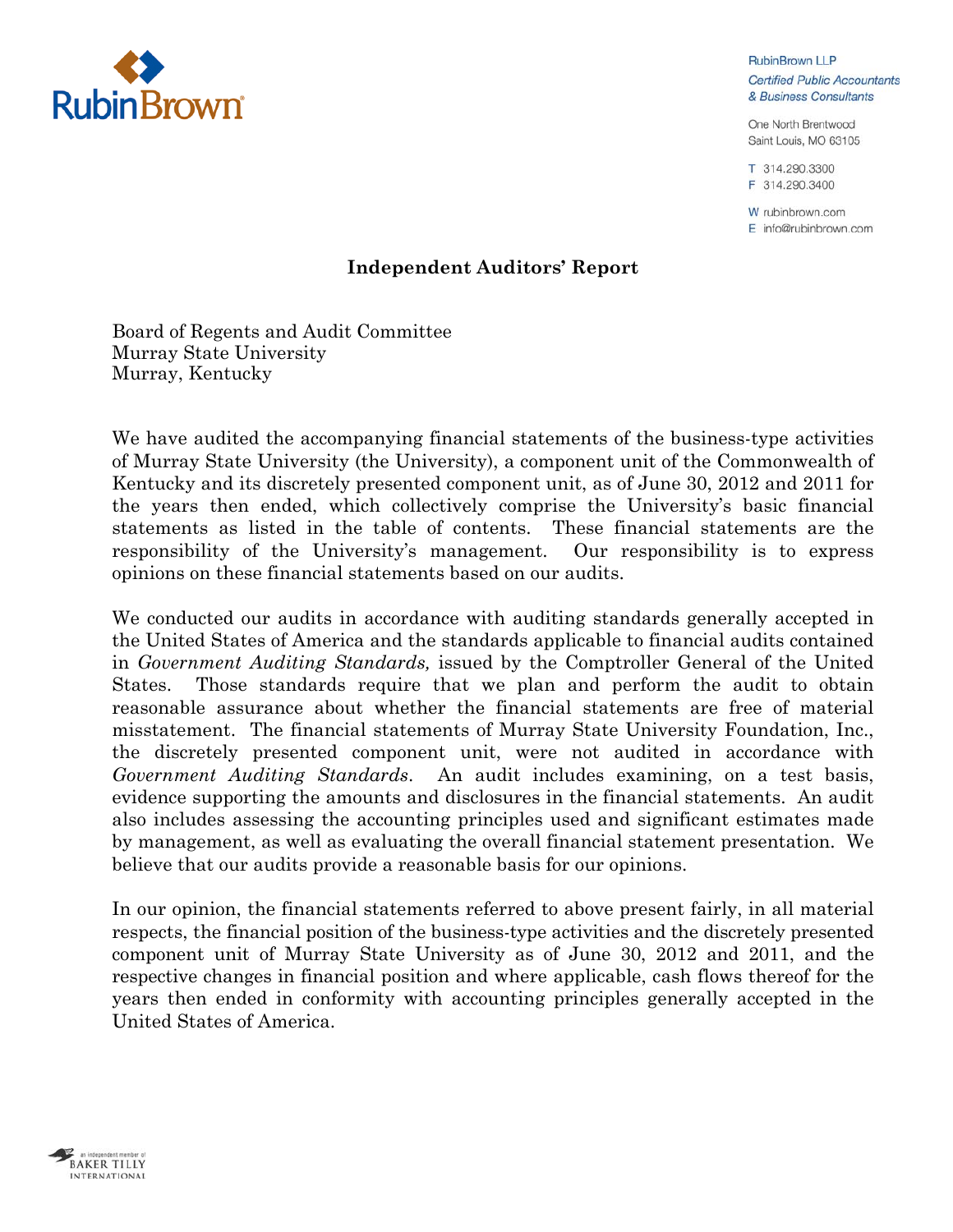In accordance with *Government Auditing Standards,* we have also issued our report dated October 8, 2012, on our consideration of the University's internal control over financial reporting and our tests of its compliance with certain provisions of laws, regulations, contracts and grant agreements and other matters. The purpose of that report is to describe the scope of our testing of internal control over financial reporting and compliance and the results of that testing, and not to provide an opinion on the internal control over financial reporting or on compliance. That report is an integral part of an audit performed in accordance with *Government Auditing Standards* and should be considered in assessing the results of our audit.

Accounting principles generally accepted in the United States of America require that the Management's Discussion and Analysis as listed in the table of contents be presented to supplement the basic financial statements. Such information, although not a part of the basic financial statements, is required by the Governmental Accounting Standards Board who considers it to be an essential part of financial reporting for placing the basic financial statements in an appropriate operational, economic, or historical context. We have applied certain limited procedures to the required supplementary information in accordance with auditing standards generally accepted in the United States of America, which consisted of inquiries of management about the methods of preparing the information and comparing the information for consistency with management's responses to our inquiries, the basic financial statements, and other knowledge we obtained during our audit of the basic financial statements. We do not express an opinion or provide any assurance on the information because the limited procedures do not provide us with sufficient evidence to express an opinion or provide any assurance.

RubinBrown LLP

October 8, 2012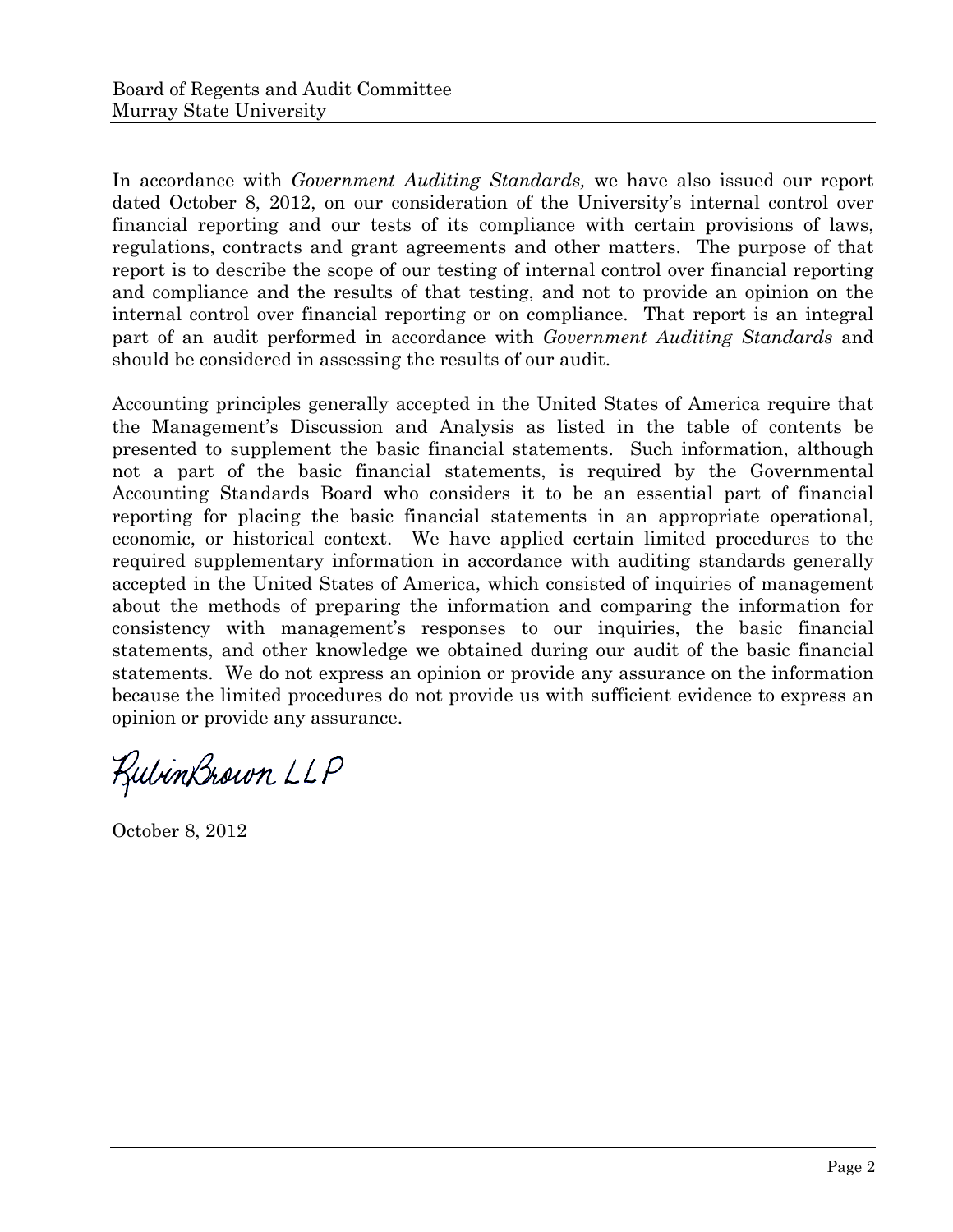#### **MANAGEMENT'S DISCUSSION AND ANALYSIS**

#### **Introduction**

The following Management's Discussion and Analysis (MD&A) provides an overview of the financial position and activities of Murray State University (University) for the year ended June 30, 2012. This discussion has been prepared by management and should be read in conjunction with the financial statements and the notes thereto, which follow this section. The financial statements and related notes and this discussion and analysis are the responsibility of management.

The University is a comprehensive public institution of higher learning located in western Kentucky and primarily serves students in Kentucky, Illinois, Missouri, Tennessee and Indiana. The University has study centers in four other cities where it offers a diverse range of degree programs from associate to doctoral levels, is composed of five academic colleges, and schools of agriculture and nursing, and contributes to the region and state through related research and public service programs. The University is a charter member of the Ohio Valley Conference and a Division I member of the NCAA. The University serves as a residential, regional university offering core programs in the liberal arts, humanities, sciences and selected high-quality professional programs for approximately 10,700 students. For the 2011-12 academic year, tuition and fees increased by \$156 per semester for full time resident undergraduate students. Tuition and fees at the University continues to be significantly less than the national average.

The University consistently ranks among the nation's top public universities and has been recognized for its academic quality and affordability. Once again, *U.S. News & World Report's Best Colleges* has recognized Murray State University among the top schools in the country. Murray State's consecutive streak of top rankings was extended to 22 years with the release of the 2013 *U.S. News Best Colleges* list. The University is at seventh place among the top public regional universities in the South. Murray State is again in the Top Tier as the only Kentucky regional public university to appear among the South's top 20 private and public schools. The University scoring shows it to be the 11<sup>th</sup> top public regional university in the nation, up three spots from last year's rankings. Factors considered in the rankings are peer assessment, graduation and retention rates, faculty resources, student selectivity, financial resources and alumni giving.

In addition to *U.S. News & World Report's* listing, the University is ranked once more as "2013 Military Friendly School" by *G.I. Jobs* magazine and listed for the third time in *the Chronicle of Higher Education's* "Great Colleges to Work For."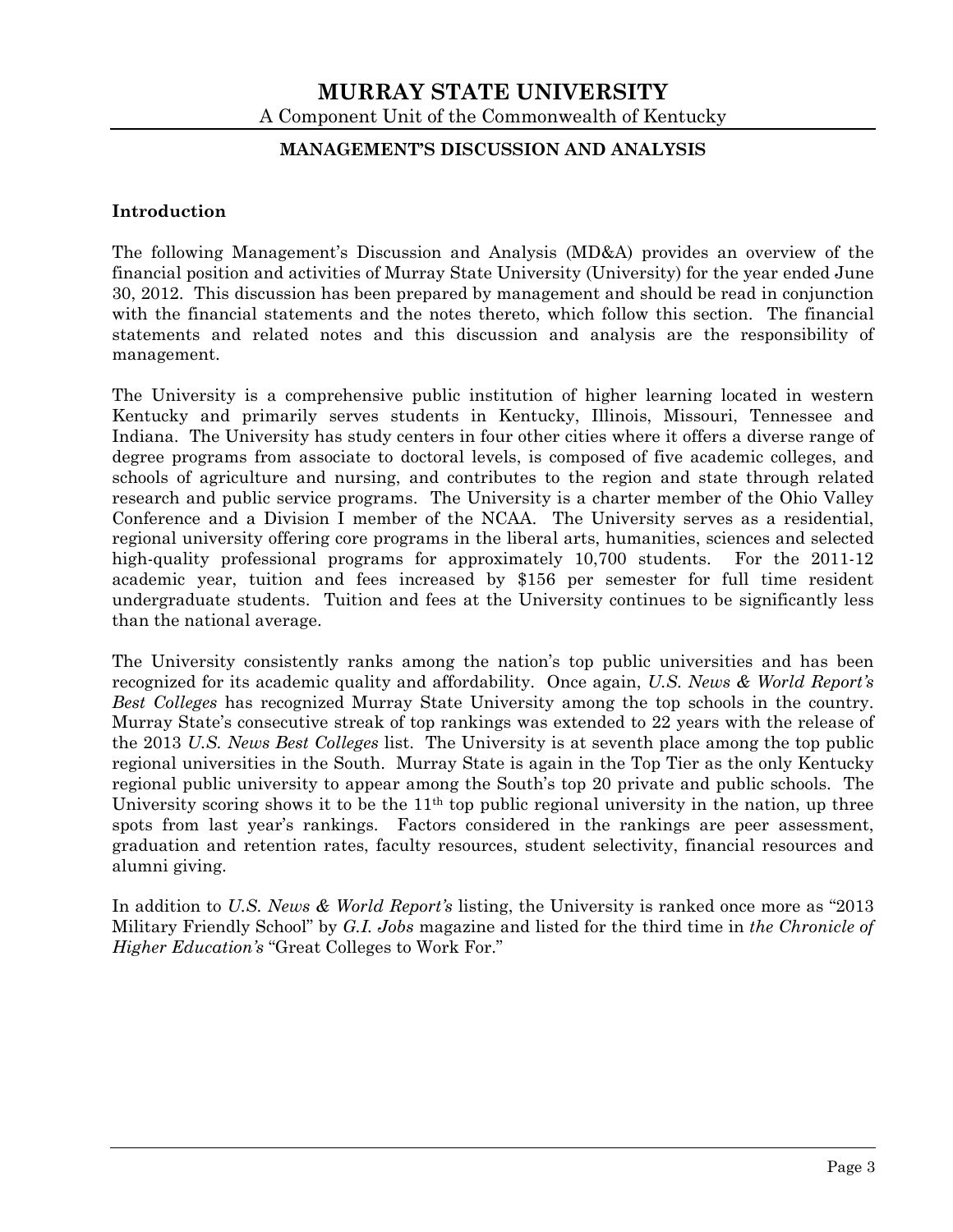Management's Discussion And Analysis *(Continued)*

## **Financial Highlights**

- $\triangleright$  The University's financial position remained strong as of the end of the year, with assets of \$301.6 million and liabilities of \$75.6 million. Net assets, which represent the University's residual interest in assets after liabilities are deducted, were \$226.0 million or 75 percent of total assets. Net assets increased by \$5.8 million from fiscal year 2011 to 2012.
- $\triangleright$  Fiscal operations were in accordance with the annual operating budget of approximately \$147.6 million. The University continued to be a strong employer for the region and employed 4,289 individuals, including 591 faculty and 1,200 staff members and 2,498 students. These totals include 1,391 regular and full time faculty and staff.
- $\triangleright$  Total operating state appropriations for fiscal year 2012 decreased by \$2.5 million. Total funding for 2012 and 2011 from the state in appropriations were \$50.3 and \$52.8 million, respectively. The 2011 appropriation of \$52.58 million includes a supplement from Federal State Fiscal Stabilization Funds of \$2.9 million. Federal stabilization funds were not received from the state for 2012.
- The University entered into a Master Lease-Purchase Agreement in June 2010 for \$1.5 million to fund an electrical generation project. This is being conducted through a partnership with the Tennessee Valley Authority and the Murray Electric System to allow the University to obtain an interruptible (lower) electric rate and to provide backup power during extended electrical outages. This project was completed in fall 2011.
- $\geq$  The University issued \$20.3 million of general receipts bonds in July 2011 for the refunding of housing and dining bonds series M, N, O, P and Q. This refunding allowed for the University to close the 1965 trust indenture and related supplements under which these bonds were issued. This action removes some of the financial constraints on the housing and dining system required by this trust indenture.
- $\triangleright$  The University sold general receipts bonds in July 2011 for \$7.6 million to fund the renovation of Elizabeth Hall. This residential college facility was closed for the 2011-12 academic year for renovation and opened for occupancy for fall 2012.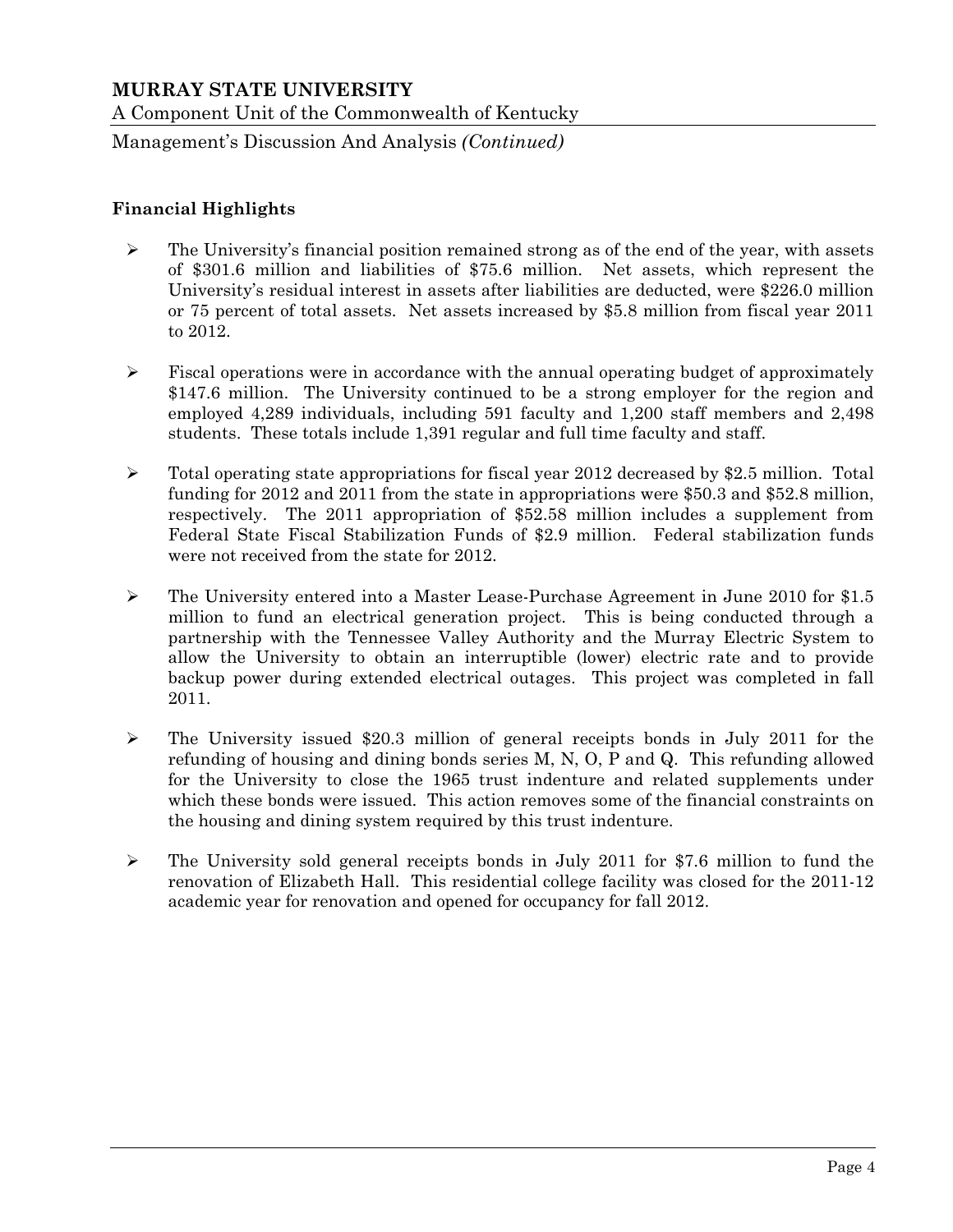Management's Discussion And Analysis *(Continued)*

- $\geq$  In May 2011, the University approved a Memorandum of Understanding with the McCracken County Fiscal Court, City of Paducah, Kentucky, and the Greater Paducah Economic Development Council (GPEDC) to continue to provide instruction and expanded offerings to meet the needs of the business community and to support economic growth for the region. This agreement will facilitate the construction and funding of a new extended campus facility in Paducah, Kentucky. The University purchased land for this facility in 2008. The McCracken County Fiscal Court is funding this project through a \$9,980,000 general obligation bond sale that was completed in the winter 2011. Repayment of this debt will be funded from the McCracken County Fiscal Court (\$4,966,178), City of Paducah (\$2,674,093), and Murray State University (\$2,339,729) over 20 years. The average annual debt service payment for each entity will be as follows:
	- \$325,000 McCracken County Fiscal Court
	- \$175,000 City of Paducah
	- \$153,000 Murray State University (approximate amount of lease payment)
- $\triangleright$  The University began construction on an 18,000 square foot basketball practice facility, which will be an addition to the CFSB Center. Funding for this major addition will be a \$3.1 million gift accepted in 2010, \$1.1 million of other donor funds restricted for athletic programs and facilities for a total project scope of \$4.2 million. Substantial completion is scheduled for November 2012.
- $\triangleright$  The University accepted a \$1 million gift in August 2011 for the completion of interior space for the Regional Business and Innovation Center (RBIC), which was renamed Heritage Hall in 2012. Other funds have been allocated to this project for a total scope of \$1.4 million. The construction work is to begin in January 2012 and is expected to be complete in October 2012.
- $\triangleright$  The University invests approximately 96 percent of its endowment funds with the Murray State University Foundation, Inc. (Foundation). The value of these funds is as follows:
	- Historical Value \$17.3 million
	- Market Value \$18.0 million

These funds experienced an unrealized loss of (\$308,794) in fiscal year 2012. However, most program spending remained constant during the fiscal year 2012. The Foundation operated with a 3.3% cap on endowment spending for the fiscal year 2012.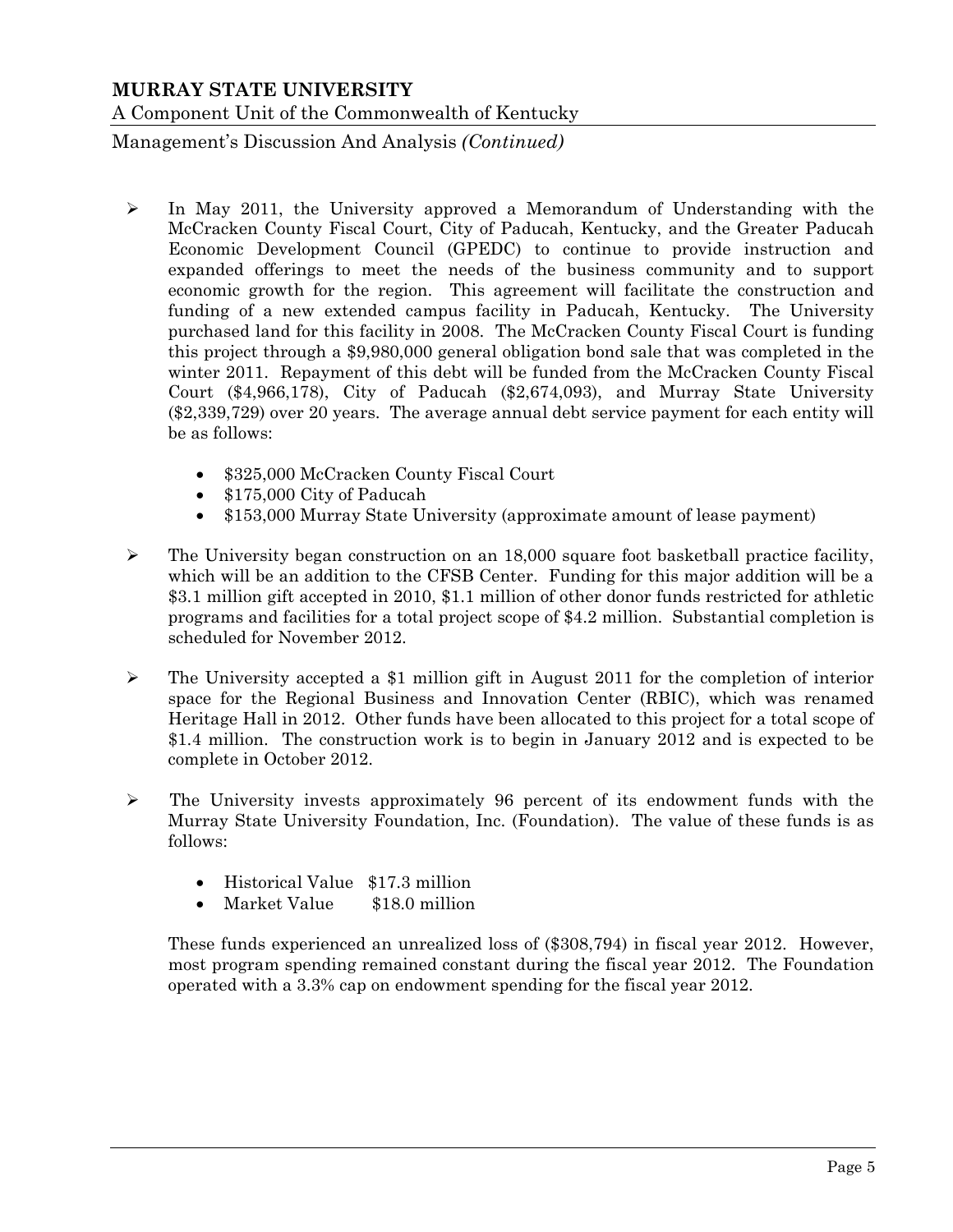A Component Unit of the Commonwealth of Kentucky

Management's Discussion And Analysis *(Continued)*

#### **Using the Financial Statements**

The University's financial statements consist of Statements of Net Assets, Statements of Revenues, Expenses and Changes in Net Assets, Statements of Cash Flows and Notes to the Financial Statements. These financial statements and accompanying notes are prepared in accordance with the appropriate Governmental Accounting Standards Board (GASB) pronouncements.

These financial statements provide an entity-wide perspective and focus on the financial condition, results of operations and cash flows of the University as a whole.

Financial statements have also been included for the Foundation, a component unit, in accordance with the requirements of GASB Statement No. 39, Determining Whether Certain Organizations are Component Units. Financial statements for this entity consist of Statements of Financial Position and Statements of Activities. These statements are prepared in accordance with the appropriate Financial Accounting Standards Board (FASB) pronouncements. The Murray State University Athletic Foundation, Inc. is also a component unit, but not included due to materiality.

#### **Statements of Net Assets**

The Statement of Net Assets present a financial picture of the University's financial condition at the end of the 2012 and 2011 fiscal years by reporting assets (current and noncurrent), liabilities (current and noncurrent) and net assets. Net assets, the difference between total assets and total liabilities, are an important indicator of the current financial condition, while the change in net assets is an indicator of whether the overall financial position has improved or declined during the year.

#### *Assets*

Total assets at the end of the fiscal year 2012 were \$301.6 million, of which capital assets, net of depreciation, represented the largest portion. Capital assets totaled approximately \$170.3 million or 57 percent of total assets and were primarily comprised of University-owned land, buildings, equipment, and library holdings. Cash and cash equivalents amounted to \$94.1 million or 32 percent of total assets. Total assets increased by \$8 million during the 2012 fiscal year. This increase in gross total assets is due primarily to the following items:

- \$1.7 million Increase in accounts payable for numerous construction projects, which deferred cash distributions to the next fiscal year.
- \$2.1 million Unexpended web tuition revenue due to departmental online incentive program for each semester, which started in the summer 2011. These funds were distributed to academic departments in 2012; with the expectation the departments may spend these funds in future years.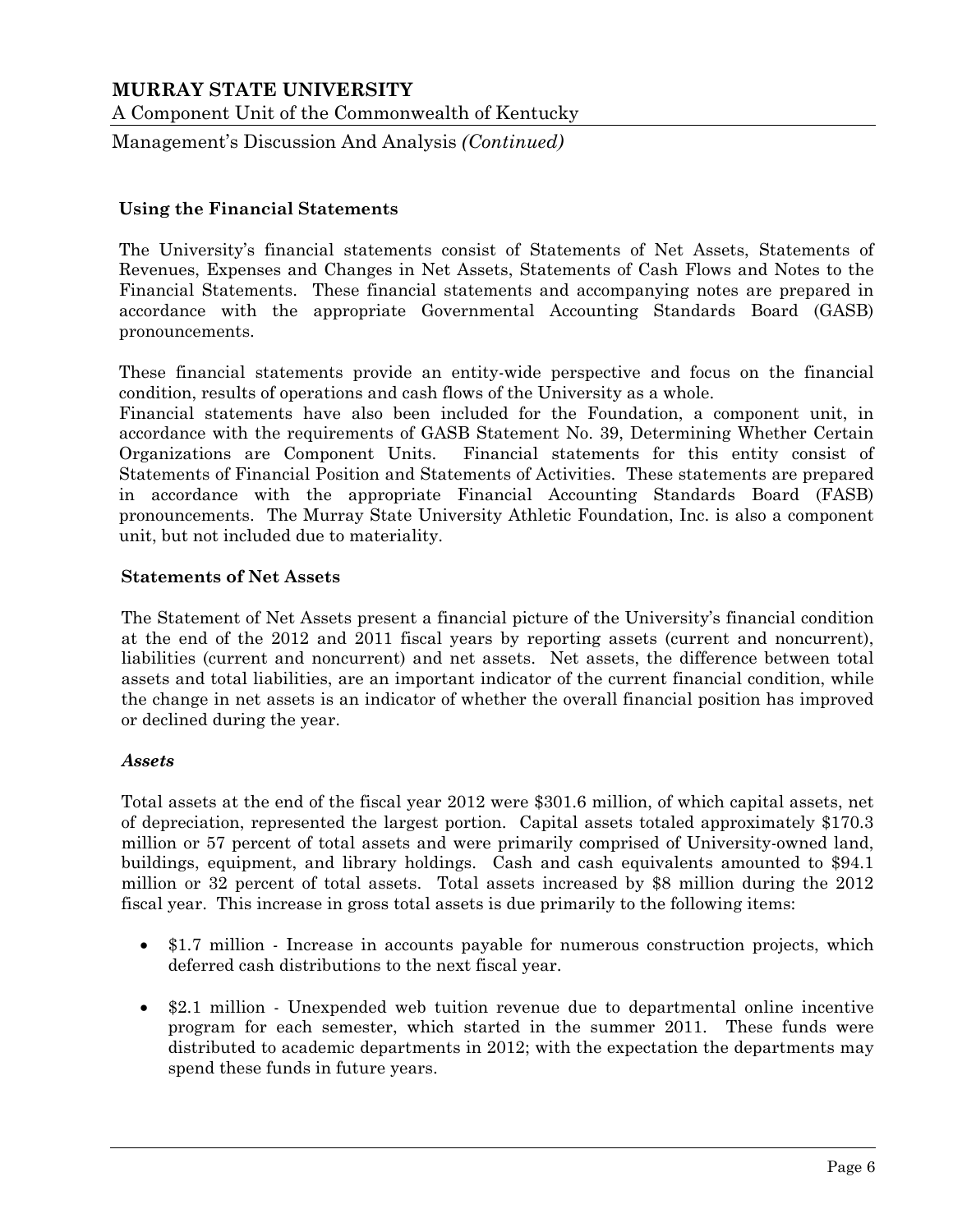Management's Discussion And Analysis *(Continued)*

- \$1.2 million Increase in overall cash for auxiliary units. The majority of these savings are planned to be utilized on construction/renovation.
- \$532,000 Remaining cash from the general receipts bond sale for the renovation of Elizabeth Hall.
- \$531,000 Increase in private endowment gifts.

Total assets increased by \$8.9 million during the 2011. This change was due to a \$9.6 million increase in cash and cash equivalents, which included a \$3.1 million gift that is being used for an addition of the basketball practice facility to the CFSB Center.

|                             | June 30, 2012      | June 30, 2011              | June 30, 2010    |
|-----------------------------|--------------------|----------------------------|------------------|
| <b>Assets</b>               |                    |                            |                  |
| Current assets              | \$<br>75, 357, 134 | $\mathbb{S}$<br>70,391,760 | \$<br>64,296,745 |
| Noncurrent assets           | 55,963,418         | 56,588,836                 | 51,648,832       |
| Capital assets              | 170,326,187        | 166,678,551                | 168,863,008      |
| Total assets                | 301,646,739        | 293,659,147                | 284,808,585      |
| Liabilities                 |                    |                            |                  |
| Current liabilities         | 20,880,077         | 19,869,294                 | 20,116,378       |
| Noncurrent liabilities      | 54,747,272         | 53,614,962                 | 56,928,021       |
| Total liabilities           | 75,627,349         | 73,484,256                 | 77,044,399       |
| Net assets                  |                    |                            |                  |
| Invested in capital assets, | 116,715,432        | 114,667,161                | 114,150,370      |
| net of related debt         |                    |                            |                  |
| Restricted for              |                    |                            |                  |
| Nonexpendable               | 18,873,003         | 18,644,438                 | 17,208,049       |
| Expendable                  |                    |                            |                  |
| Scholarships, research,     |                    |                            |                  |
| instruction and other       | 4,101,374          | 3,984,847                  | 3,172,783        |
| Loans                       | 4,767,193          | 4,898,234                  | 4,959,202        |
| Capital                     | 19,558,531         | 17,419,484                 | 15,002,379       |
| Debt service                | 2,240,995          | 5,865,932                  | 6,135,826        |
| Unrestricted                | 59,762,862         | 54,694,795                 | 47,135,577       |
| Total net assets            | 226,019,390<br>\$  | 220,174,891                | 207,764,186      |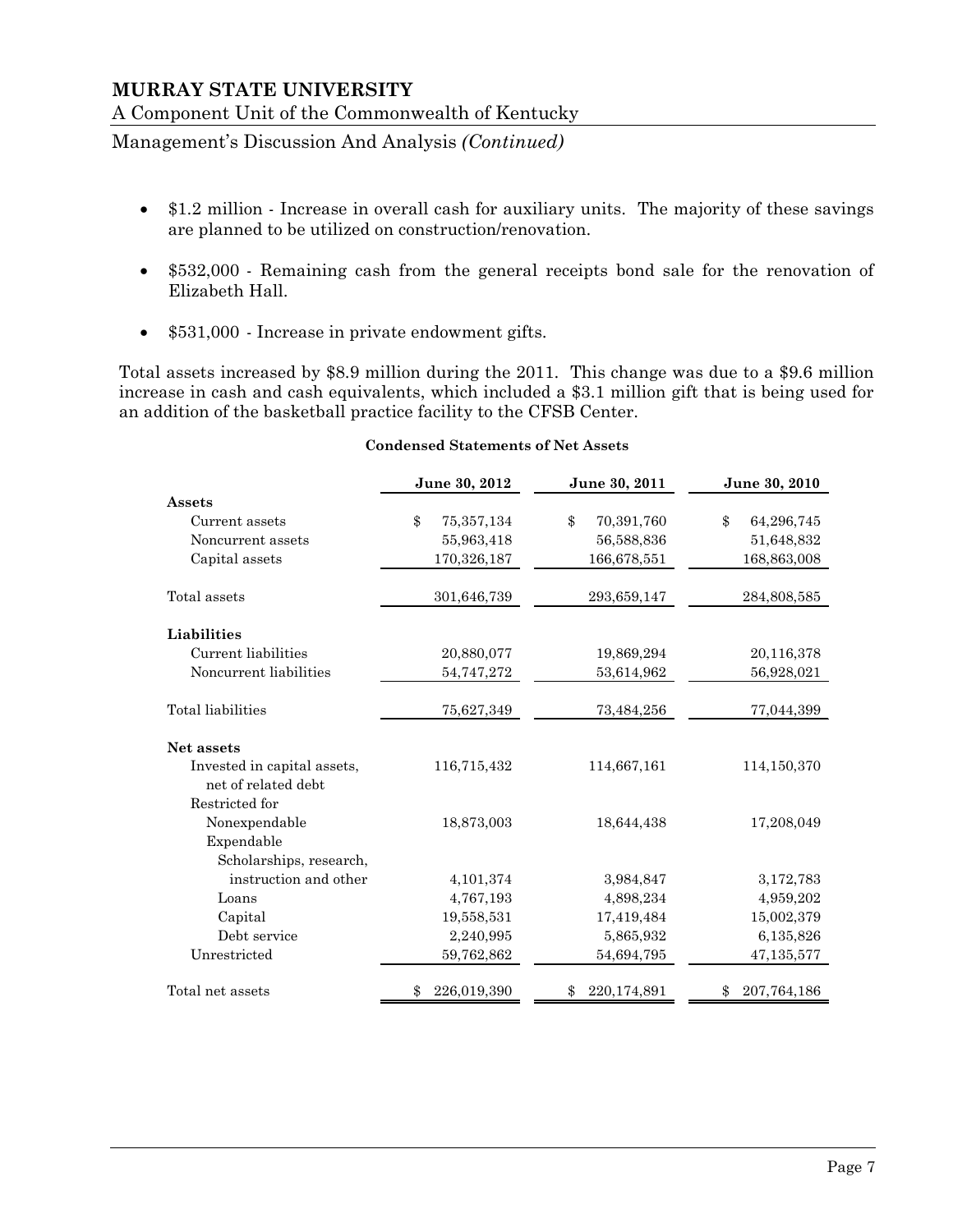A Component Unit of the Commonwealth of Kentucky

Management's Discussion And Analysis *(Continued)*

## *Liabilities*

Total liabilities at the end of the 2012 fiscal year were \$75.6 million, an increase of \$2.1 million. This change was due to the following:

- \$1.7 million Increase in accounts payable for numerous construction projects.
- \$1.9 million Increase in overall debt due to the sale of general receipts bonds for the renovation of Elizabeth Hall.
- (\$700,600) Decrease in accrued payrolls due to timing of payroll dates.

Total liabilities at the end of the 2011 fiscal year were \$73.5 million, a decrease of approximately \$3.5 million. This change was attributable to a net decrease in long-term debt obligations of \$3.3 million.

#### *Net Assets*

Net assets, which represent total equity, of the University were divided into three major categories, defined as follows:

- o Invested in capital assets, net of related debt This category represents the institution's equity in property, buildings, equipment, library holdings and other plant assets owned by the University, less related depreciation and outstanding balances of borrowings used to finance the purchase or construction of those assets.
- o Restricted This category represents those assets which are subject to externally imposed restrictions governing their use and includes classifications of nonexpendable and expendable.
	- Restricted nonexpendable net assets Restricted nonexpendable net assets consist solely of permanent endowments owned by the University. The corpus, as specified by the donor, is invested in perpetuity and may not be expended.
	- **Restricted expendable net assets** Restricted expendable net assets consist of those assets that may be expended by the University, but must be spent for purposes as defined by the donors and/or external entities that have placed time or purpose restrictions on the use of the assets.

Unrestricted - This category represents the net assets held by the University that have no formal restrictions. Although unrestricted net assets are not subject to externally imposed stipulations, substantially all of the unrestricted net assets have been designated for various programs and initiatives, capital projects and working capital requirements.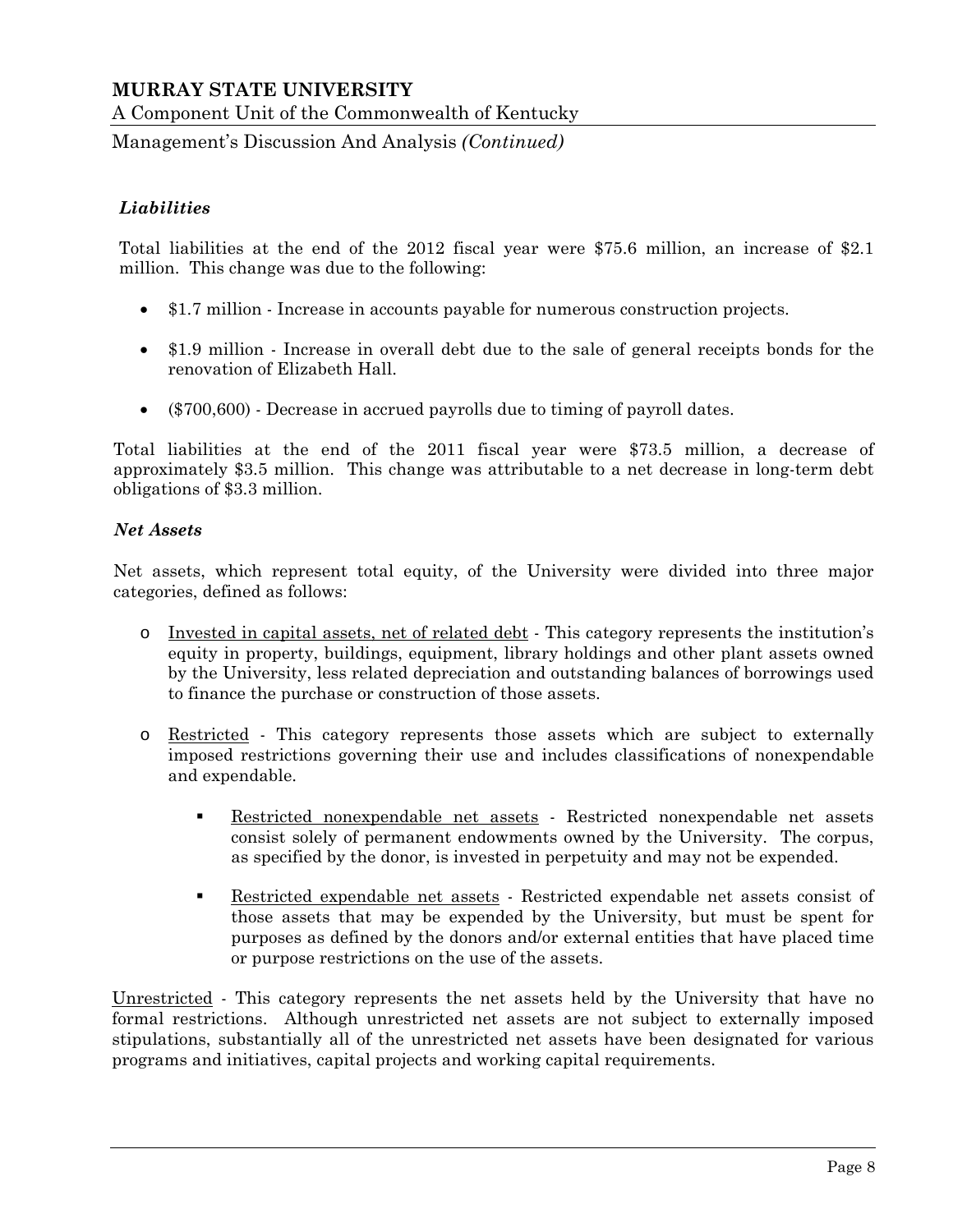Management's Discussion And Analysis *(Continued)*

The allocation of net assets between these three categories is provided in the following chart:



#### **University Net Assets at June 30, 2012**

#### **Statements of Revenues, Expenses and Changes in Net Assets**

The Statements of Revenues, Expenses and Changes in Net Assets, which are generally referred to as the activities statement or income statement, present the revenues earned and expenses incurred and income or loss from operations for the current and prior fiscal years. Activities are reported as either operating or non-operating. Changes in total net assets as presented on the Statements of Net Assets are based on the activity presented in the Statements of Revenues, Expenses and Changes in Net Assets.

The financial statements are prepared on the accrual basis of accounting, whereby revenues and assets are recognized when the service is provided and expenses and liabilities are recognized when others provide the service, regardless of when cash is exchanged. A public university's dependency on state appropriations will result in reported operating losses. The Governmental Accounting Standards Board requires state appropriations to be classified as nonoperating revenues. The utilization of long-lived capital assets is reflected in the financial statements as depreciation, which expenses the costs of an asset over its expected useful life.

#### **Revenues**

Total operating revenues, which exclude state appropriations, for the 2012 fiscal year were \$102.2 million, including student tuition and fees, net of related discounts and allowances, of \$59.8 million, operating grants and contracts revenues of \$7.9 million, and auxiliary services net revenue of \$28.2 million.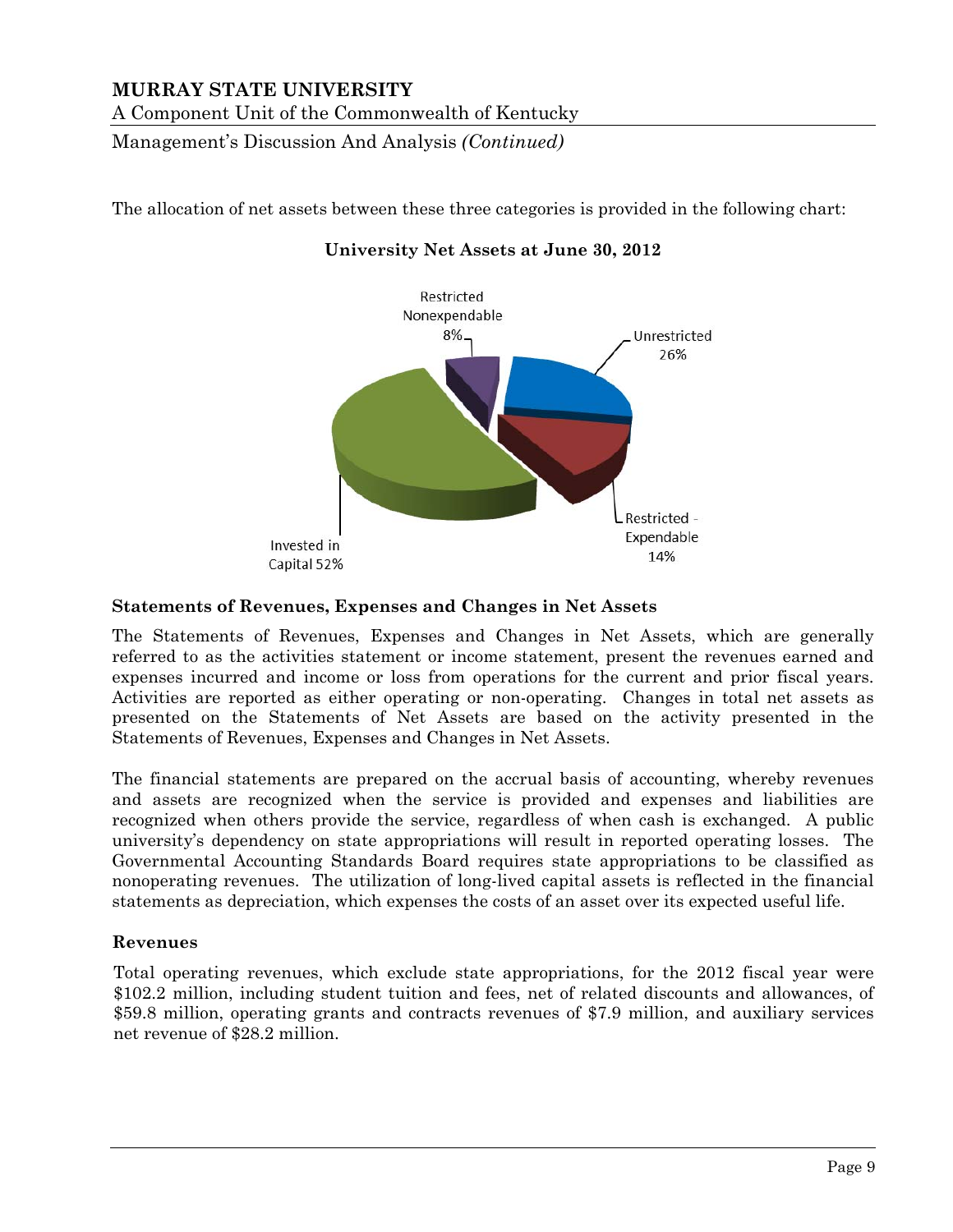A Component Unit of the Commonwealth of Kentucky

Management's Discussion And Analysis *(Continued)*

During 2012, operating revenues increased by \$9.3 million. This increase is comprised primarily of an increase of \$5.6 million from net student tuition and fees, \$1 million from academic and student services programming, and \$2.7 million from auxiliary services.

The University received a net of \$50.3 and \$49.9 million in state appropriations for operations, respectively for 2012 and 2011. State appropriations are required to be classified as nonoperating revenues; however, these funds were used to support University operating activities.

The comparative sources of total operating revenues and nonoperating state appropriation revenues are reflected in the following chart:



## **Operating Revenues and State Appropriations (In Thousands)**

#### *Expenses*

Total operating expenses for the 2012 fiscal year were \$170.1 million. Academic affairs, which include instruction, research, libraries and academic support, represent the largest portion of the operating expenses totaling \$70.1 million or 42 percent. Student affairs, which include student services, financial aid and auxiliary services, was \$47.4 million or 28 percent and other expenses which include public service, institutional support, depreciation and operation and maintenance amounted to \$52.6 million or 30 percent. Depreciation for all areas of the University is reported as an operating expense and was not allocated to each program group, except for auxiliary enterprises.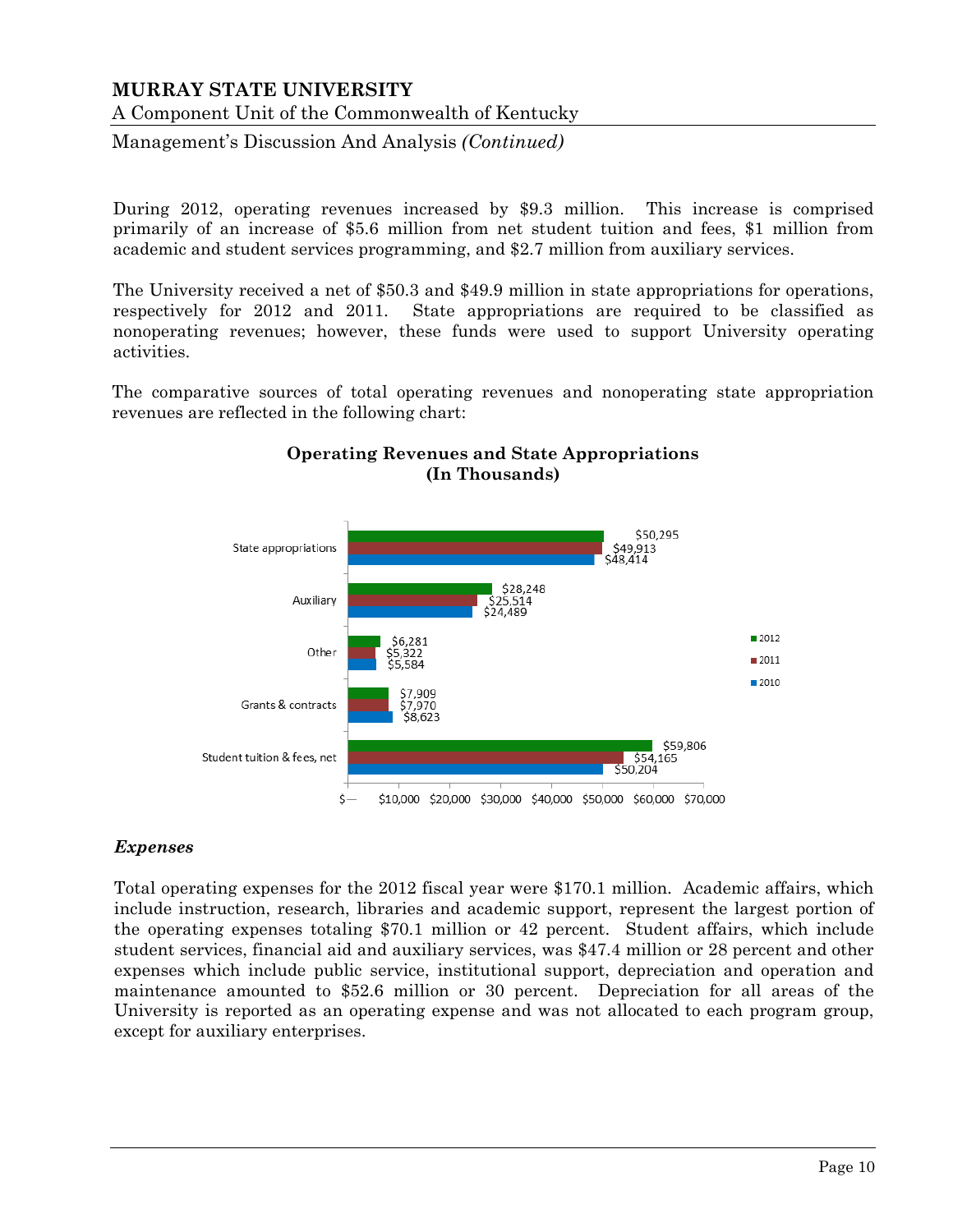Management's Discussion And Analysis *(Continued)*

Operating expenses increased for the year ended June 30, 2012, by \$6.7 million. The primary reasons for increases in operating expenses are as follows:

- \$2.9 million Increases in salaries, wages, and related benefits from a 4% across the board raise, effective July 1, 2011.
- \$304,200 Increase in wages and related benefits from the second phase of non-exempt employee compensation study, effective July 1, 2011.
- \$1.1 million Increase for employer health insurance contributions.
- \$867,400 Increase in instructional programming.
- \$780,900 Increase in purchases for resale by Dining Services and the University Bookstore.

Operating expenses by type are reflected in the following chart:



## **University Operating Expenses Year Ended June 30, 2012**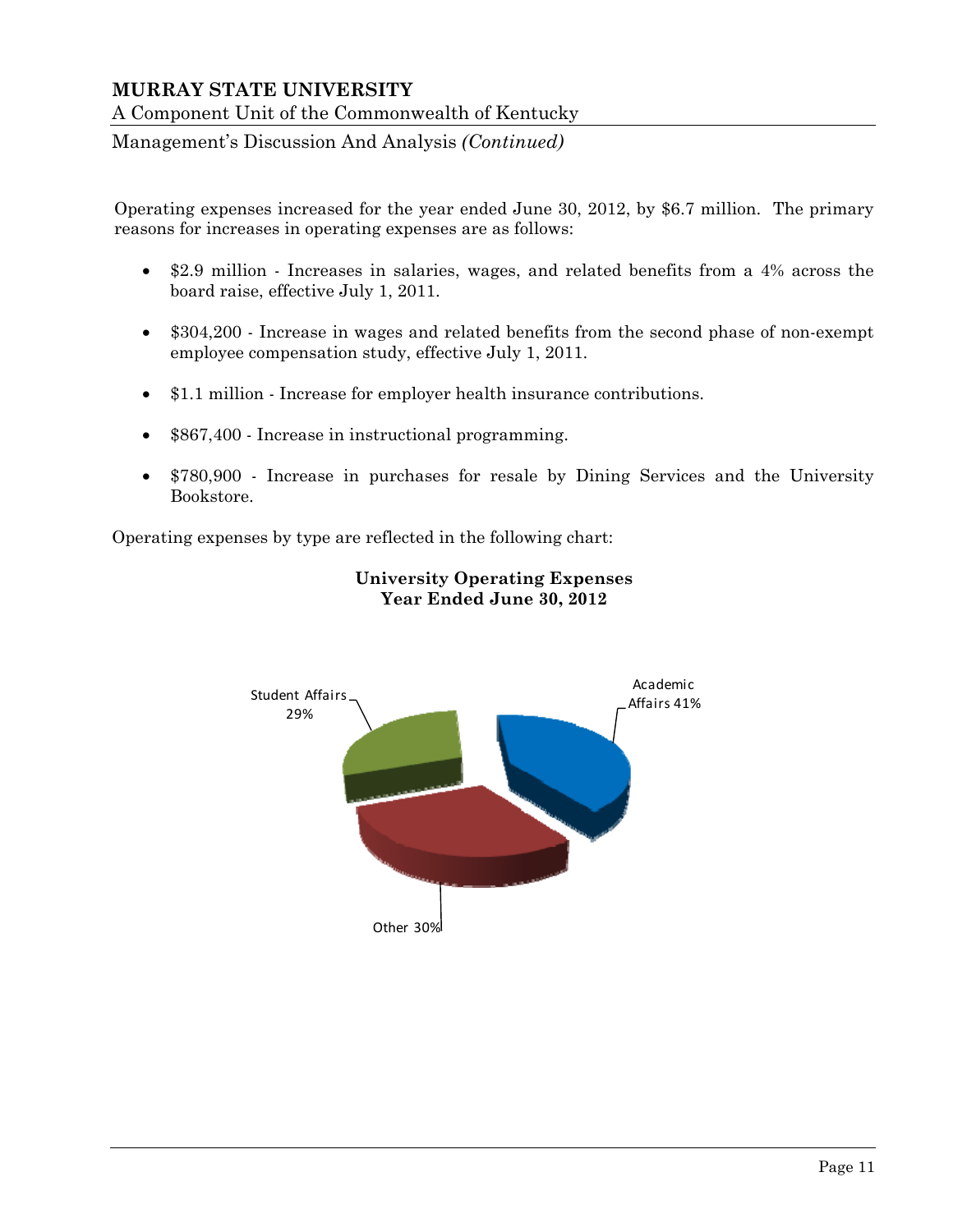Management's Discussion And Analysis *(Continued)*

The net loss from operations for the year ended June 30, 2012, was \$67.9 million. Nonoperating revenues, net of expenses, of \$72.7 million, insurance reimbursements of \$285,000, capital gifts of \$184,000, and endowment gifts of \$535,000 resulted in an increase in net assets of \$5.8 million for the year ended June 30, 2012. This increase in net assets is attributable to unexpended instructional budgets from a departmental online incentive program of \$2.1 million, auxiliary reserves for construction/renovation of \$1.2 million, savings in overall utilities due to energy savings projects of \$1 million, unspent bond proceeds for the renovation of Elizabeth Hall of \$532,000, and endowment proceeds of \$531,000.

The net loss from operations for the year ended June 30, 2011, was \$70.6 million. Nonoperating revenues, net of expenses, of \$81.7 million, capital funding not requiring debt of \$1.2 million, and endowment gifts of \$87,000 resulted in an increase in net assets of \$12.4 million for the year ended June 30, 2011. This increase in net assets of \$12.4 is attributable to an increase in net tuition of \$3.1 million, gifts of \$4.9 million, increases in investment income primarily due to unrealized gains on endowment assets of \$600,000, and increases in federal grants primarily due to increases in Pell Grant awards of \$1.5 million.

|    |                                                                                                                                                                                                                                                                                  | 2011           | 2010             |
|----|----------------------------------------------------------------------------------------------------------------------------------------------------------------------------------------------------------------------------------------------------------------------------------|----------------|------------------|
|    |                                                                                                                                                                                                                                                                                  |                |                  |
| \$ | \$                                                                                                                                                                                                                                                                               | 54, 165, 226   | \$<br>50,203,723 |
|    |                                                                                                                                                                                                                                                                                  | 7,969,506      | 8,623,357        |
|    |                                                                                                                                                                                                                                                                                  | 5,321,545      | 5,584,326        |
|    |                                                                                                                                                                                                                                                                                  | 25,514,058     | 24,489,161       |
|    |                                                                                                                                                                                                                                                                                  | 92,970,335     | 88,900,567       |
|    |                                                                                                                                                                                                                                                                                  |                |                  |
|    |                                                                                                                                                                                                                                                                                  | 54,224,542     | 54,869,706       |
|    |                                                                                                                                                                                                                                                                                  | 80,651,327     | 77,961,052       |
|    |                                                                                                                                                                                                                                                                                  | 7,944,588      | 7,946,348        |
|    |                                                                                                                                                                                                                                                                                  | 19,439,844     | 19,338,893       |
|    |                                                                                                                                                                                                                                                                                  | 1,212,438      | 1,201,183        |
|    |                                                                                                                                                                                                                                                                                  | 163,472,739    | 161, 317, 182    |
|    |                                                                                                                                                                                                                                                                                  | (70, 502, 404) | (72, 416, 615)   |
|    |                                                                                                                                                                                                                                                                                  |                |                  |
|    |                                                                                                                                                                                                                                                                                  | 49,912,700     | 48,413,800       |
|    |                                                                                                                                                                                                                                                                                  | 31,683,495     | 27,032,226       |
|    |                                                                                                                                                                                                                                                                                  | 81,596,195     | 75,446,026       |
|    |                                                                                                                                                                                                                                                                                  |                |                  |
|    |                                                                                                                                                                                                                                                                                  |                |                  |
|    |                                                                                                                                                                                                                                                                                  | 1,316,914      | 4,436,753        |
|    |                                                                                                                                                                                                                                                                                  | 12,410,705     | 7,466,164        |
|    |                                                                                                                                                                                                                                                                                  | 207,764,186    | 200,298,022      |
|    |                                                                                                                                                                                                                                                                                  | 220,174,891    | 207, 764, 186    |
|    | 2012<br>59,805,670<br>7,909,199<br>6,281,038<br>28,248,321<br>102,244,228<br>57,431,018<br>82,912,044<br>7,870,697<br>20,688,688<br>1,238,711<br>170,141,158<br>(67, 896, 930)<br>50,295,400<br>22,441,702<br>72,737,102<br>1,004,327<br>5,844,499<br>220,174,891<br>226,019,390 |                |                  |

#### **Condensed Statements of Revenues, Expenses, and Changes in Net Assets**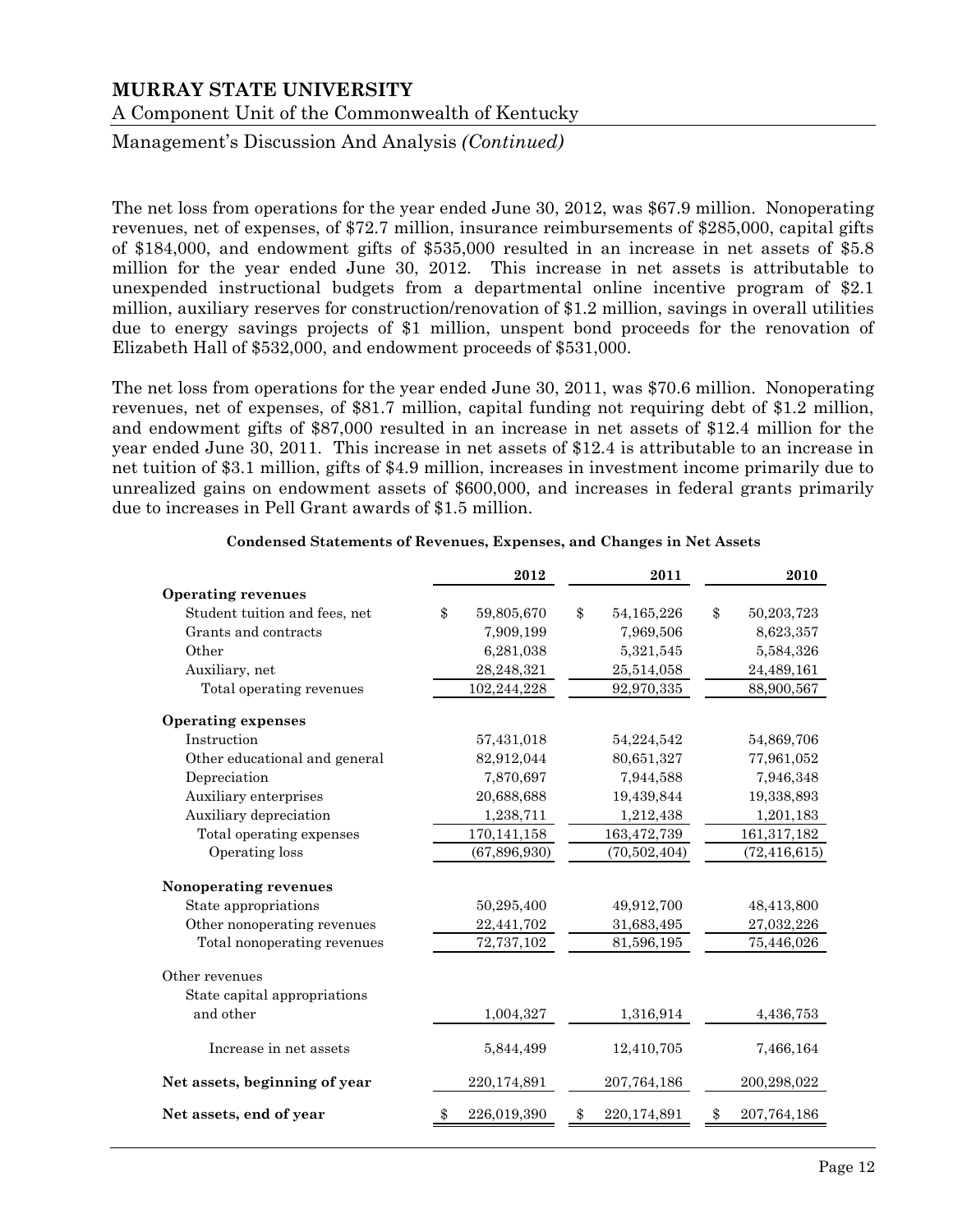A Component Unit of the Commonwealth of Kentucky

Management's Discussion And Analysis *(Continued)*

#### **Statements of Cash Flows**

The Statements of Cash Flows provide a summary of the sources and uses of cash by defined categories. The principal purposes of the Statements of Cash Flows are to provide information about the University's cash receipts and payments during the years and to help assess the University's ability to generate future net cash flows and meet obligations as they become due, as well as its need for external financing.

#### For the year ended June 30, 2012:

The net cash used in operating activities reflects the net cash used for general operations of the University, which decreased by (\$2.4 million) during 2012. This decrease was primarily due to increases in net tuition and fees.

The cash flows from noncapital financing activities, decreased by (\$5.5 million) during 2012. This change was primarily due to a decrease in State CUETF endowment gifts transferred to the MSU Foundation of (\$1.3 million), decreases in grants and contracts cash of (\$3.4 million), and decreases of gifts of (\$3.1 million) that was received in 2011.

The net cash flows used in capital and related financing activities represent cash used for the acquisition, construction and renovation of capital assets, decreased by (\$349,000) during 2012. The majority of this change is due to the overall changes in debt due to new bonds issued for Elizabeth Hall renovations, the refinancing the housing and dining system bonds and Wellness Center, and annual bond payments. The net of these activities were an increase in proceeds from capital debt of \$3.9 million. The other primary factor related to this change was an increase in purchase of capital assets of (\$3.6 million) related to the renovation of Elizabeth Hall.

The cash flows provided by investing activities represent the cash activities of investments, which increased by \$3.7 million for 2012. This change was primarily due the refinancing of \$21 million of housing and dining bonds. Due to this refinancing the university was able to liquidate restricted investments of \$1.7 million from repair and maintenance reserves to use for unrestricted purposes and liquidate \$2.2 million of investments from sinking fund reserves to use toward the reduction of the refinancing debt.

#### For the year ended June 30, 2011:

The net cash used in operating activities reflects the net cash used for general operations of the University, which decreased by (\$3.6 million) during 2011. This decrease was primarily due to increases in net tuition and fees.

The cash flows from noncapital financing activities, increased by \$4 million during 2011. This change was primarily due to gifts of \$3.1 million.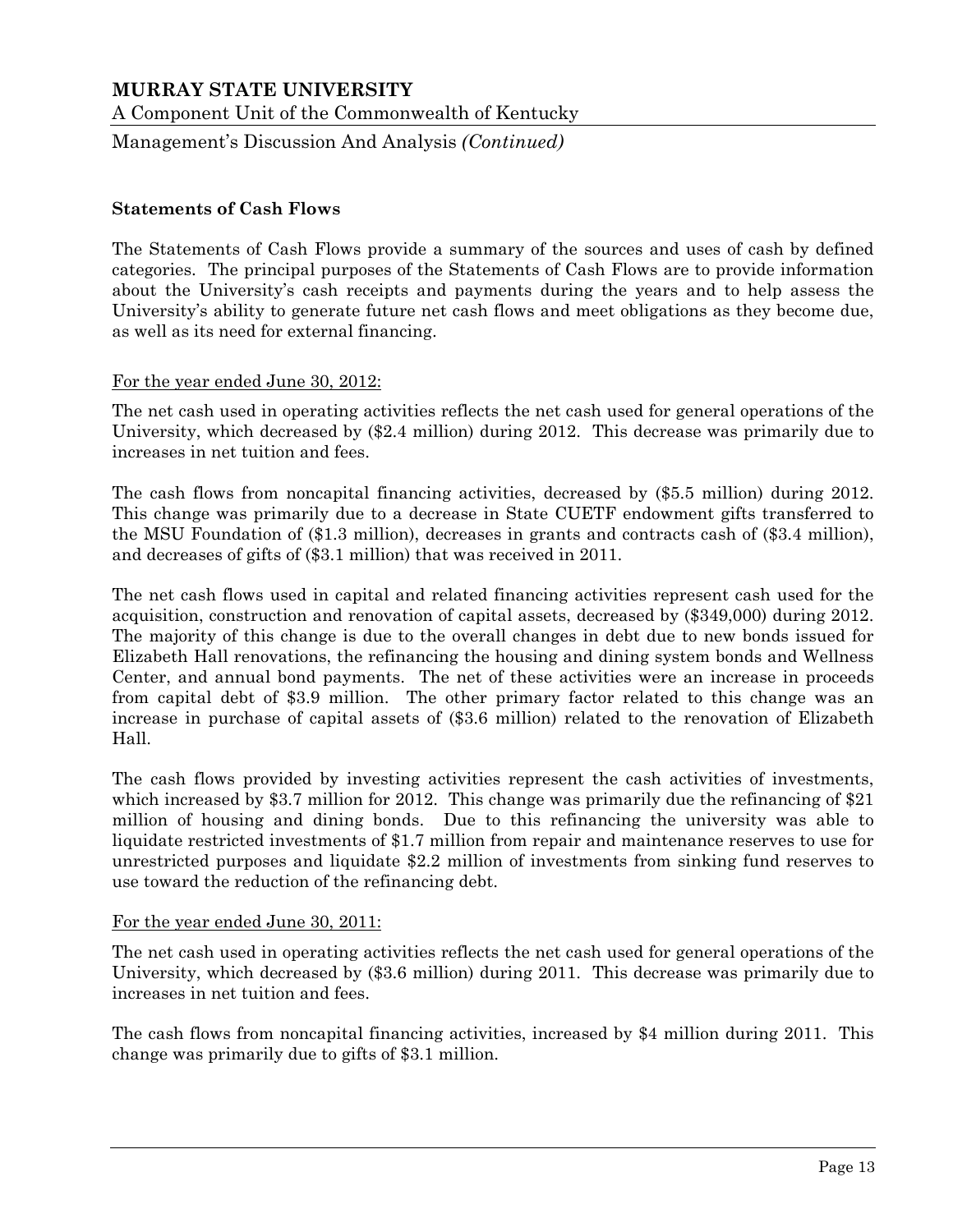Management's Discussion And Analysis *(Continued)*

The net cash flows used in capital and related financing activities represent cash used for the acquisition, construction and renovation of capital assets, increased by \$2.3 million during 2011. The majority of this change is due to a \$1.5 million decrease in the amount of debt issued and a \$500,000 net decrease in state capital project allotments and purchases of capital assets related to the construction of the Chemistry Building.

The cash flows provided by investing activities represent the cash activities of investments, which increased by \$3.9 million for 2011. This change was primarily due a decrease in the earnings yield on investments and a \$1.3 million liquidation of an escrow investment to fund the electrical generation project.

|                                          | 2012                 | 2011                 | 2010                 |
|------------------------------------------|----------------------|----------------------|----------------------|
| Cash provided/(used by):                 |                      |                      |                      |
| Operating activities                     | \$<br>(58, 149, 455) | (60, 538, 693)<br>S. | \$<br>(64, 130, 542) |
| Noncapital financing activities          | 72,907,264           | 78,540,832           | 74,552,733           |
| Capital and related financing activities | (10, 772, 703)       | (11, 121, 319)       | (8,836,940)          |
| Investing activities                     | 7,449,333            | 3,689,932            | (224, 292)           |
| Net increase in cash                     | 11,434,439           | 10,570,752           | 1,360,959            |
| Cash and cash equivalents, beginning     |                      |                      |                      |
| of year                                  | 82,617,603           | 72,046,851           | 70,685,892           |
| Cash and cash equivalents, end of year   | 94,052,042           | 82,617,603           | 72,046,851           |

#### **Condensed Statements of Cash Flows**

## **Capital Assets and Debt Administration**

The University had a \$10.6 million increase in capital assets, before accumulated depreciation, during the fiscal year ended June 30, 2012. This change is due to multiple construction projects, with the largest being \$6.7 million for the renovation of Elizabeth Hall, \$1.5 million for the campus backup generator, \$566,000 for the renovation of the Lowry Center, 3rd floor, used for recruitment activities of transfer students, \$368,000 for the adaptivolt energy savaging project, and \$362,000 for the renovation of Carman Pavilion.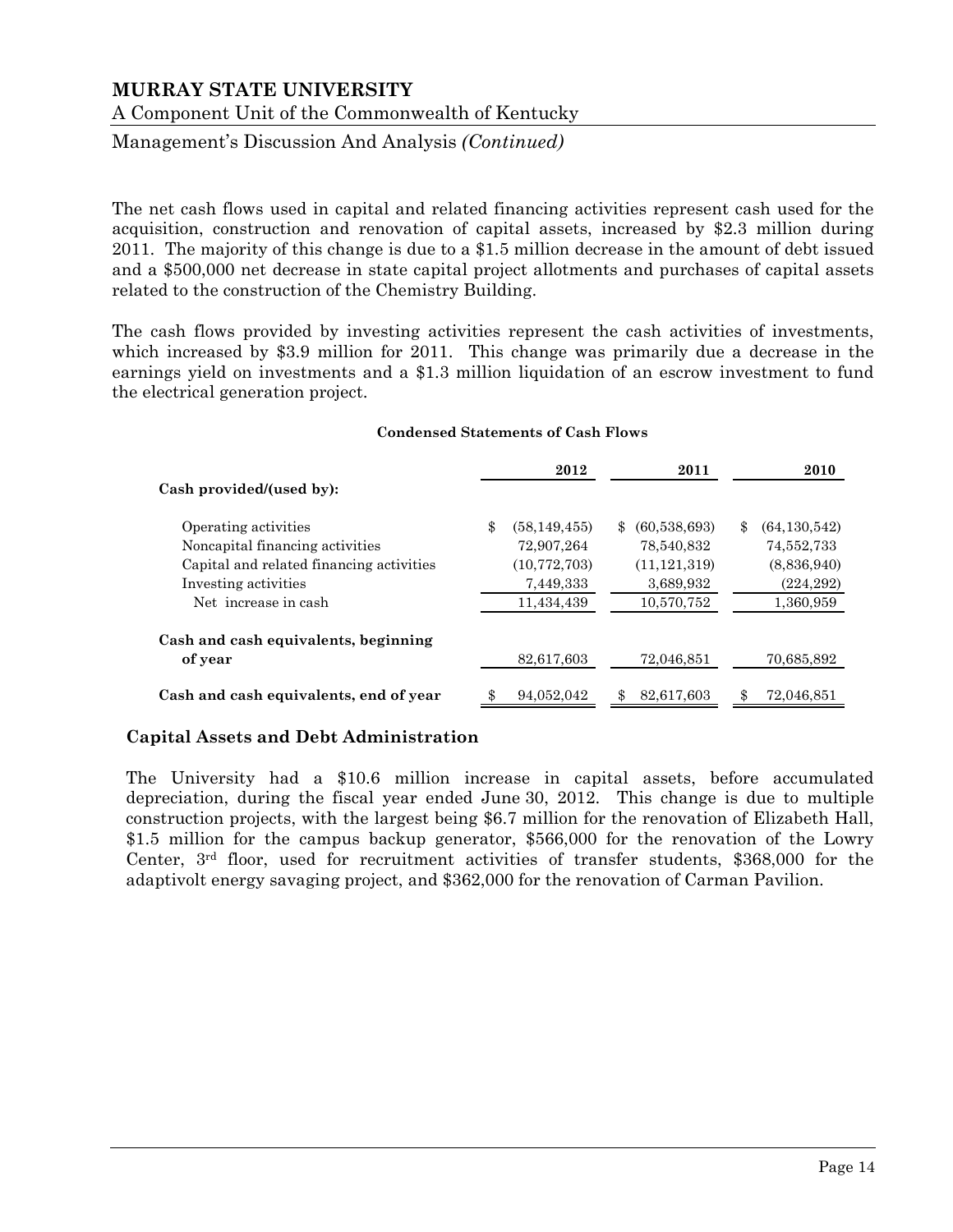A Component Unit of the Commonwealth of Kentucky

Management's Discussion And Analysis *(Continued)*

Capital assets as of June 30, 2012, and changes during the year are as follows:

|                           | <b>Balance</b>    | Net Change      |
|---------------------------|-------------------|-----------------|
|                           | June 30, 2012     | 2011-12         |
|                           |                   |                 |
| Land                      | \$<br>9,898,280   | \$<br>72,617    |
| Construction in progress  | 14,525,948        | 6,864,525       |
| Museum and collectibles   | 572,135           | 10,558          |
| <b>Buildings</b>          | 248,807,393       | 1,535,656       |
| Non-building improvements | 14, 157, 308      | 2,530,182       |
| Equipment                 | 27,344,320        | (276,986)       |
| Software                  | 1,932,019         |                 |
| Library holdings          | 30,206,536        | (47, 452)       |
| Livestock                 | 396,750           | (115,000)       |
| Accumulated depreciation  | (177, 514, 502)   | (6,926,464)     |
| Total                     | 170,326,187<br>\$ | 3,647,636<br>\$ |

During 2012 the University issued \$7.6 million of new debt for the renovation of Elizabeth Hall and decreased debt by \$21 million from the refinancing housing and dining debt with general receipts bonds that totaled \$20.3 million.

Debt as of June 30, 2012, and changes during the year are as follows:

|                                                | <b>Balance</b> | <b>Net Change</b>  |
|------------------------------------------------|----------------|--------------------|
|                                                | June 30, 2012  | 2011-12            |
|                                                |                |                    |
| Housing and Dining System Revenue Bonds        | \$             | (21,000,000)<br>\$ |
| General Receipts Bonds                         | 46,075,000     | 25,640,000         |
| Consolidated Educational Buildings Revenue     |                |                    |
| Bonds                                          |                | (365,000)          |
| Bond discount                                  | (264, 423)     | 350,109            |
| Bond premium                                   | 189,880        | 189,880            |
| Bond deferred refunding loss                   | (2,500,739)    | (2,500,739)        |
| City of Murray payable                         | 9,380,000      | 145,000            |
| City of Murray payable deferred refunding loss | (400, 983)     | (400, 983)         |
| Other (see Notes to Financial Statements 11)   | 4,566,463      | (756,079)          |
|                                                | 767,000        | (131,000)          |
| Total                                          | 57,812,198     | 1,171,188          |
|                                                |                |                    |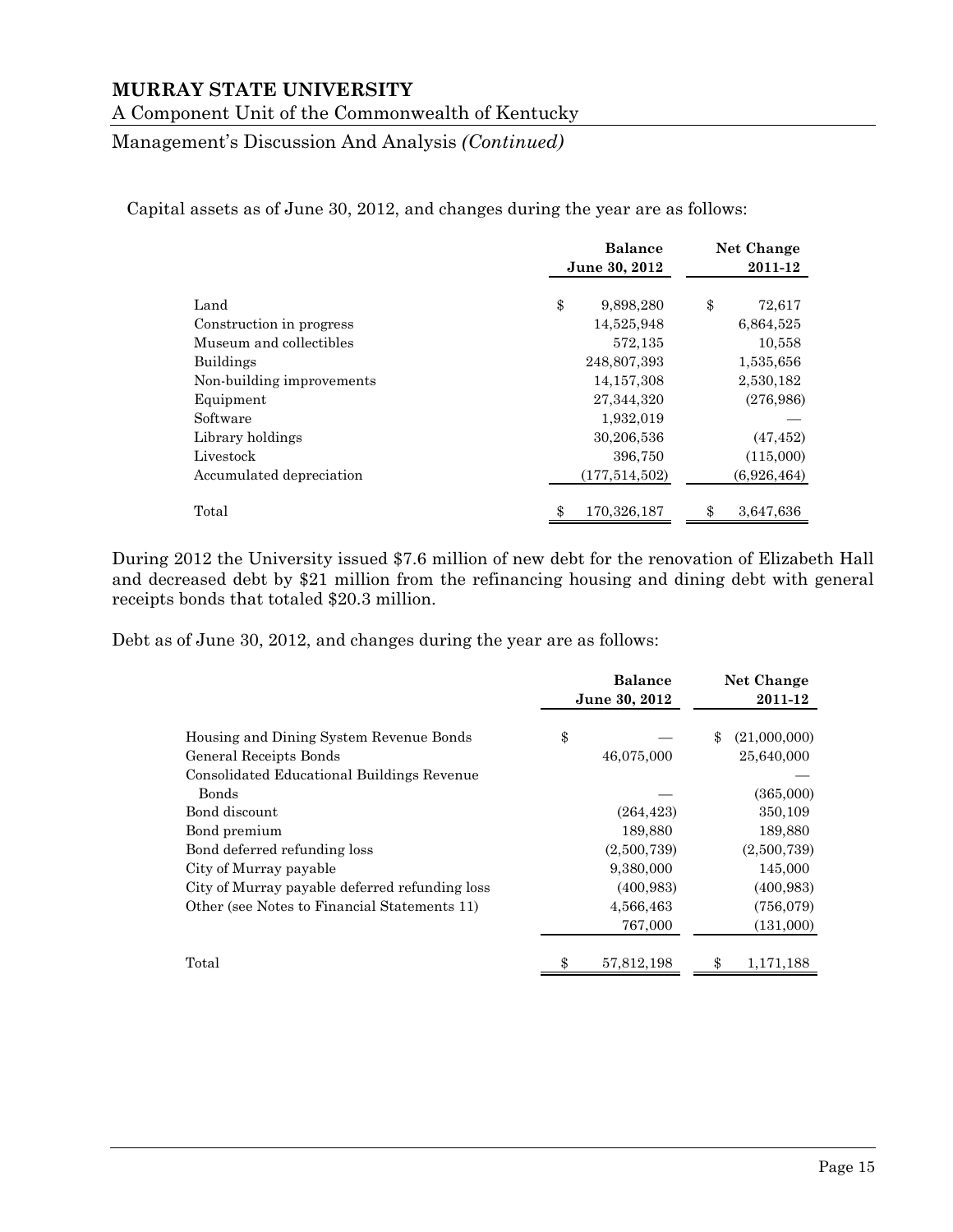Management's Discussion And Analysis *(Continued)*

## **Infrastructure Assets**

Infrastructure assets are defined by GASB No. 34 as long-lived assets that are normally stationary in nature and normally can be preserved for a significantly greater number of years than most capital assets. These types of assets will typically be permanent nonbuilding additions that service the entire campus. The University has adopted the modified approach of accounting for its infrastructure assets. This approach requires that an asset management system be established and maintained. Such a system would assess and disclose that all eligible infrastructure assets are being preserved approximately at (or above) a condition level established. To date, the University has not identified any assets that should be classified as infrastructure.

Additional information for Capital Assets and Debt can be found in Notes 7 and 11, respectively, to the financial statements.

## **Economic Factors Affecting Future Periods**

 $\triangleright$  The fiscal year 2012 general fund revenues picture for the Commonwealth of Kentucky continued to improve though on a more modest trajectory. Final 2012 revenues were \$83.3 million, or .9 percent higher than the official revenue estimate which projected a 2.8 percent increase in revenues.

Commonwealth revenues are estimated to increase by 2.4 percent for fiscal year 2013. Areas of concern include the expected continuation of decreasing coal severance tax revenues, the ongoing problem of serious underfunding of the state pension systems and the looming year-end "fiscal cliff" at the federal level.

- $\triangleright$  The University requested funding of \$30 million from the Commonwealth of Kentucky in the 2010-12 biennial budgets to construct the Engineering/Physics Building. Due to budget constraints in the Commonwealth's biennial budget, construction projects were not funded. This facility remains as the University's top capital project.
- $\triangleright$  The University provides health insurance to employees through a self-funded program. As reflected in national trends, the costs of health claims will continue to be a major expense for the University.
- $\triangleright$  The University continues to review options and needs for residential college facilities. These include major renovations and/or replacements and are based on long-term occupancy projections and rental rates.
- The University budgeted to use \$1.9 million of unrestricted net asset reserves for fiscal year 2013. There is an ongoing campus-wide review to determine permanent sources of funding for fiscal year 2014.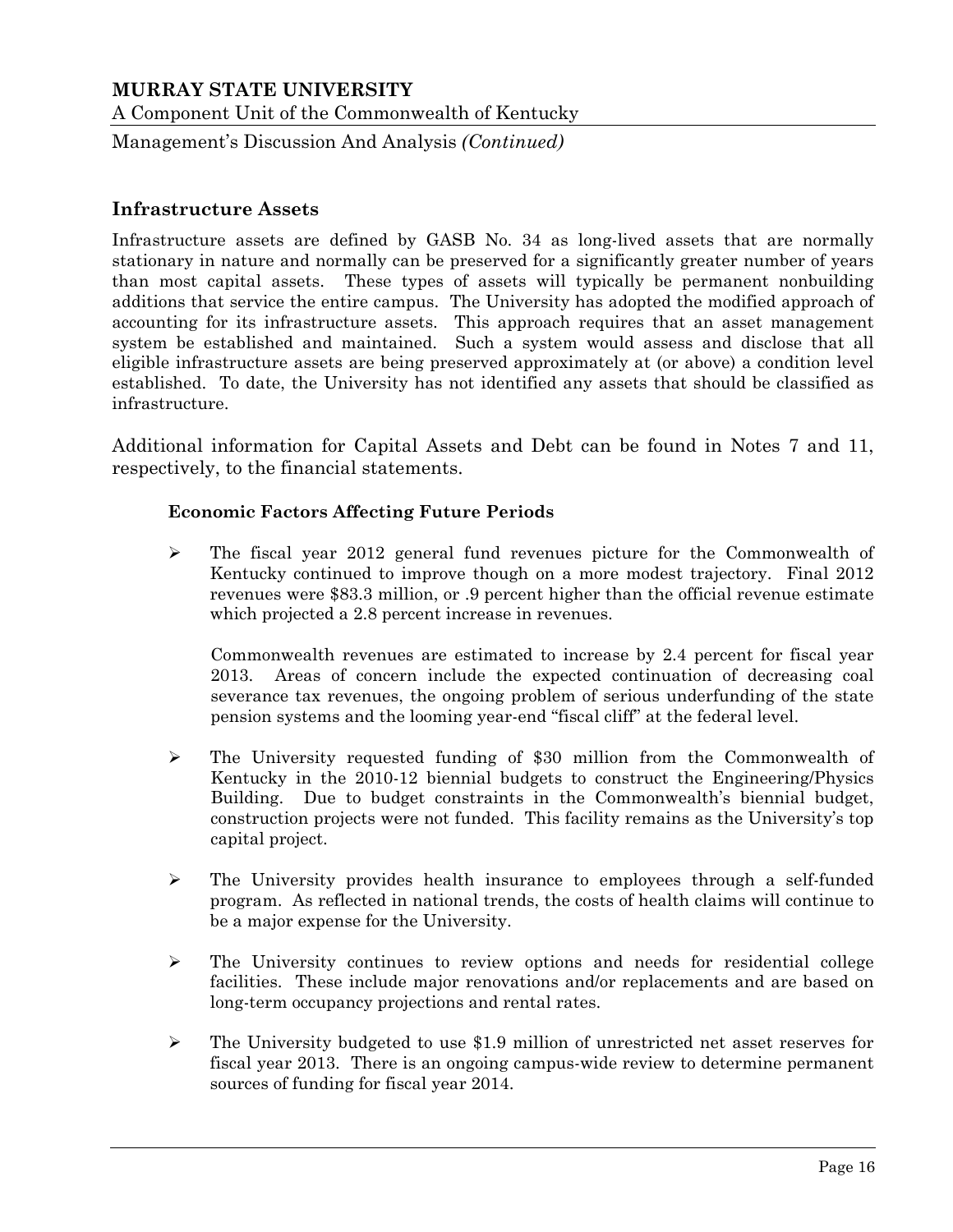A Component Unit of the Commonwealth of Kentucky

Management's Discussion And Analysis *(Continued)*

#### **Contacting the University's Financial Management**

This financial report is designed to provide a general overview of the University's finances and to show the University's accountability for the money it receives. Questions about this report and requests for additional financial information should be directed to the Vice President for Finance and Administrative Services, 322 Sparks Hall, Murray, KY 42071.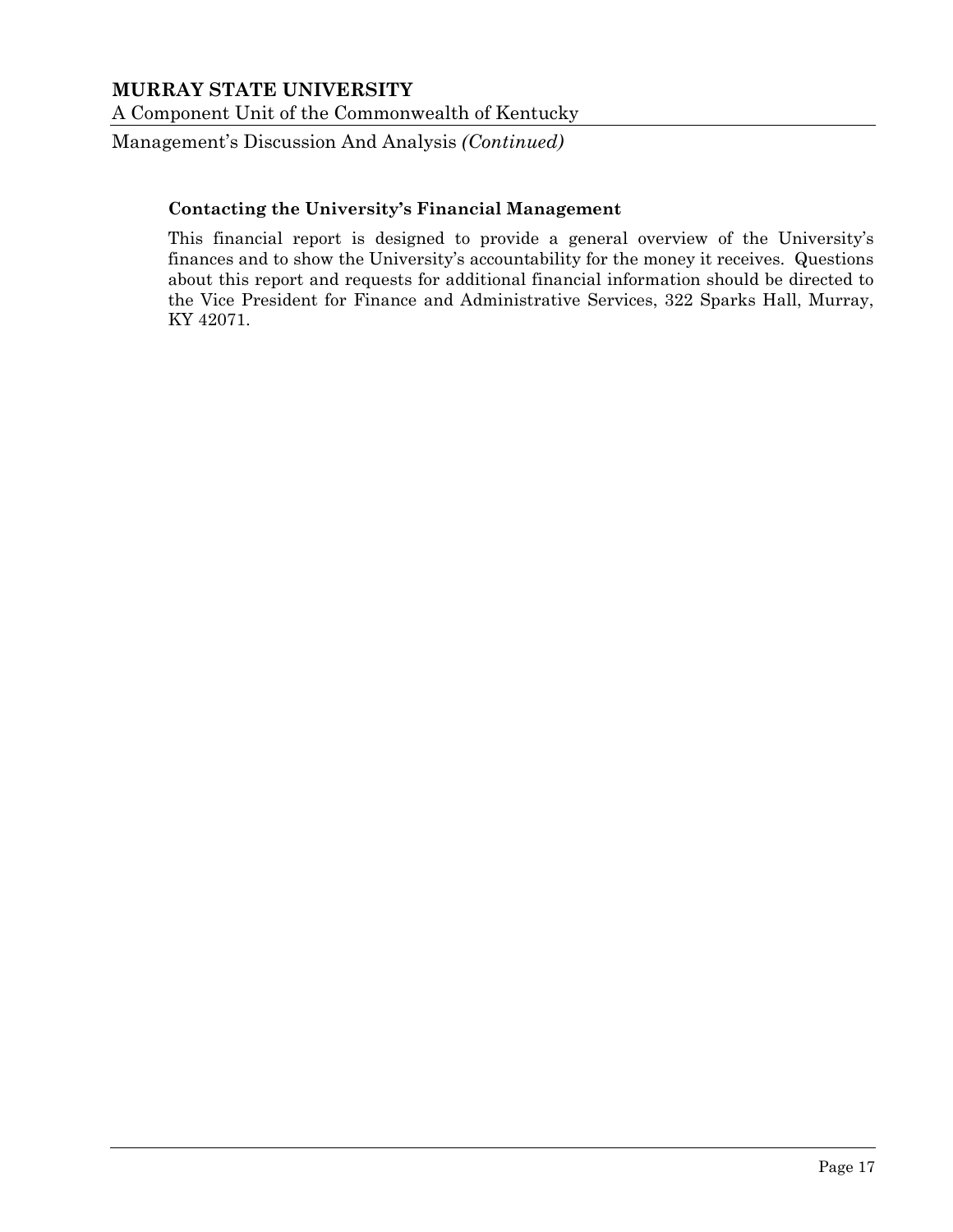A Component Unit of the Commonwealth of Kentucky

## **STATEMENTS OF NET ASSETS Page 1 of 2**

|                                      | June 30,                                 |               |                 |
|--------------------------------------|------------------------------------------|---------------|-----------------|
|                                      | 2012                                     |               | 2011            |
| Assets                               |                                          |               |                 |
| <b>Current Assets</b>                |                                          |               |                 |
| Cash and cash equivalents            | $\boldsymbol{\mathsf{\$}}$<br>64,911,788 | $\mathbf{\$}$ | 57,671,691      |
| Accounts receivable, net             | 6,338,609                                |               | 7,581,543       |
| Interest receivable                  |                                          |               | 1,016,825       |
| Inventories                          | 2,045,517                                |               | 2,105,688       |
| Loans to students, net               | 801,564                                  |               | 722,487         |
| Prepaid expenses                     | 1,259,656                                |               | 1,293,526       |
| <b>Total Current Assets</b>          | 75, 357, 134                             |               | 70,391,760      |
|                                      |                                          |               |                 |
| <b>Noncurrent Assets</b>             |                                          |               |                 |
| Restricted cash and cash equivalents | 29,140,254                               |               | 24,945,912      |
| Restricted investments               | 22,715,483                               |               | 27,714,051      |
| Loans to students, net               | 3,386,698                                |               | 3,333,664       |
| Capital assets                       | 347,840,689                              |               | 337,266,589     |
| Accumulated depreciation             | (177, 514, 502)                          |               | (170, 588, 038) |
| Debt issuance costs, net             | 720,983                                  |               | 595,209         |
| <b>Total Noncurrent Assets</b>       | 226,289,605                              |               | 223, 267, 387   |
| <b>Total Assets</b>                  | 301,646,739<br>\$,                       | $\mathcal{S}$ | 293,659,147     |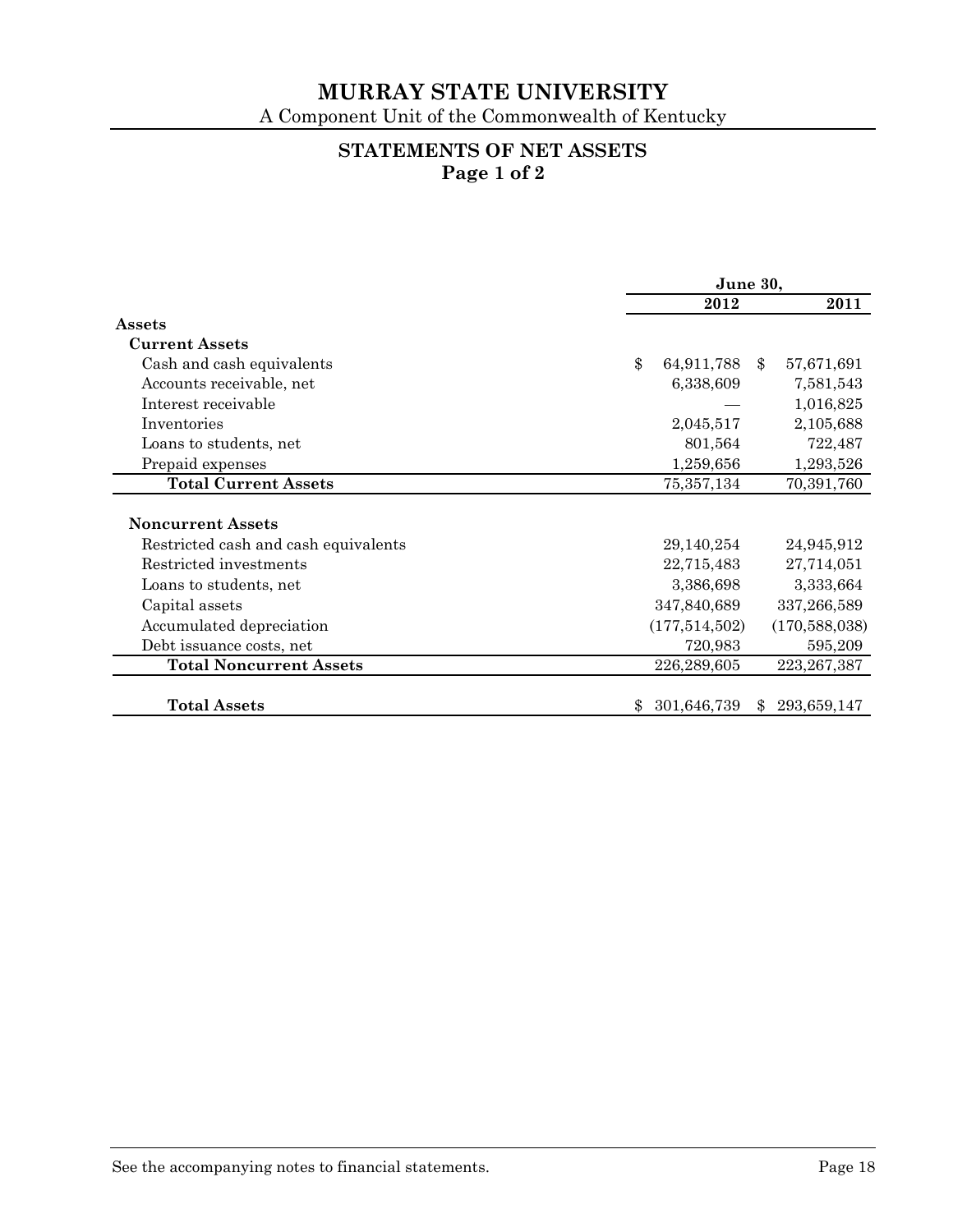A Component Unit of the Commonwealth of Kentucky

## **STATEMENTS OF NET ASSETS Page 2 of 2**

|                                                 | June 30, |             |    |             |
|-------------------------------------------------|----------|-------------|----|-------------|
|                                                 |          | 2012        |    | 2011        |
| Liabilities                                     |          |             |    |             |
| <b>Current Liabilities</b>                      |          |             |    |             |
| Accounts payable                                | \$       | 7,091,726   | \$ | 4,781,238   |
| Accrued payroll                                 |          | 6,031,810   |    | 6,732,420   |
| Self-insured health liability                   |          | 588,477     |    | 629,454     |
| Interest payable                                |          | 623,037     |    | 712,613     |
| Deferred revenue                                |          | 2,787,667   |    | 3,300,024   |
| Deposits - current portion                      |          | 317,704     |    | 325,902     |
| Long-term debt - current portion                |          | 3,439,656   |    | 3,387,643   |
| <b>Total Current Liabilities</b>                |          | 20,880,077  |    | 19,869,294  |
|                                                 |          |             |    |             |
| <b>Noncurrent Liabilities</b>                   |          |             |    |             |
| Deposits                                        |          | 374,730     |    | 361,595     |
| Long-term debt                                  |          | 54,372,542  |    | 53,253,367  |
| <b>Total Noncurrent Liabilities</b>             |          | 54,747,272  |    | 53,614,962  |
|                                                 |          |             |    |             |
| <b>Total Liabilities</b>                        |          | 75,627,349  |    | 73,484,256  |
|                                                 |          |             |    |             |
| <b>Net Assets</b>                               |          |             |    |             |
| Invested in capital assets, net of related debt |          | 116,715,432 |    | 114,667,161 |
| Restricted for:                                 |          |             |    |             |
| Nonexpendable:                                  |          |             |    |             |
| Endowment                                       |          | 18,873,003  |    | 18,644,438  |
| Expendable:                                     |          |             |    |             |
| Scholarships, research, instruction and other   |          | 4,101,374   |    | 3,984,847   |
| Loans                                           |          | 4,767,193   |    | 4,898,234   |
| Capital projects                                |          | 19,558,531  |    | 17,419,484  |
| Debt service                                    |          | 2,240,995   |    | 5,865,932   |
| Unrestricted                                    |          | 59,762,862  |    | 54,694,795  |
|                                                 |          |             |    |             |
| <b>Total Net Assets</b>                         | \$       | 226,019,390 | \$ | 220,174,891 |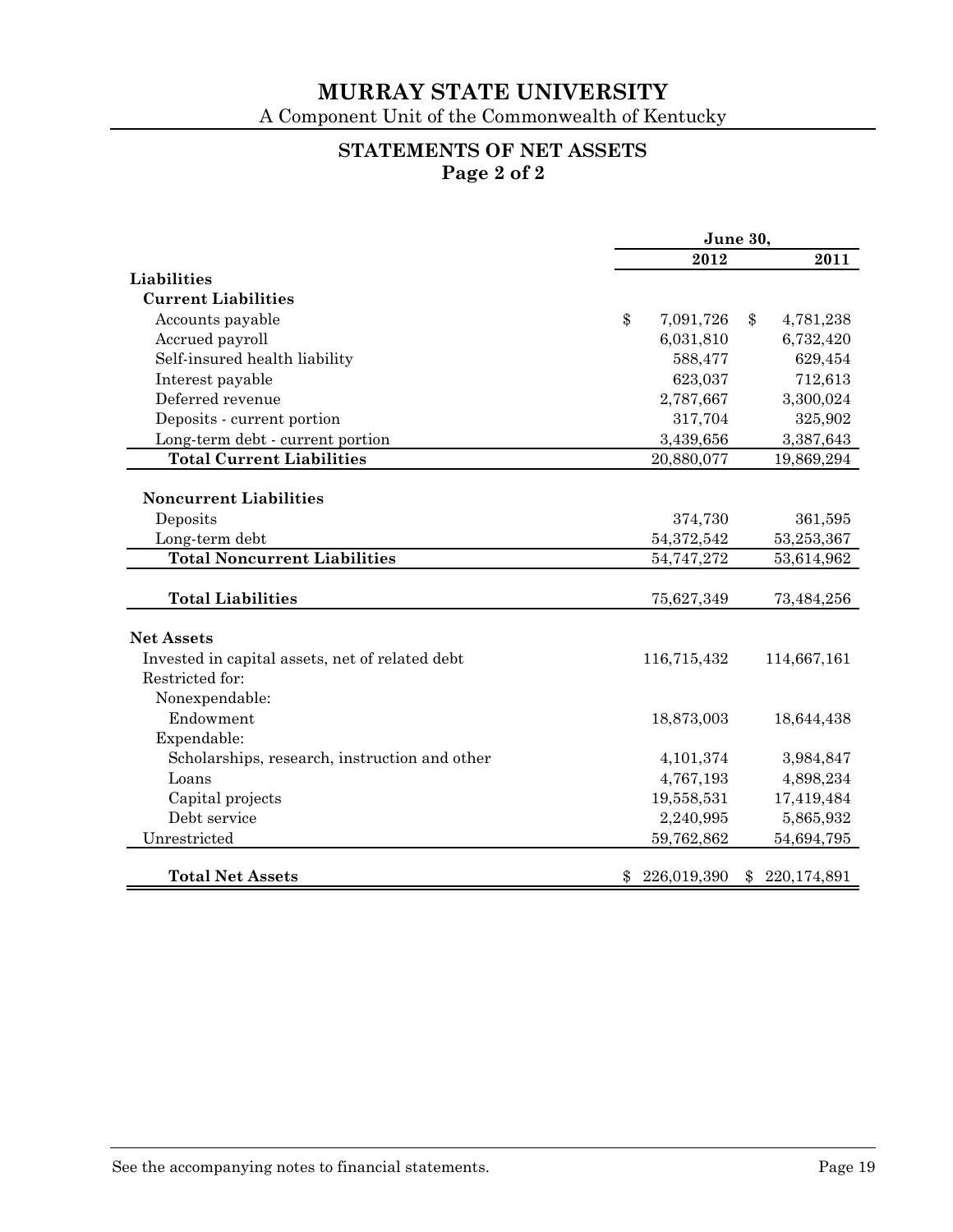## **MURRAY STATE UNIVERSITY FOUNDATION, INC.**

## **STATEMENTS OF FINANCIAL POSITION Page 1 of 2**

#### **Assets**

|                                                                     | June 30, |                        |                            |
|---------------------------------------------------------------------|----------|------------------------|----------------------------|
|                                                                     |          | 2012                   | 2011                       |
| Cash and cash equivalents<br>Accounts receivable                    | \$       | 1,797,133<br>420,726   | 6,882,358<br>\$<br>708,972 |
| Investments                                                         |          | 73,939,496             | 68,236,141                 |
| Real estate held for investment<br>Prepaid and other current assets |          | 139,520<br>55,447      | 213,086<br>56,484          |
| Contributions receivable, net<br>Property and equipment             |          | 2,836,890<br>4,531,641 | 2,013,323<br>4,689,789     |
| <b>Total Assets</b>                                                 | \$       | 83,720,853             | \$82,800,153               |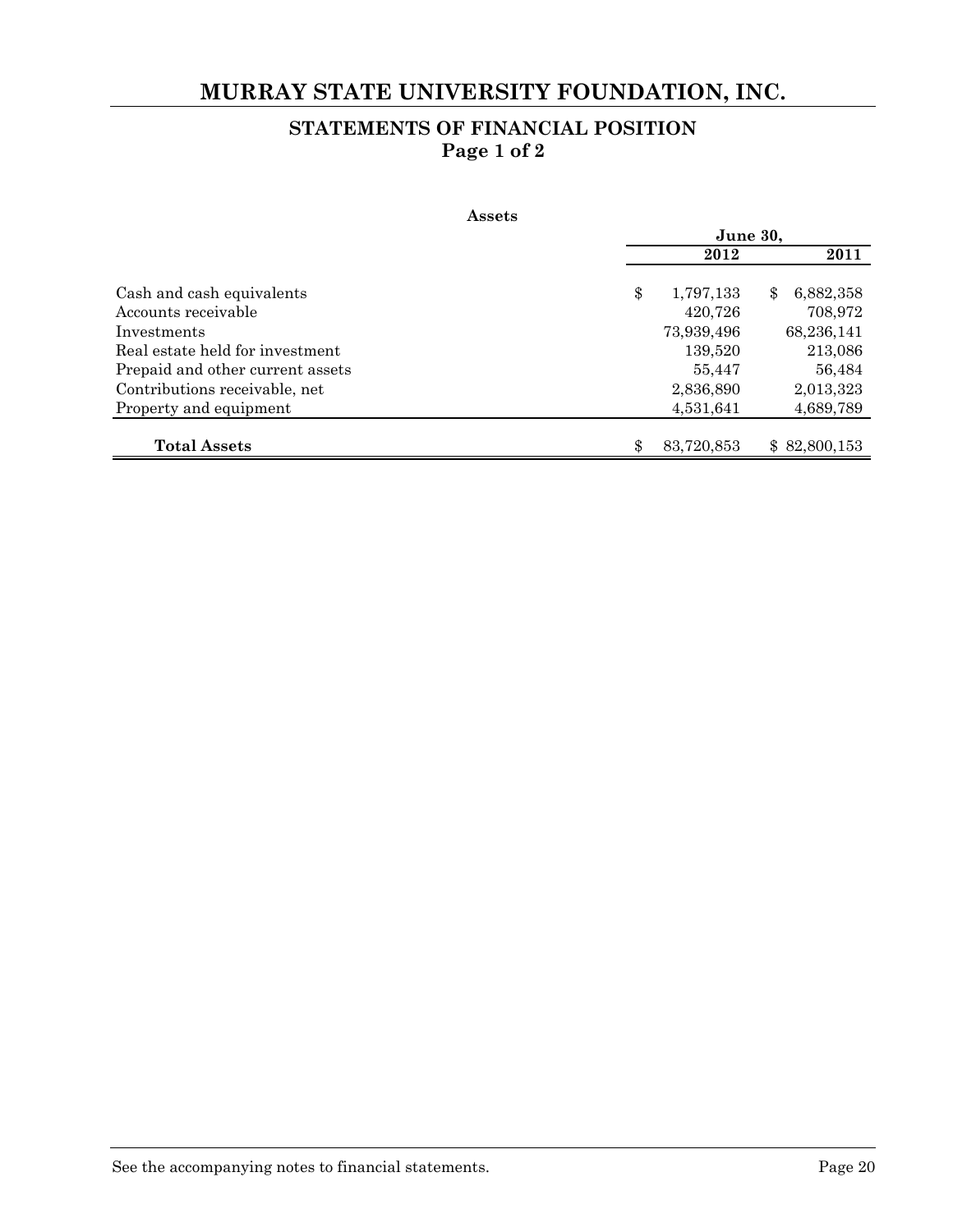## **MURRAY STATE UNIVERSITY FOUNDATION, INC.**

## **STATEMENTS OF FINANCIAL POSITION Page 2 of 2**

#### **Liabilities And Net Assets**

|                                         |    | June 30,   |               |  |
|-----------------------------------------|----|------------|---------------|--|
|                                         |    | 2012       | 2011          |  |
| Liabilities                             |    |            |               |  |
| Accounts payable                        | \$ | 75,342     | \$<br>91,594  |  |
| Amount due to related parties           |    | 368,254    | 380,416       |  |
| Accrued expenses                        |    | 48,998     | 31,493        |  |
| Deferred revenue                        |    | 49,536     | 42,014        |  |
| Assets held for others                  |    | 21,734,952 | 21,493,063    |  |
| Capital lease obligation                |    | 159,266    | 215,430       |  |
| Annuities payable                       |    | 3,952,842  | 4,042,079     |  |
| Refundable advances                     |    | 402,319    | 448,761       |  |
| <b>Total Liabilities</b>                |    | 26,791,509 | 26,744,850    |  |
| <b>Net Assets</b>                       |    |            |               |  |
| Unrestricted                            |    | 9,443,805  | 9,712,913     |  |
| Temporarily restricted                  |    | 13,615,732 | 13,025,857    |  |
| Permanently restricted                  |    | 33,869,807 | 33,316,533    |  |
| <b>Total Net Assets</b>                 |    | 56,929,344 | 56,055,303    |  |
|                                         |    |            |               |  |
| <b>Total Liabilities And Net Assets</b> | Ж, | 83,720,853 | \$ 82,800,153 |  |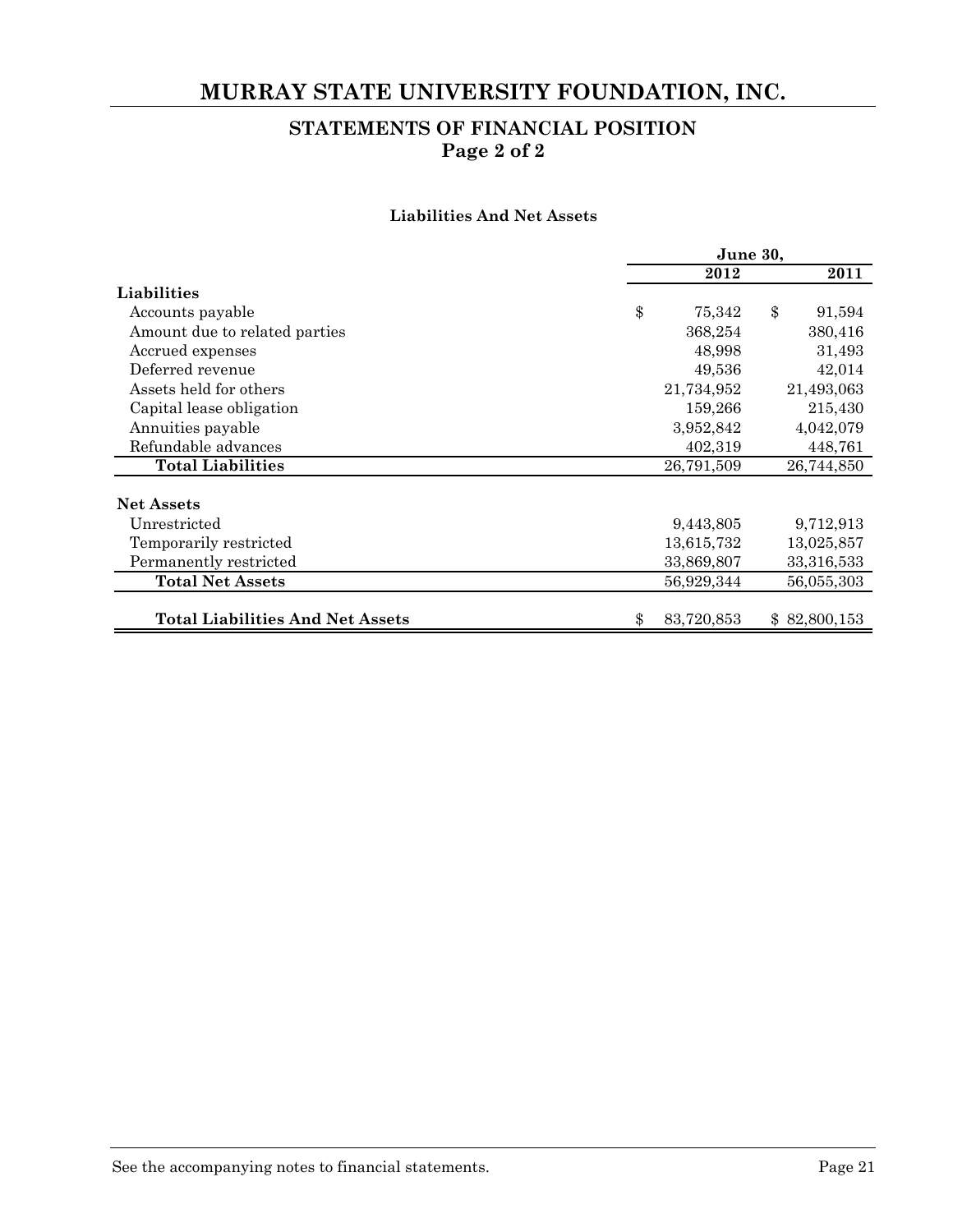A Component Unit of the Commonwealth of Kentucky

## **STATEMENTS OF REVENUES, EXPENSES AND CHANGES IN NET ASSETS Page 1 of 2**

|                                                     | <b>For The Years</b> |                       |              |  |
|-----------------------------------------------------|----------------------|-----------------------|--------------|--|
|                                                     | Ended June 30,       |                       |              |  |
|                                                     |                      | 2012                  | 2011         |  |
| <b>Operating Revenues</b>                           |                      |                       |              |  |
| Tuition and fees                                    | \$                   | 93, 343, 856<br>\$    | 85,698,929   |  |
| Less: Discounts and allowances                      |                      | (33,538,186)          | (31,533,703) |  |
| Net tuition and fees                                |                      | 59,805,670            | 54,165,226   |  |
| Federal grants and contracts                        |                      | 5,978,398             | 6,167,534    |  |
| State grants and contracts                          |                      | 1,626,992             | 1,428,075    |  |
| Private grants and contracts                        |                      | 303,809               |              |  |
|                                                     |                      |                       | 373,897      |  |
| Total grants and contracts                          |                      | 7,909,199             | 7,969,506    |  |
| Sales and services of educational activities        |                      | 3,298,098             | 3,479,692    |  |
| Other operating revenues                            |                      | 2,982,940             | 1,841,853    |  |
| Total sales, services, and other revenues           |                      | 6,281,038             | 5,321,545    |  |
|                                                     |                      |                       |              |  |
| Auxiliary enterprises revenues (revenues for 2011   |                      |                       |              |  |
| were pledged as security for the Housing and Dining |                      |                       |              |  |
| Revenue System Boards Series L-Q)                   |                      | 28,911,467            | 26, 182, 461 |  |
| Less: Discounts and allowances                      |                      | (663, 146)            | (668, 403)   |  |
| Net auxiliary revenue                               |                      | 28,248,321            | 25,514,058   |  |
|                                                     |                      |                       |              |  |
| <b>Total Operating Revenues</b>                     |                      | 102,244,228           | 92,970,335   |  |
| <b>Operating Expenses</b>                           |                      |                       |              |  |
| Instruction                                         |                      | 57,431,018            | 54,224,542   |  |
| Research                                            |                      | 2,592,831             | 3,046,698    |  |
| Public service                                      |                      | 8,409,323             | 8,193,126    |  |
| Libraries                                           |                      | 3,132,627             | 3,157,656    |  |
| Academic support                                    |                      | 6,976,471             | 6,659,091    |  |
| Student services                                    |                      | 14,791,333            | 16,310,527   |  |
| Institutional support                               |                      | 18,782,552            | 15,938,841   |  |
| Operation and maintenance of plant                  |                      | 15,561,619            | 15,635,782   |  |
| Student financial aid                               |                      | 12,665,288            | 11,709,606   |  |
| Depreciation                                        |                      | 7,870,697             | 7,944,588    |  |
| Auxiliary enterprises                               |                      | 20,688,688            | 19,439,844   |  |
| Auxiliary depreciation                              |                      | 1,238,711             | 1,212,438    |  |
| <b>Total Operating Expenses</b>                     |                      | 170, 141, 158         | 163,472,739  |  |
|                                                     |                      |                       |              |  |
| <b>Operating Loss</b>                               | \$                   | (67, 896, 930)<br>-\$ | (70,502,404) |  |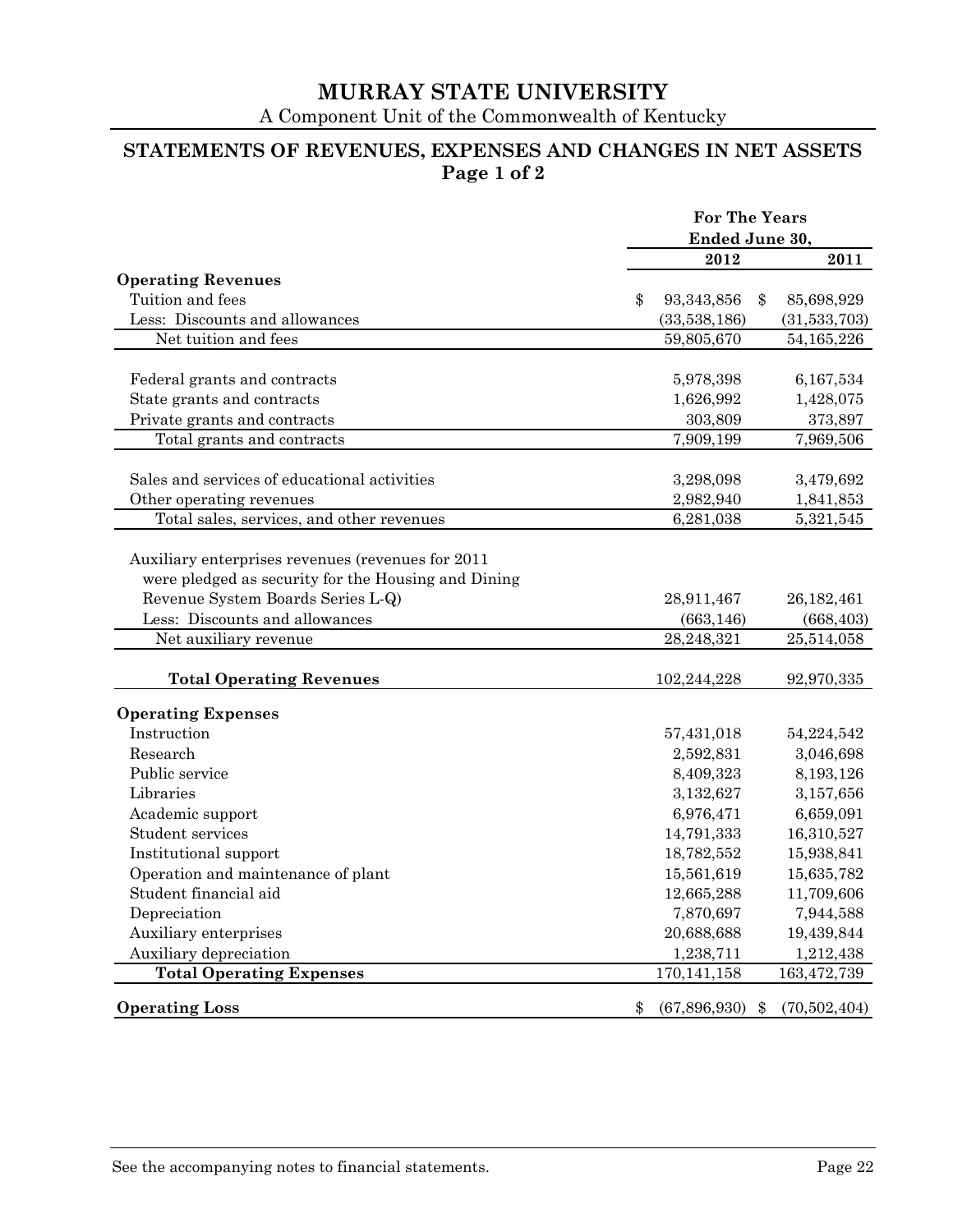A Component Unit of the Commonwealth of Kentucky

## **STATEMENTS OF REVENUES, EXPENSES AND CHANGES IN NET ASSETS Page 2 of 2**

|                                                   | <b>For The Years</b> |    |               |  |  |
|---------------------------------------------------|----------------------|----|---------------|--|--|
|                                                   | Ended June 30,       |    |               |  |  |
|                                                   | 2012                 |    | 2011          |  |  |
| <b>Nonoperating Revenues (Expenses)</b>           |                      |    |               |  |  |
| State appropriations                              | \$<br>50,295,400     | \$ | 49,912,700    |  |  |
| State appropriations - fiscal stabilization funds |                      |    | 2,885,600     |  |  |
| Restricted student fees (revenues are pledged as  |                      |    |               |  |  |
| security for the City of Murray debt agreement)   | 667,555              |    | 656,313       |  |  |
| Federal grants and contracts                      | 14,420,740           |    | 15,446,860    |  |  |
| State grants and contracts                        | 6,438,812            |    | 6,045,573     |  |  |
| Local and private grants and contracts            | 547,264              |    | 444,551       |  |  |
| Gifts                                             | 1,311,013            |    | 4,905,444     |  |  |
| Investment income, net                            | 1,157,906            |    | 3,767,864     |  |  |
| Interest on capital asset-related debt            | (1,631,662)          |    | (2,304,859)   |  |  |
| Loss on deletion and disposal of capital assets   | (154, 101)           |    | (83,086)      |  |  |
| Bond amortization                                 | (315, 825)           |    | (80, 765)     |  |  |
| Nonoperating Revenues (Expenses), Net             | 72,737,102           |    | 81,596,195    |  |  |
|                                                   |                      |    |               |  |  |
| <b>Income Before Other Revenues, Expenses,</b>    |                      |    |               |  |  |
| <b>Gains and Losses</b>                           | 4,840,172            |    | 11,093,791    |  |  |
|                                                   |                      |    |               |  |  |
| <b>State Capital Appropriations</b>               |                      |    | 725,304       |  |  |
| <b>Insurance Proceeds</b>                         | 284,810              |    | 43,930        |  |  |
| <b>Capital Gifts</b>                              | 184,114              |    | 456,844       |  |  |
| <b>Additions to Permanent Endowments</b>          | 535,403              |    | 90,836        |  |  |
|                                                   |                      |    |               |  |  |
| <b>Change in Net Assets</b>                       | 5,844,499            |    | 12,410,705    |  |  |
|                                                   |                      |    |               |  |  |
| <b>Net Assets - Beginning of Year</b>             | 220,174,891          |    | 207,764,186   |  |  |
|                                                   |                      |    |               |  |  |
| <b>Net Assets - End of Year</b>                   | 226,019,390          |    | \$220,174,891 |  |  |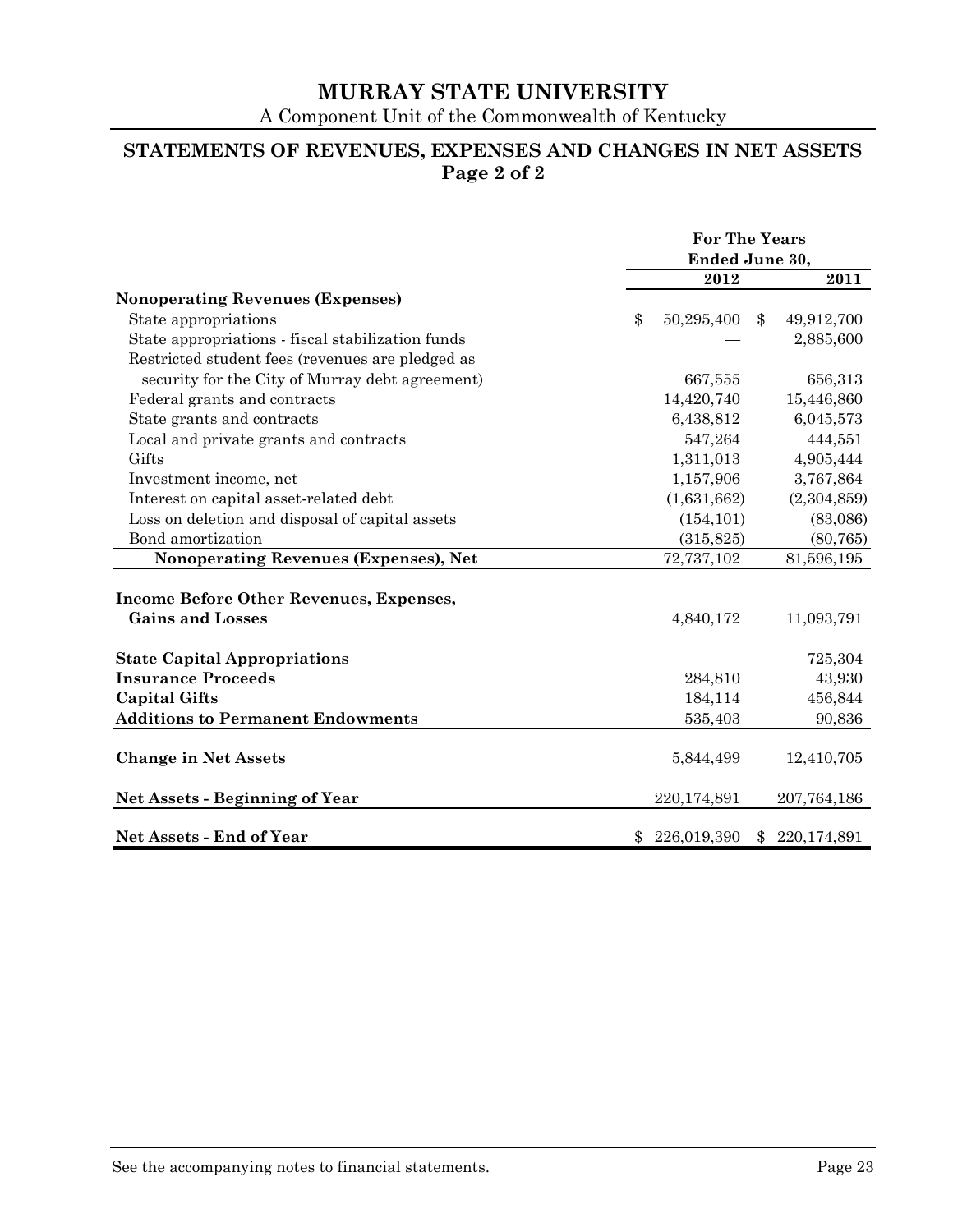## **MURRAY STATE UNIVERSITY FOUNDATION, INC.**

## **STATEMENTS OF ACTIVITIES For The Year Ended, June 30, 2012**

|                                                          |                 | Temporarily     |     | Permanently |                |            |
|----------------------------------------------------------|-----------------|-----------------|-----|-------------|----------------|------------|
|                                                          | Unrestricted    | Restricted      |     | Restricted  |                | Totals     |
| <b>Revenues, Gains And Other Support</b>                 |                 |                 |     |             |                |            |
| Contributions                                            | \$<br>1,100     | \$<br>2,627,229 | \$  | 696,236     | $\mathbf{\Re}$ | 3,324,565  |
| Revenues from operations of the                          |                 |                 |     |             |                |            |
| Frances E. Miller Memorial Golf Course                   | 518,897         | 25,979          |     |             |                | 544,876    |
| Fees                                                     | 374,410         |                 |     |             |                | 374,410    |
| Investment return, net                                   | 562,425         | 94.947          |     | 25,573      |                | 682,945    |
| Other                                                    | 21,510          | 219,306         |     | 55,564      |                | 296,380    |
| Change in value of annuities payable                     |                 | 66,352          |     | (224,099)   |                | (157, 747) |
| Net assets released from restrictions                    | 2,443,938       | (2,443,938)     |     |             |                |            |
| <b>Total Revenues, Gains And Other Support</b>           | 3,922,280       | 589,875         |     | 553,274     |                | 5,065,429  |
|                                                          |                 |                 |     |             |                |            |
| <b>Expenses And Losses</b>                               |                 |                 |     |             |                |            |
| Payments made on behalf of Murray State University       | 2,443,938       |                 |     |             |                | 2,443,938  |
| Operations of the Frances E. Miller Memorial Golf Course | 485,448         |                 |     |             |                | 485,448    |
| General and administrative                               | 1,262,002       |                 |     |             |                | 1,262,002  |
| <b>Total Expenses And Losses</b>                         | 4,191,388       |                 |     |             |                | 4,191,388  |
|                                                          |                 |                 |     |             |                |            |
| <b>Change In Net Assets</b>                              | (269, 108)      | 589,875         |     | 553,274     |                | 874,041    |
| Net Assets, Beginning Of Year                            | 9,712,913       | 13,025,857      |     | 33,316,533  |                | 56,055,303 |
| Net Assets, End Of Year                                  | \$<br>9,443,805 | \$              |     |             |                |            |
|                                                          |                 | 13,615,732      | \$. | 33,869,807  |                | 56,929,344 |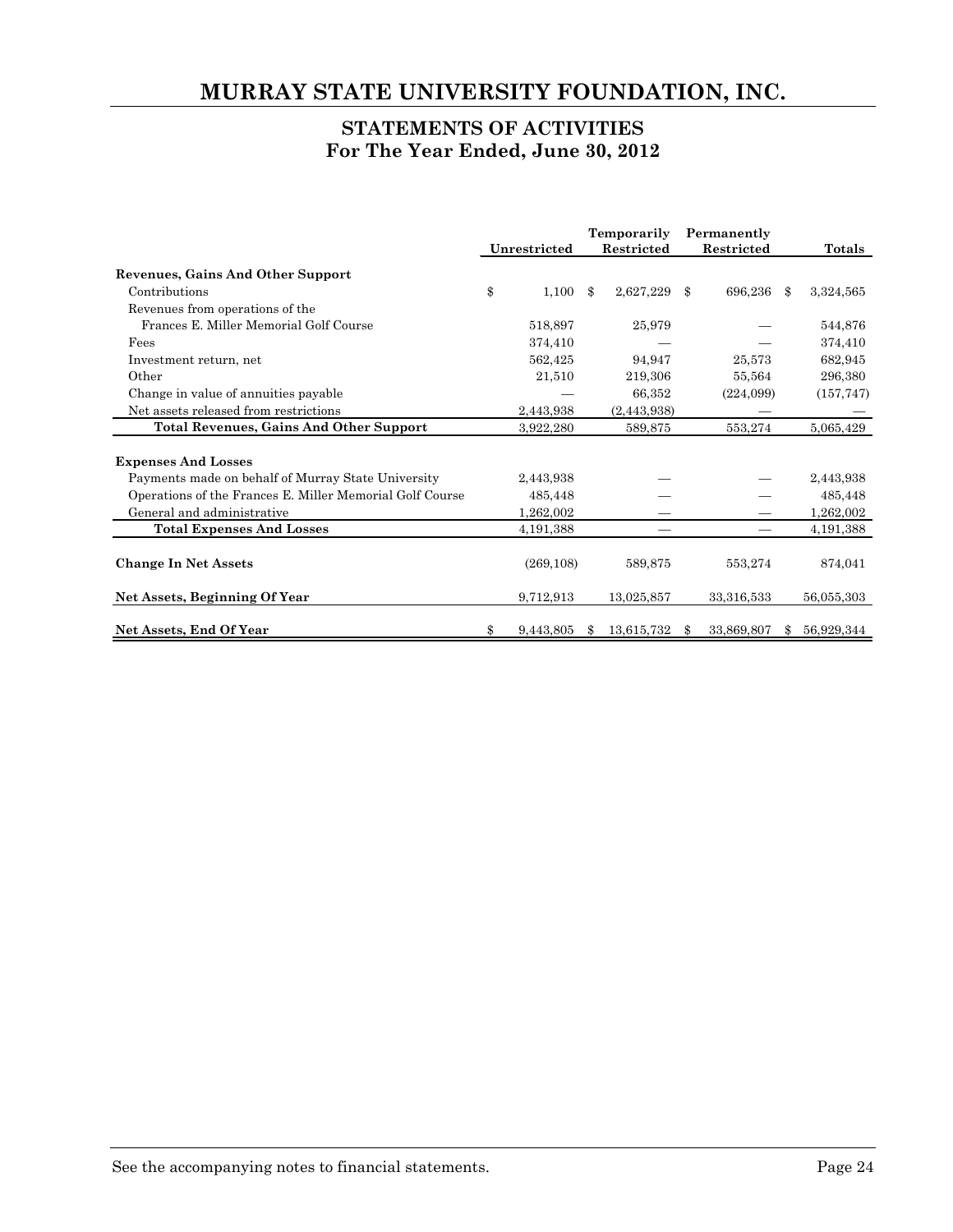## **MURRAY STATE UNIVERSITY FOUNDATION, INC.**

## **STATEMENTS OF ACTIVITIES For The Year Ended, June 30, 2011**

|                                                    |                 | Temporarily |             | Permanently |            |                 |
|----------------------------------------------------|-----------------|-------------|-------------|-------------|------------|-----------------|
|                                                    | Unrestricted    |             | Restricted  |             | Restricted | Totals          |
| <b>Revenues, Gains And Other Support</b>           |                 |             |             |             |            |                 |
| Contributions                                      | \$<br>1,020,163 | \$          | 1,853,519   | \$          | 2,511,312  | \$<br>5,384,994 |
| Revenues from operations of the                    |                 |             |             |             |            |                 |
| Frances E. Miller Memorial Golf Course             | 542,128         |             | 23,936      |             |            | 566,064         |
| Fees                                               | 583,198         |             | 13,032      |             |            | 596,230         |
| Investment return                                  | 2,565,875       |             | 4,882,461   |             | 46,791     | 7,495,127       |
| Other                                              | 37,428          |             | 338,885     |             | (330, 655) | 45,658          |
| Change in value of annuities payable               |                 |             |             |             | 202,582    | 202,582         |
| Net assets released from restrictions              | 2,783,316       |             | (2,783,316) |             |            |                 |
| <b>Total Revenues, Gains And Other Support</b>     | 7,532,108       |             | 4,328,517   |             | 2,430,030  | 14,290,655      |
|                                                    |                 |             |             |             |            |                 |
| <b>Expenses And Losses</b>                         |                 |             |             |             |            |                 |
| Payments made on behalf of Murray State University | 2,787,803       |             |             |             |            | 2,787,803       |
| Frances E. Miller Memorial Golf Course             | 450,337         |             |             |             |            | 450,337         |
| General and administrative                         | 1,310,537       |             |             |             |            | 1,310,537       |
| <b>Total Expenses And Losses</b>                   | 4,548,677       |             |             |             |            | 4,548,677       |
|                                                    |                 |             |             |             |            |                 |
| <b>Change In Net Assets</b>                        | 2,983,431       |             | 4,328,517   |             | 2,430,030  | 9,741,978       |
| Net Assets - Beginning Of Year                     | 6,729,482       |             | 8,697,340   |             | 30,886,503 | 46,313,325      |
| <b>Net Assets - End Of Year</b>                    | 9,712,913       | Ж,          | 13,025,857  |             | 33,316,533 | \$56,055,303    |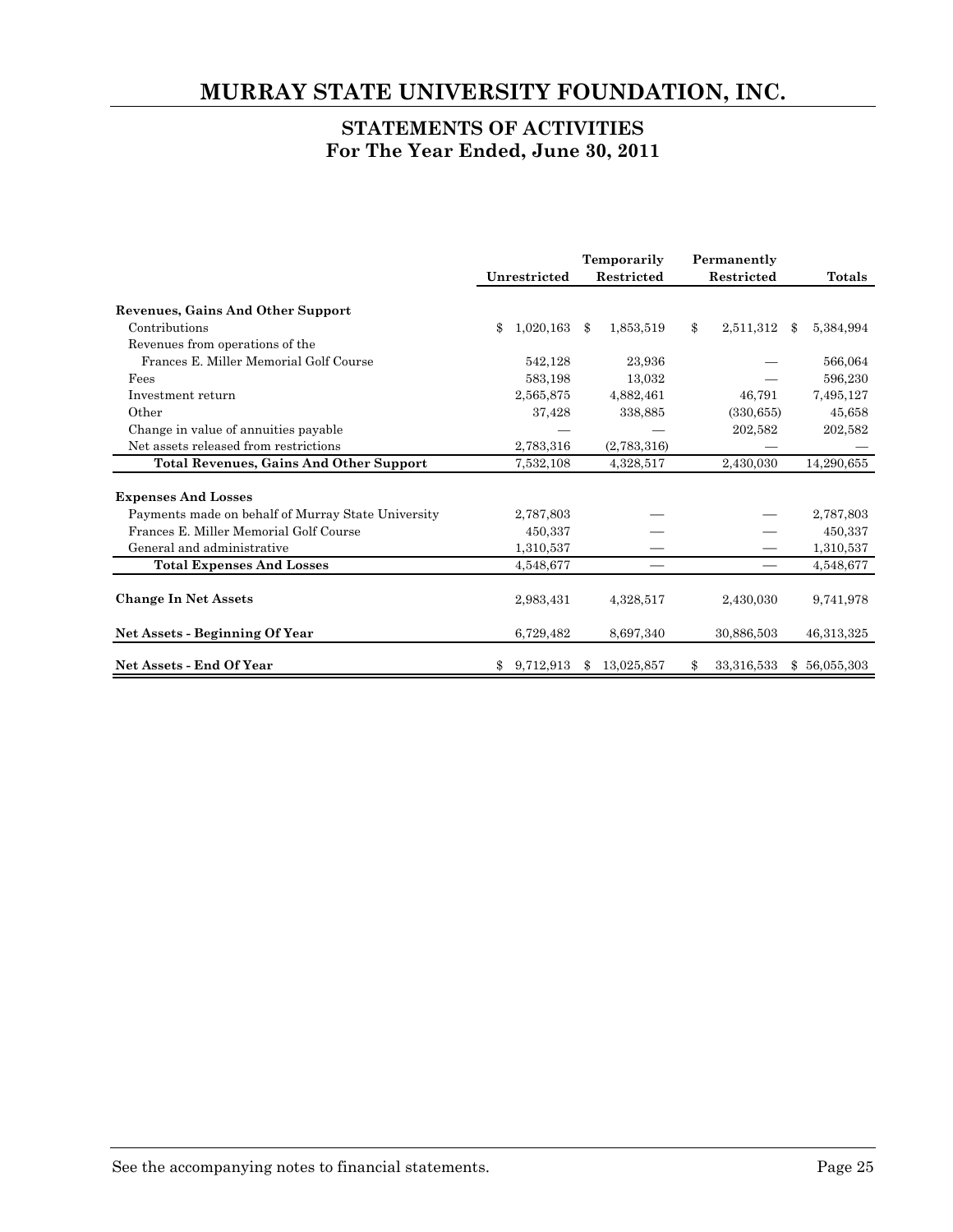## **STATEMENTS OF CASH FLOWS Page 1 of 2**

|                                                                 | <b>For The Years</b> |                |    |                |
|-----------------------------------------------------------------|----------------------|----------------|----|----------------|
|                                                                 | Ended June 30,       |                |    |                |
|                                                                 |                      | 2012           |    | 2011           |
| <b>Cash Flows From Operating Activities</b>                     |                      |                |    |                |
| Tuition and fees                                                | \$                   | 60,228,747     | \$ | 53,875,186     |
| Grants and contracts                                            |                      | 7,967,758      |    | 9,540,845      |
| Payments for salaries, wages and fringes                        |                      | (96, 937, 907) |    | (91, 329, 350) |
| Payments to suppliers                                           |                      | (30, 715, 548) |    | (31,826,258)   |
| Payments for student financial aid                              |                      | (12,665,288)   |    | (11,709,606)   |
| Loans issued to employees                                       |                      | (39, 875)      |    | (41,215)       |
| Collections of loans to employees                               |                      | 46,175         |    | 39,508         |
| Loans issued to students                                        |                      | (1,615,017)    |    | (811,031)      |
| Collections of loans to students                                |                      | 1,482,906      |    | 794,771        |
| Sales and services of educational activities                    |                      | 3,622,047      |    | 3,009,231      |
| Other operating revenues                                        |                      | 2,983,280      |    | 1,844,013      |
| Auxiliary revenues:                                             |                      |                |    |                |
| Food Service                                                    |                      | 10,605,852     |    | 9,562,428      |
| Housing                                                         |                      | 11,826,285     |    | 11,002,685     |
| Bookstore                                                       |                      | 5,557,133      |    | 4,743,835      |
| Other                                                           |                      | 192,685        |    | 206,109        |
| Auxiliary payments:                                             |                      |                |    |                |
| Payments for salaries, wages and fringes                        |                      | (6,957,857)    |    | (6,660,415)    |
| Payments to suppliers                                           |                      | (13, 442, 322) |    | (12, 405, 135) |
| Payments for student financial aid                              |                      | (288, 509)     |    | (374, 294)     |
| <b>Net Cash Used in Operating Activities</b>                    |                      | (58, 149, 455) |    | (60, 538, 693) |
|                                                                 |                      |                |    |                |
| <b>Cash Flows From Noncapital Financing Activities</b>          |                      |                |    |                |
| State appropriations                                            |                      | 50,295,400     |    | 49,912,700     |
| State endowment match                                           |                      |                |    | 89,993         |
| Endowment proceeds forwarded to                                 |                      |                |    |                |
| MSU Foundation for investment                                   |                      | (45, 677)      |    | (1, 133, 650)  |
| Grants and contracts                                            |                      | 21,406,816     |    | 24,822,584     |
| Endowment income                                                |                      | 305,046        |    | 428,111        |
| Gifts for other than capital purposes                           |                      | 956,594        |    | 4,416,585      |
| Agency transactions                                             |                      | (10, 915)      |    | 4,509          |
| <b>Net Cash Provided by Noncapital Financing Activities</b>     |                      | 72,907,264     |    | 78,540,832     |
|                                                                 |                      |                |    |                |
| <b>Cash Flows From Capital and Related Financing Activities</b> |                      |                |    |                |
| Proceeds from capital debt, net of discount                     |                      | 34,232,766     |    |                |
| Restricted student fees pledged for debt service                |                      | 667,555        |    | 656,313        |
| Insurance proceeds                                              |                      | 284,810        |    | 43,930         |
| State capital appropriations                                    |                      | 570            |    | 765,679        |
| Purchases of capital assets                                     |                      | (10,620,143)   |    | (7,061,872)    |
| Capital gifts                                                   |                      | 173,556        |    | 289,129        |
| Principal paid on capital debt and leases                       |                      | (33,652,080)   |    | (3,314,766)    |
| Interest paid on capital debt and leases                        |                      | (1,859,737)    |    | (2, 499, 732)  |
| Net Cash Used in Capital and Related Financing Activities       | \$                   | (10, 772, 703) | \$ | (11, 121, 319) |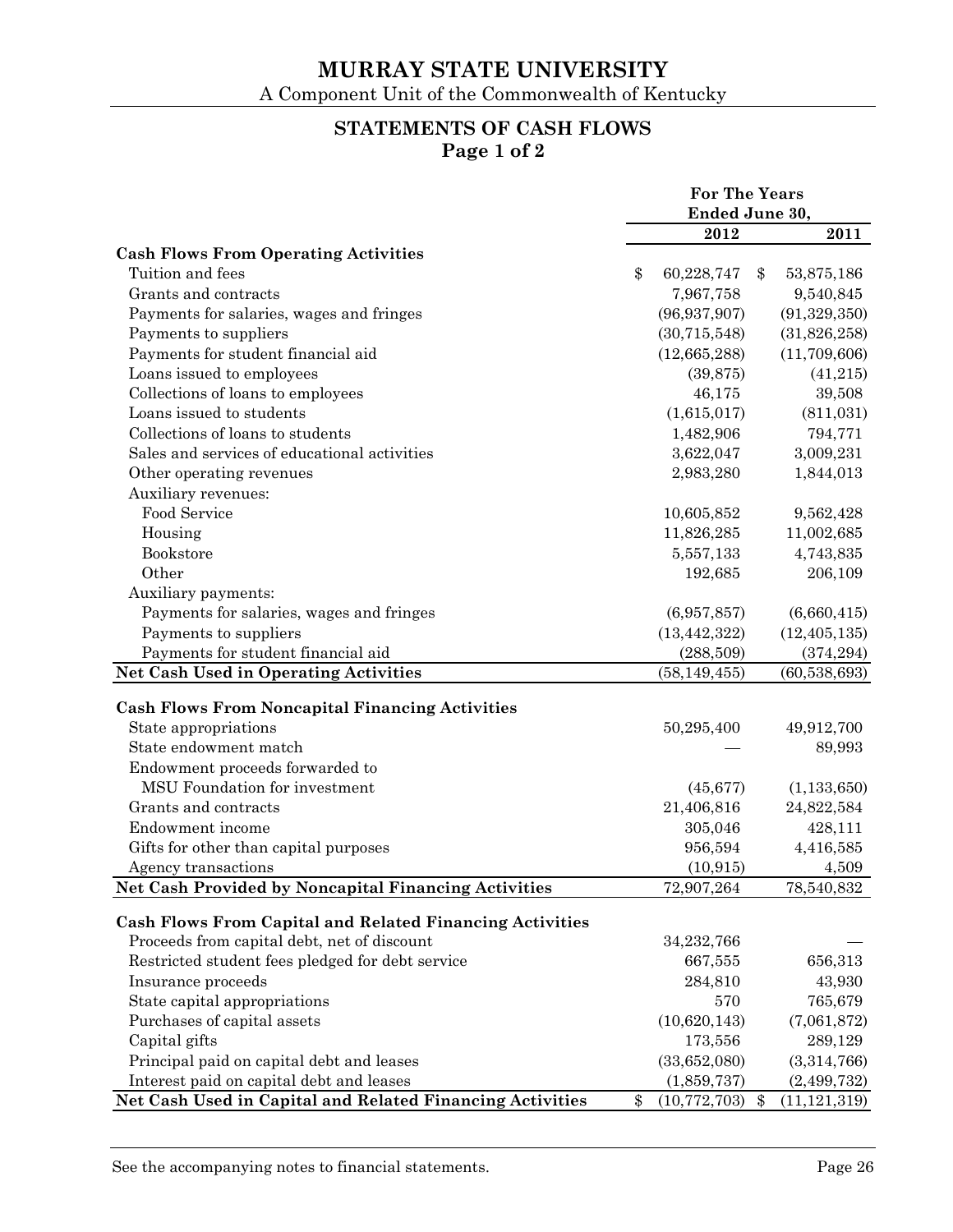## **STATEMENTS OF CASH FLOWS Page 2 of 2**

|                                                                               | <b>For The Years</b> |                   |    |                          |
|-------------------------------------------------------------------------------|----------------------|-------------------|----|--------------------------|
|                                                                               |                      | Ended June 30,    |    |                          |
|                                                                               |                      | 2012              |    | 2011                     |
| <b>Cash Flows From Investing Activities</b>                                   |                      |                   |    |                          |
| Proceeds from sales and maturities of investments                             | \$                   | 5,271,267         | \$ | 2,322,421                |
| Purchases of investments                                                      |                      | (413)             |    | (734, 914)               |
| Interest receipts on investments                                              |                      | 2,178,479         |    | 2,102,425                |
| <b>Net Cash Provided by Investing Activities</b>                              |                      | 7,449,333         |    | 3,689,932                |
| Net Increase in Cash and Cash Equivalents                                     |                      | 11,434,439        |    | 10,570,752               |
| Cash and Cash Equivalents - Beginning of Year                                 |                      | 82,617,603        |    | 72,046,851               |
|                                                                               |                      |                   |    |                          |
| Cash and Cash Equivalents - End of Year                                       | \$                   | 94,052,042        | \$ | 82,617,603               |
|                                                                               |                      |                   |    |                          |
| Reconciliation of Cash and Cash Equivalents<br>to the Statement of Net Assets |                      |                   |    |                          |
| Cash and cash equivalents                                                     | \$                   | 64,911,788        |    |                          |
| Restricted cash and cash equivalents                                          |                      | 29,140,254        | \$ | 57,671,691<br>24,945,912 |
|                                                                               |                      |                   |    |                          |
| <b>Total Cash and Cash Equivalents</b>                                        | \$                   | 94,052,042        | \$ | 82,617,603               |
|                                                                               |                      |                   |    |                          |
|                                                                               |                      |                   |    |                          |
| <b>Reconciliation of Operating Loss to</b>                                    |                      |                   |    |                          |
| <b>Net Cash Used in Operating Activities</b>                                  |                      |                   |    |                          |
| Operating loss                                                                | \$                   | $(67,896,930)$ \$ |    | (70,502,404)             |
| Adjustments to reconcile operating loss to                                    |                      |                   |    |                          |
| net cash used in operating activities:                                        |                      |                   |    |                          |
| Depreciation and amortization expense                                         |                      | 9,109,408         |    | 9,157,026                |
| Bad debt                                                                      |                      | 805,914           |    | 815,059                  |
| Changes in assets and liabilities:                                            |                      |                   |    |                          |
| Accounts and loans receivable, net                                            |                      | 473,872           |    | (862, 978)               |
| Inventories                                                                   |                      | 60,171            |    | 172,759                  |
| Prepaid expenses                                                              |                      | 33,870            |    | (37, 409)                |
| Accounts payable                                                              |                      | 504,063           |    | (476, 766)               |
| Self-insured health liability                                                 |                      | (40, 977)         |    | (284, 638)               |
| Accrued payroll                                                               |                      | (700, 610)        |    | 791,035                  |
| Deposits                                                                      |                      | 15,852            |    | 13,553                   |
| Deferred revenue                                                              |                      | (514,088)         |    | 676,070                  |
| <b>Net Cash Used in Operating Activities</b>                                  | \$                   | (58, 149, 455)    | \$ | (60, 538, 693)           |
|                                                                               |                      |                   |    |                          |
| <b>Supplemental Disclosure of Cash Flow Information</b>                       |                      |                   |    |                          |
| Gifts of capital assets                                                       | \$                   | 10,558            | \$ | 167,715                  |
| Accounts payable incurred for capital asset purchases                         |                      | 1,912,301         |    | 193,807                  |
| Changes in fair value of investments                                          |                      | (308, 794)        |    | 1,342,940                |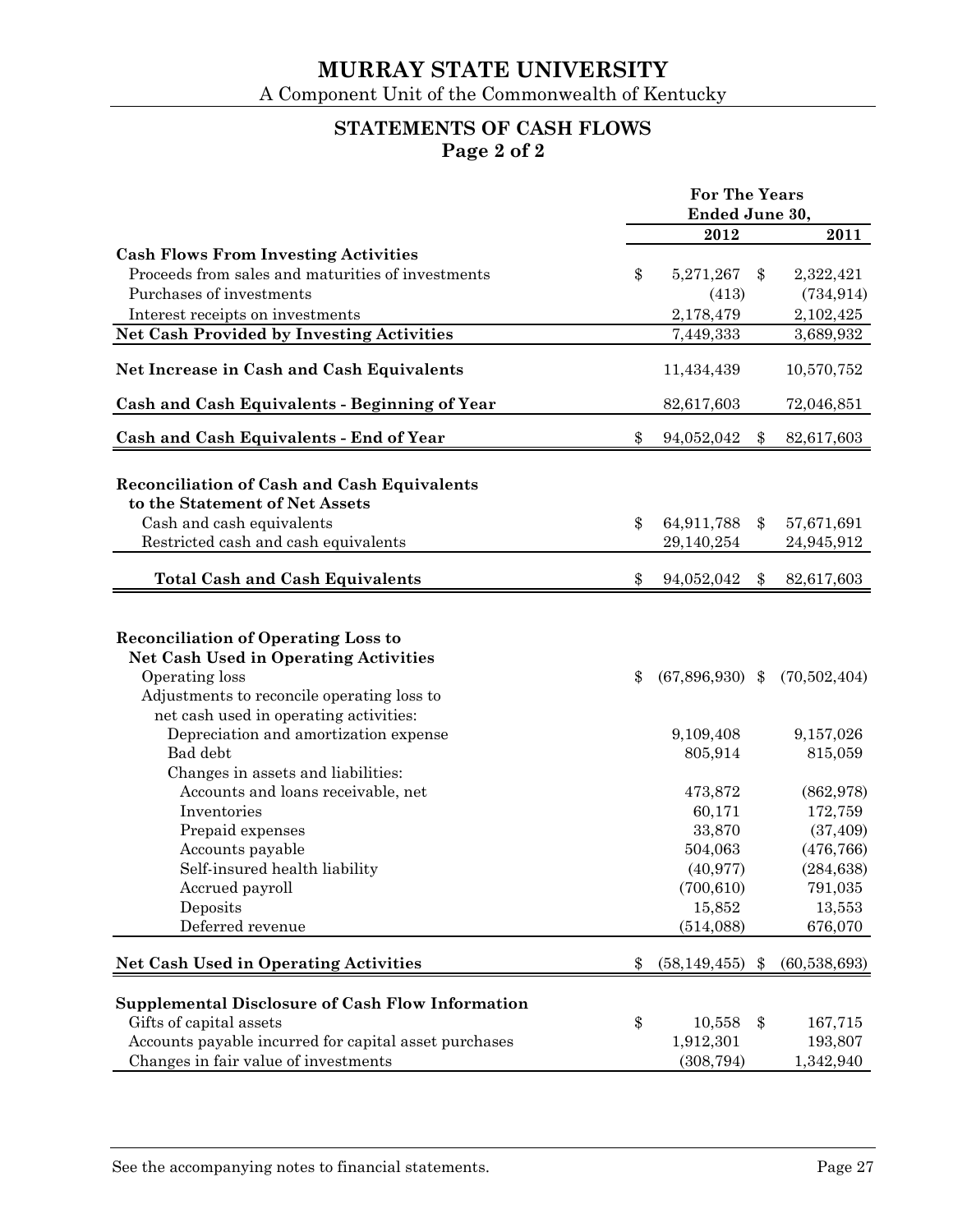## **NOTES TO FINANCIAL STATEMENTS June 30, 2012 and 2011**

## **1. Summary of Significant Accounting Policies**

#### *Nature of Operations*

Murray State University (University) is a state-supported institution of higher education located in Murray, Kentucky, and is accredited by the Southern Association of Colleges and Schools. The University awards graduate and undergraduate degrees from five colleges and two schools and serves a student population of approximately 10,700. The University is a component unit of the Commonwealth of Kentucky and is included in the general purpose financial statements of the Commonwealth.

#### *Reporting Entity*

In accordance with the provisions of Governmental Accounting Standards Board (GASB) Statement No. 39, *Determining Whether Certain Organizations are Component Units,* certain organizations are to be reported as component units of a primary government based on the nature and significance of that organization's relationship to the primary government. Application of this statement results in including Murray State University Foundation, Inc. (the Foundation) as a discretely presented component unit of the University. The Foundation is a private nonprofit organization that reports under generally accepted accounting principles set forth by Financial Accounting Standards Board (FASB) standards. As such, certain revenue recognition criteria and presentation features are different from GASB revenue recognition criteria and presentation features. No modifications have been made to the Foundation's financial information in the University's financial report for these differences.

#### *Basis of Accounting and Financial Statement Presentation*

The University prepares its financial statements as a business type activity in conformity with applicable pronouncements of the GASB.

For financial reporting purposes, the University is considered a special purpose government engaged only in business type activities. Accordingly, the University's financial statements have been presented using the economic resources measurement focus and the accrual basis of accounting. Under the accrual basis, revenues are recognized when earned, and expenses are recorded when an obligation has been incurred. All significant intra-agency transactions have been eliminated.

Pursuant to GASB Statement No. 20, *Accounting and Financial Reporting for Proprietary Funds and Other Governmental Entities that Use Proprietary Fund Accounting*, the University has elected to apply the provisions of all relevant pronouncements of the Financial Accounting Standards Board (FASB) that were issued on or before November 30, 1989, and do not conflict with or contradict (GASB) pronouncements. The University has elected to not apply FASB pronouncements issued after November 30, 1989.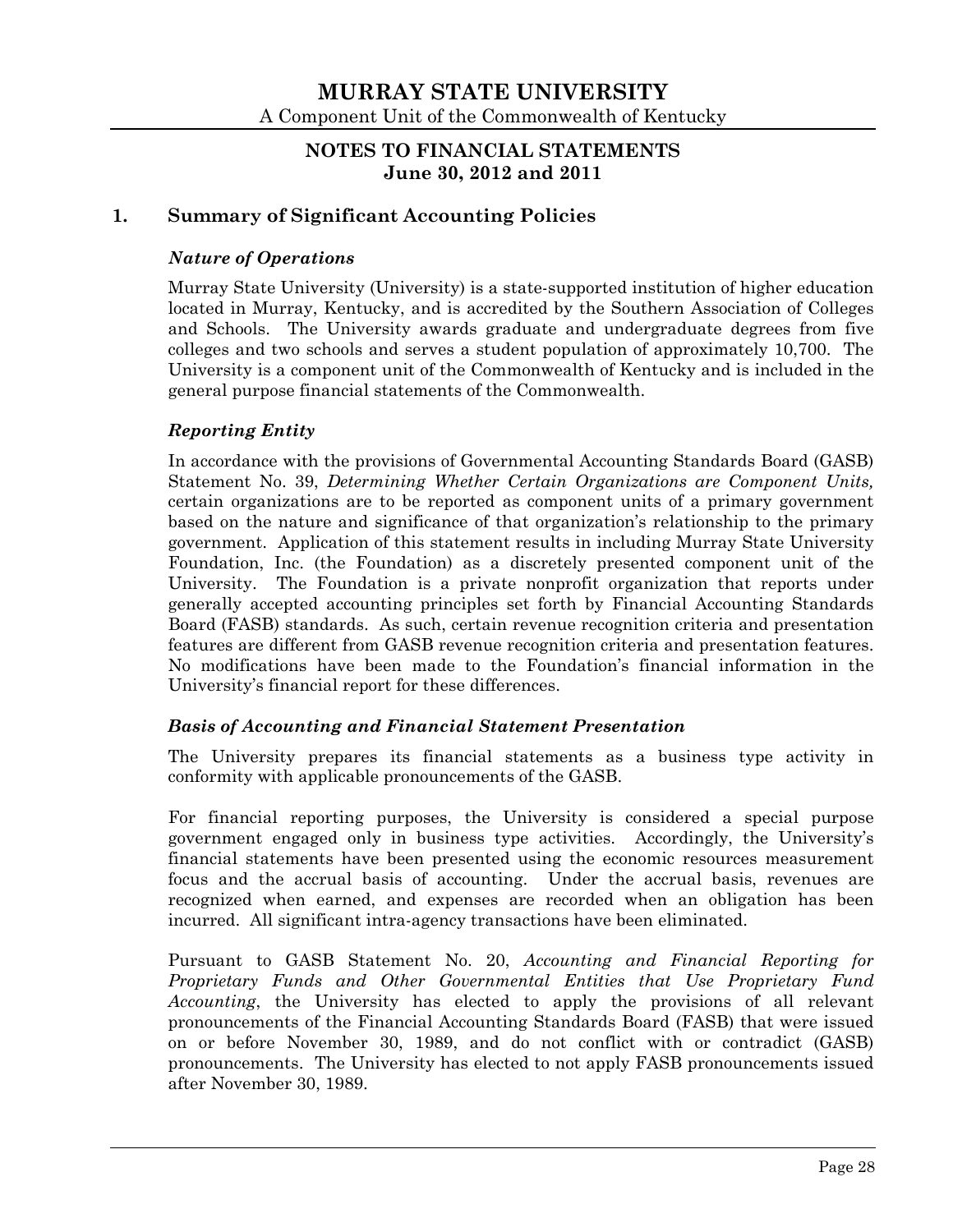Notes To Financial Statements *(Continued)*

#### *Cash and Cash Equivalents*

The University considers all highly liquid investments that are immediately available to the University to be cash equivalents. Funds held by the Commonwealth of Kentucky are considered cash equivalents.

#### *Restricted Cash, Cash Equivalents and Investments*

Cash, cash equivalents and investments that are externally restricted are classified as restricted assets. These assets are used to make debt service payments, maintain sinking or reserve funds, purchase or construct capital or other noncurrent assets or for other restricted purposes.

#### *Investments*

The University accounts for its investments at fair value. Fair value is determined using quoted market prices. Changes in unrealized gain (loss) on the carrying value of investments are reported as a component of investment income in the statements of revenues, expenses and changes in net assets.

Assets held by the Foundation represent those gifts and donations made directly to the University, which are held by the Foundation for investment purposes. The net appreciation and income of donor restricted endowments are available to the University for expenditure to the extent permitted by Kentucky law and the spending policy of the Foundation. The recognition of gifts, donations and endowment pledges are accounted for by the University in accordance with GASB Statement No. 33, *Accounting and Financial Reporting for Non-exchange Transactions* and are recognized when all applicable eligibility requirements are met.

#### *Accounts Receivable*

Accounts receivable consists of tuition and fee charges, other operational activities and auxiliary enterprise services and amounts due from component units. Accounts receivable also include amounts due from the federal government, state and local governments or private sources, for nonexchange type agreements defined in accordance with GASB No. 33 or in connection with reimbursement of allowable expenditures made pursuant to the University's grants and contracts. Accounts receivable are recorded net of estimated uncollectible amounts.

#### *Inventories*

Inventories are stated at the lower of cost (first-in, first-out method) or market.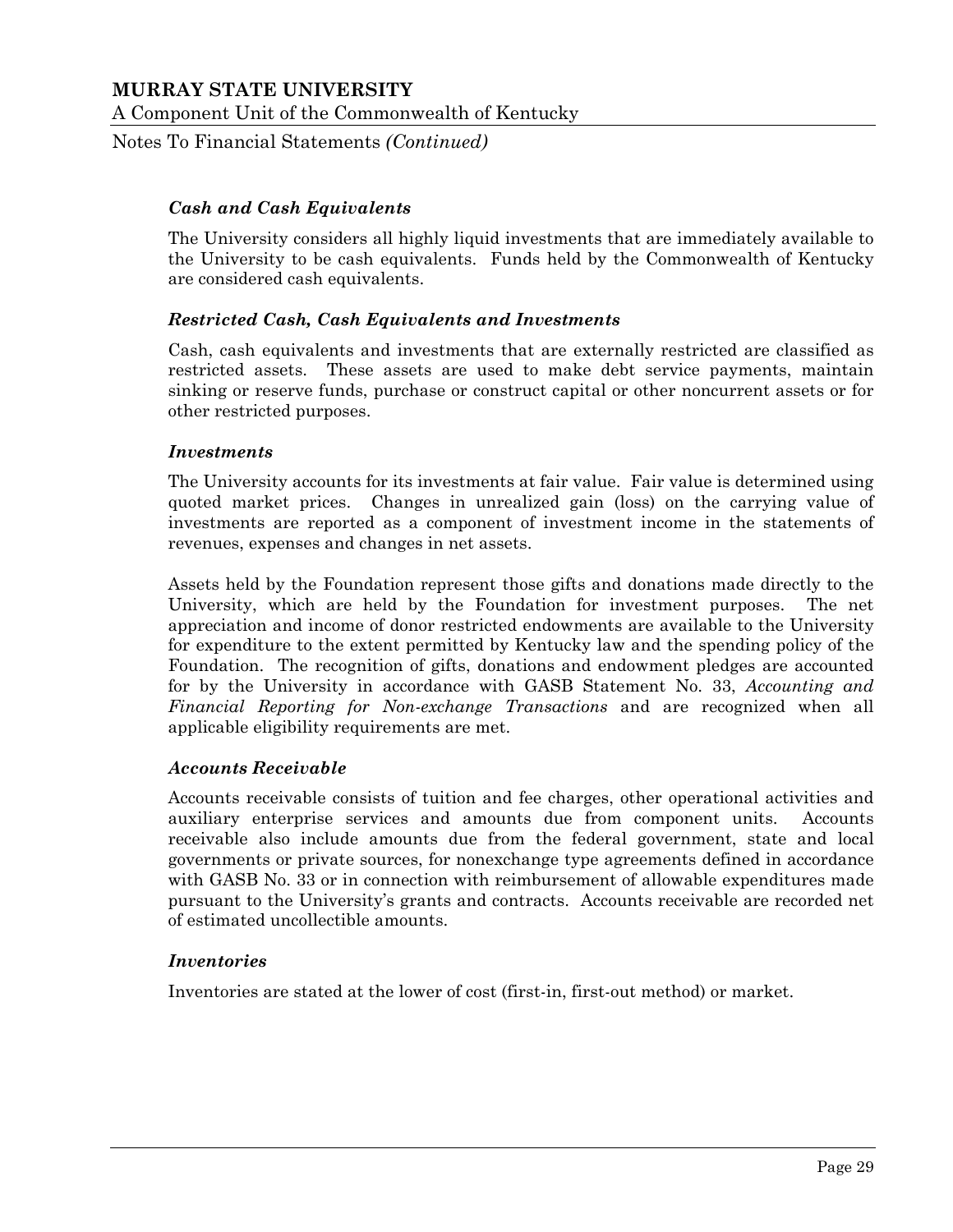Notes To Financial Statements *(Continued)*

#### *Capital Assets*

All capital assets, as defined by University policy, are recorded at cost at the date of acquisition or, if donated, at fair value at the date of donation. Depreciation is computed using the straight-line method over the estimated useful life of the asset and is not allocated to functional expense categories. Assets under capital leases are amortized over the estimated useful life of the asset or the lease term, whichever is shorter. Routine repairs and maintenance are charged to operating expense in the year in which the expense was incurred.

The following estimated useful lives are being used by the University:

|                          | <b>Estimated</b> |
|--------------------------|------------------|
| Asset                    | Life             |
| <b>Buildings</b>         | 40 years         |
| Nonbuilding improvements | $10-20$ years    |
| Equipment                | $5-15$ years     |
| Library holdings         | 10 years         |
| Livestock                | 12 years         |
| Software                 | 8 years          |

The University capitalizes interest costs as a component of construction in progress, based on interest costs of borrowing specifically for the project, net of interest earned on investments acquired with the proceeds of borrowing. Total interest capitalized was \$287,402 and \$167,429 for the years ended June 30, 2012 and 2011, respectively.

The University owns historical collections housed throughout the campus that it does not capitalize, including artifacts in Wrather Museum. These collections adhere to the University's policy to (a) maintain them for public exhibition, education or research; (b) protect, keep unencumbered, care for and preserve them and (c) require proceeds from their sale to be used to acquire other collection items. Generally accepted accounting principles permit collections maintained in this manner to be charged to operations at time of acquisition rather than capitalized.

## *Debt Issuance Costs*

Debt issuance costs incurred have been deferred and are being amortized over the life of the related debt using the straight-line method. Total amortization expense was \$43,003 and \$36,328 for the years ended June 30, 2012 and 2011, respectively.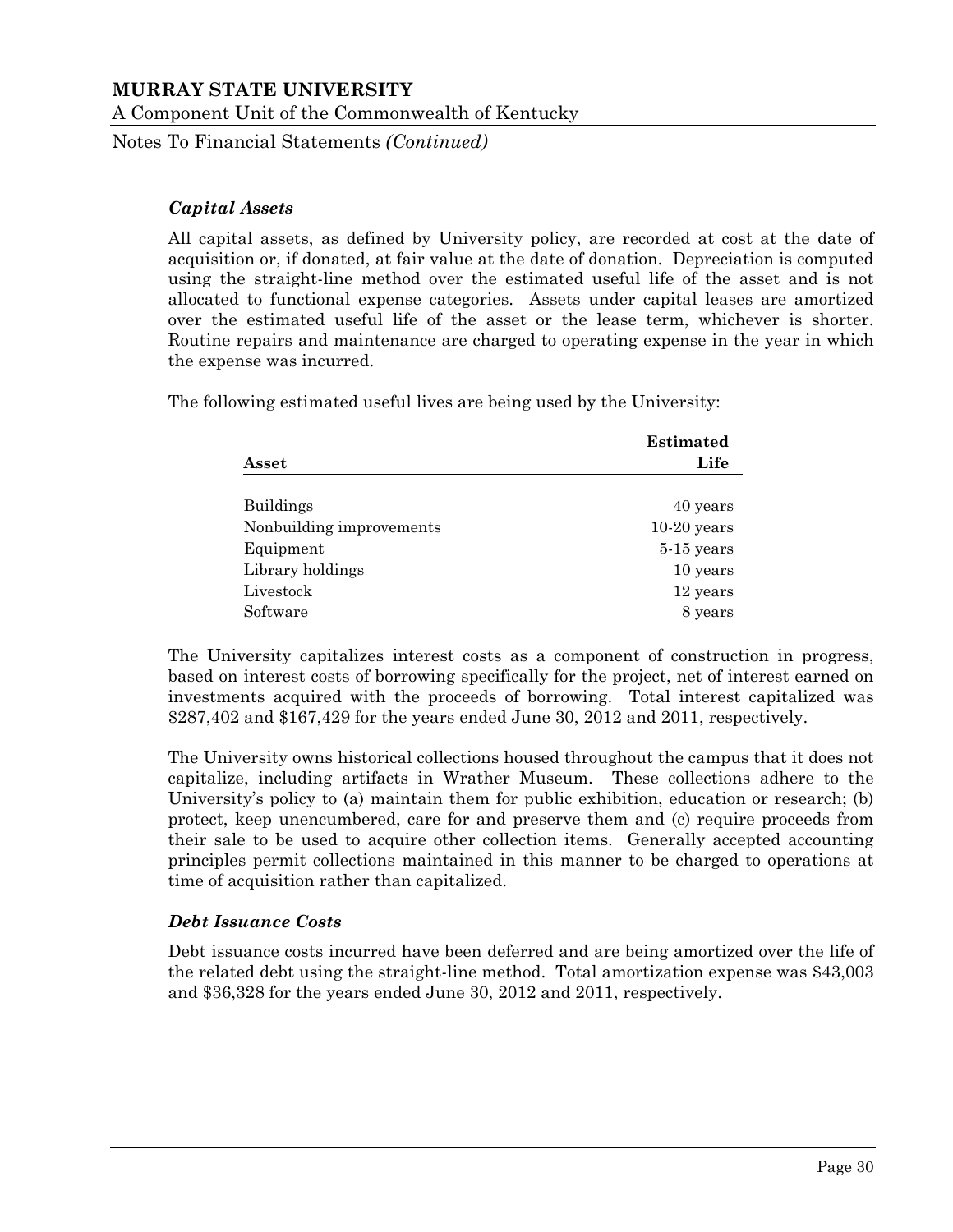Notes To Financial Statements *(Continued)*

#### *Compensated Absences*

For employees participating in the Kentucky Teachers Retirement System (KTRS), vacation pay is accrued at year end for financial statement purposes. The liability and expense incurred are included at year end with accrued payroll, and as a component of compensation and benefit expense. Sick leave benefits are expected to be realized as paid time off or used to purchase service credits upon retirement. These are recognized as expense when the time off occurs or when service credit payments are incurred. No liability is accrued for such benefits employees have earned while participating in the KTRS plan, but not yet realized. For employees participating in optional retirement plans (ORP), sick time is accrued as it is earned.

#### *Deferred Revenue*

Deferred revenue includes amounts for tuition and fees, international program fees and certain auxiliary activities received prior to the end of the fiscal year but related to the subsequent accounting period. Deferred revenues also include amounts received from state capital appropriations and grant and contract sponsors for which eligibility requirements have not been fully satisfied or that have not yet been earned. Such amounts are recognized in the period to which the service relates or the grant/contract requirements have been met.

#### *Net Assets*

The University's net assets are classified as follows:

*Invested in capital assets, net of related debt*: This represents the University's total investment in capital assets, net of outstanding debt obligations related to those capital assets. To the extent debt has been incurred but not yet expended for capital assets, such amounts are not included as a component of invested in capital assets, net of related debt.

*Restricted net assets - nonexpendable:* Nonexpendable restricted net assets consist of endowment and similar type funds in which donors or other outside sources have stipulated, as a condition of the gift instrument, that the principal is to be maintained inviolate and in perpetuity and invested for the purpose of producing present and future income, which may either be expended or added to principal.

*Restricted net assets - expendable:* Restricted expendable net assets include resources in which the University is legally or contractually obligated to spend in accordance with time or purpose restrictions imposed by external third parties.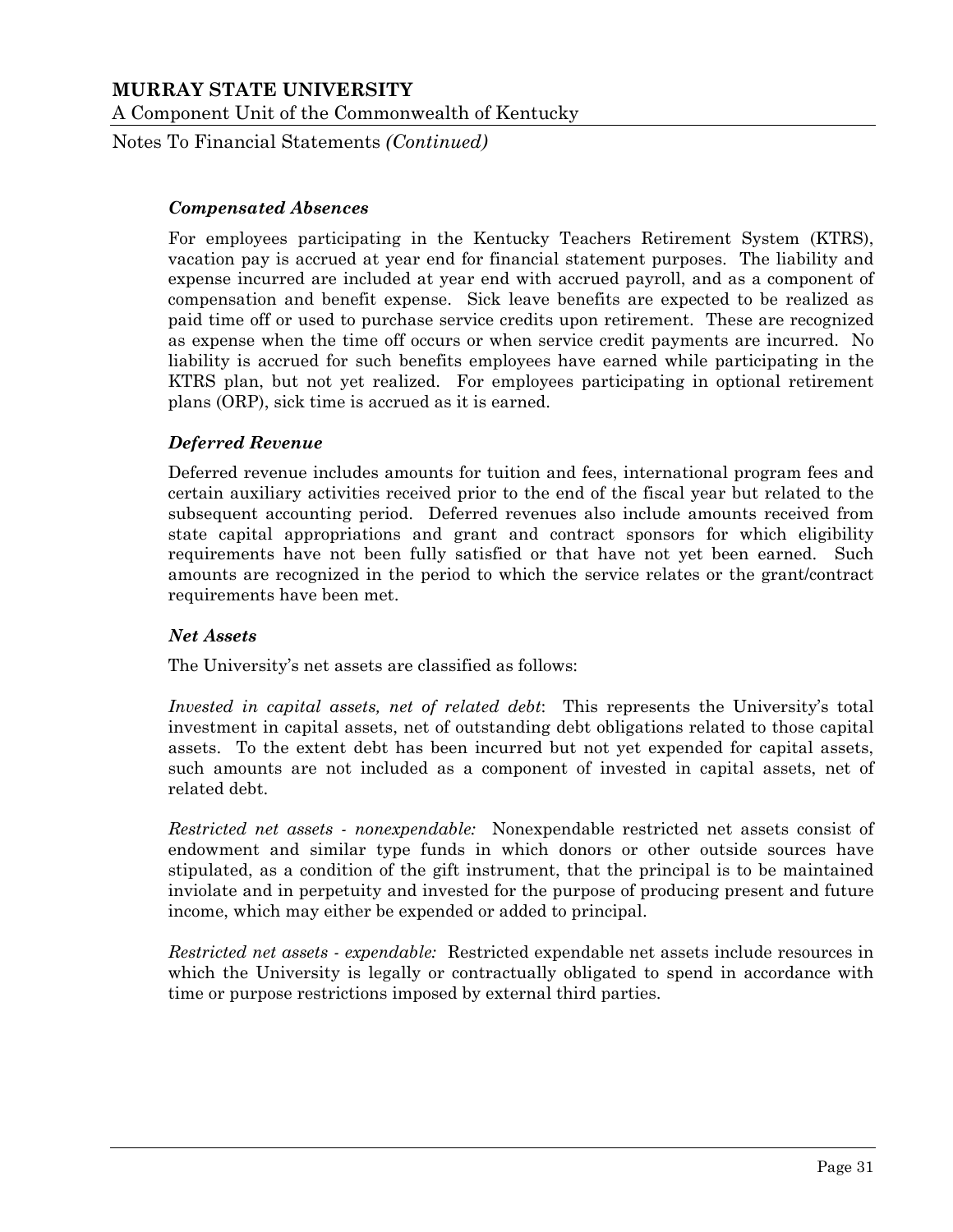Notes To Financial Statements *(Continued)*

*Unrestricted net assets:* Unrestricted net assets represent resources derived from student tuition and fees, state appropriations, sales and services of educational departments, auxiliary enterprises and other sources. These resources are used for transactions relating to the educational and general operations of the University, and may be used at the discretion of the Board of Regents to meet current expenses or for any purpose. These resources also include auxiliary enterprises, which are substantially self-supporting activities that provide services for students, faculty and staff.

#### *Release of Restricted Net Assets*

When an expense is incurred for which both restricted and unrestricted net assets are available, the University's policy is to allow each departmental unit the flexibility to determine whether to first apply restricted or unrestricted resources based on the most advantageous application of resources in the particular circumstances.

#### *Classification of Revenues*

The University has classified its revenues as either operating or nonoperating revenues according to the following criteria:

Operating revenues: Operating revenues include activities that have the characteristics of exchange transactions, such as (1) student tuition and fees, net of discounts and allowances, (2) federal, state and local grants and contracts (excluding Pell and similarly funded federal and state grants for student financial aid) and (3) sales and services of auxiliary enterprises, net of discounts and allowances.

Nonoperating revenues: Nonoperating revenues include activities that have the characteristics of nonexchange transactions. In a nonexchange transaction, the University receives value without directly giving equal value back, such as a gift or grant for which there is no return requirement. Additionally, certain significant revenues relied upon for operations, such as state appropriations, Pell and similarly funding federal and state grants for student financial aid, investment income and endowment income, are recorded as nonoperating revenues, in accordance with GASB No. 35, *Basic Financial Statements and Management's Discussion and Analysis for Public Colleges and Universities – an Amendment of GASB Statement 34*.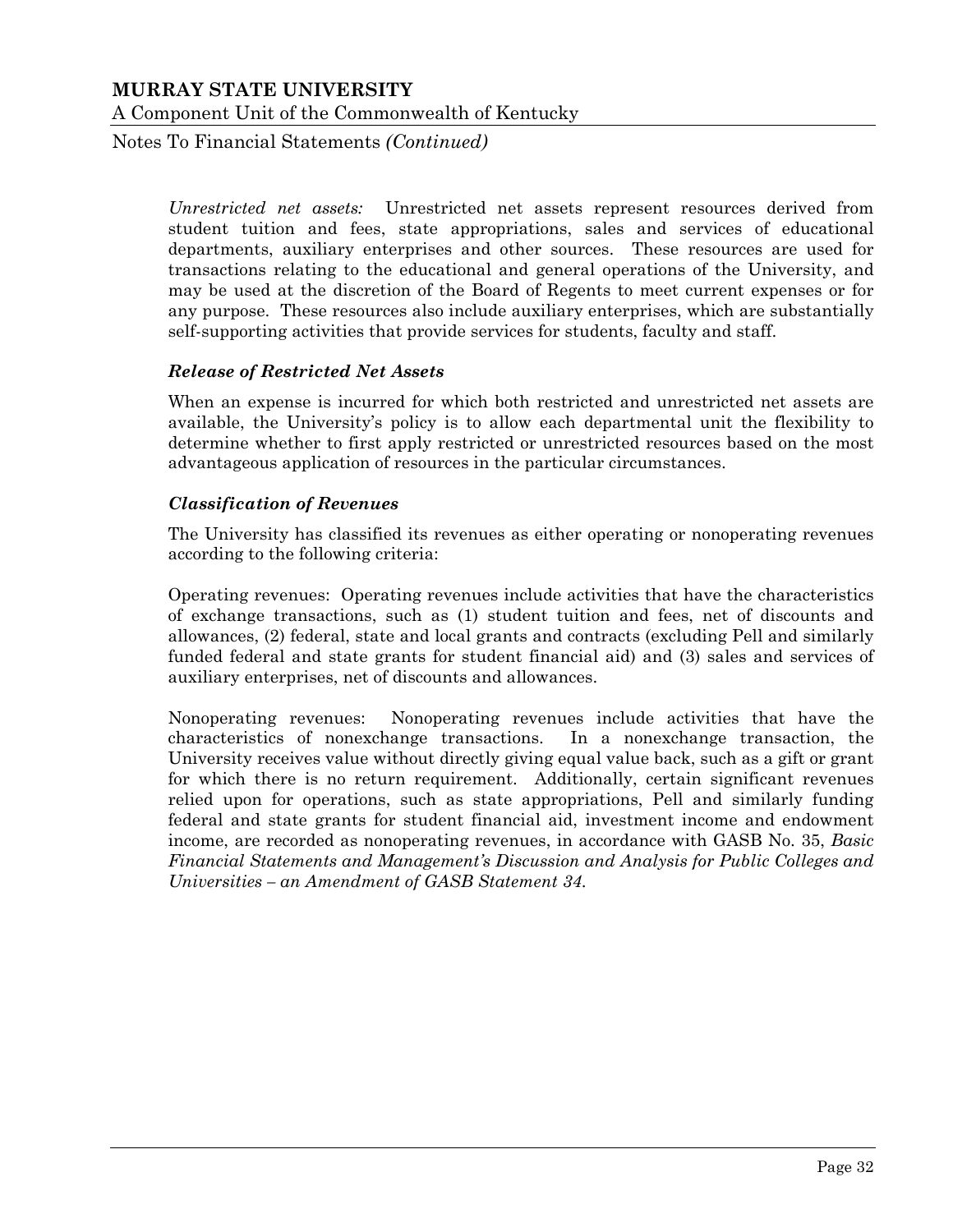Notes To Financial Statements *(Continued)*

#### *Tuition Discounts and Allowances*

Student tuition and fee revenues, and certain other revenues from students, are reported net of discounts and allowances. Discounts and allowances are the difference between the stated charge for goods and services provided by the University and the amount that is payable by students. Certain grants, including federal, state or nongovernmental programs, are recorded as either operating or nonoperating revenues, while Pell grants are recorded as nonoperating revenues in the University's financial statements. To the extent that revenues from such programs are used to satisfy tuition and fees and other student charges, the University has recorded a discount and allowance. Financial aid expense represents payments made to students.

#### *Income Taxes*

The University is a component of the Commonwealth of Kentucky and is not subject to federal income tax as described in section 115 of the Internal Revenue Code. However, the University is subject to federal income tax on any unrelated business taxable income.

#### *Use of Estimates*

The preparation of financial statements in conformity with accounting principles generally accepted in the United States of America requires management to use estimates and assumptions. The accompanying financial statements include estimates for items such as allowances for doubtful accounts and loans receivable, self-insurance liabilities and other accrued liabilities. Actual results could differ from those estimates.

#### **2. Accounts Receivable**

Accounts receivable as of June 30 consisted of:

|                                           | 2012            | 2011            |
|-------------------------------------------|-----------------|-----------------|
| Current accounts receivable:              |                 |                 |
| Student tuition and fees                  | \$<br>5,169,526 | \$<br>4,912,314 |
| Grants and contracts                      | 1,494,665       | 2,297,071       |
| Auxiliary fees                            | 1,473,532       | 1,200,424       |
| MSU and Racer Foundations                 | 782,013         | 794,359         |
| Employee computer and bicycle loans       | 13,178          | 19,478          |
| Outside sales                             | 682,886         | 994,692         |
| Capital construction receivable - vendors | 1,161           |                 |
| Allowance for doubtful accounts           | (3,278,352)     | (2,636,795)     |
| Total current accounts receivable         | 6,338,609       | \$<br>7,581,543 |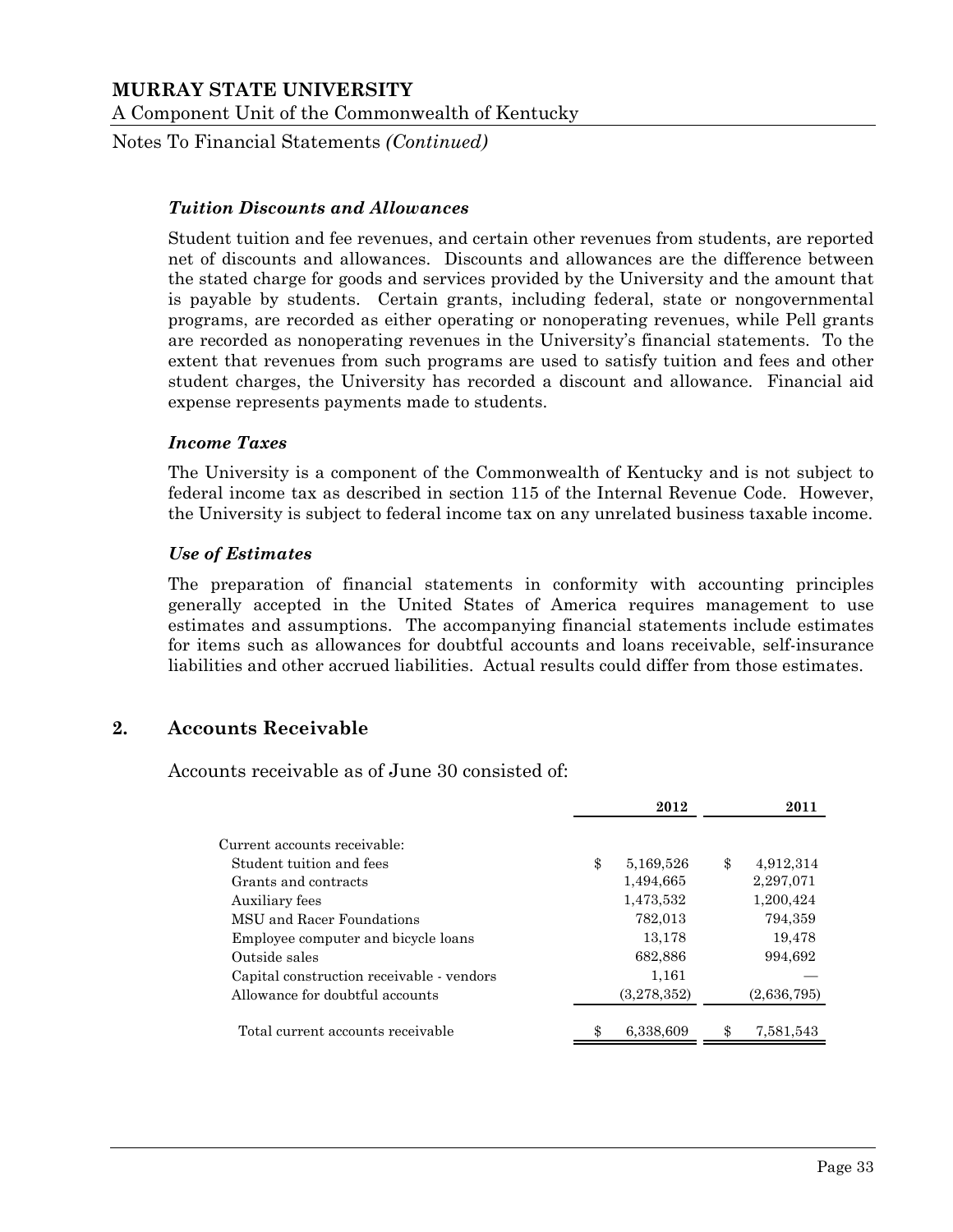A Component Unit of the Commonwealth of Kentucky

Notes To Financial Statements *(Continued)*

#### **3. Inventories**

Inventories as of June 30 consisted of:

|                                     | 2012            | 2011            |
|-------------------------------------|-----------------|-----------------|
| University bookstore - resale       | 1,488,590<br>\$ | \$<br>1,554,297 |
| Physical plant - supplies           | 342,397         | 348,804         |
| Food services - resale and supplies | 135,348         | 135,267         |
| Art                                 | 42,367          | 44,135          |
| CFSB concessions                    | 14,282          | 10,116          |
| Central stores - supplies           | 22,533          | 13,069          |
| Total inventories                   | 2,045,517       | 2,105,688       |

#### **4. Loans Receivable**

Student loans made through the Federal Perkins Loan Program (Program) comprise substantially all of the loans receivable at June 30, 2012 and 2011. The Program provides for service cancellation of a loan at rates of 12.5% to 30% per year up to a maximum of 100% if the participant complies with certain provisions. The federal government reimburses the University for amounts cancelled under these provisions.

As the University determines that loans are uncollectible and not eligible for reimbursement by the federal government, the loans are written off and assigned to the U.S. Department of Education. The University has provided an allowance for uncollectible loans which, in management's opinion, is sufficient to absorb loans that will ultimately be written off. The allowance for uncollectible loans at June 30, 2012 and 2011 was \$227,206 and \$214,302, respectively.

Loans receivable as of June 30 consisted of:

|                                        | 2012         | 2011         |
|----------------------------------------|--------------|--------------|
| Current loans receivable:              |              |              |
| University loan programs               | \$<br>66,682 | \$<br>46,380 |
| Federal nursing program                | 81,164       | 70,938       |
| Federal Perkins program                | 653,718      | 605,169      |
| Total current loans receivable, net    | 801,564      | 722,487      |
| Noncurrent loans receivable:           |              |              |
| Federal nursing program                | 290,414      | 297,466      |
| Federal Perkins program                | 3,096,284    | 3,036,198    |
| Total noncurrent loans receivable, net | 3,386,698    | 3,333,664    |
| Total loans receivable, net            | 4,188,262    | 4,056,151    |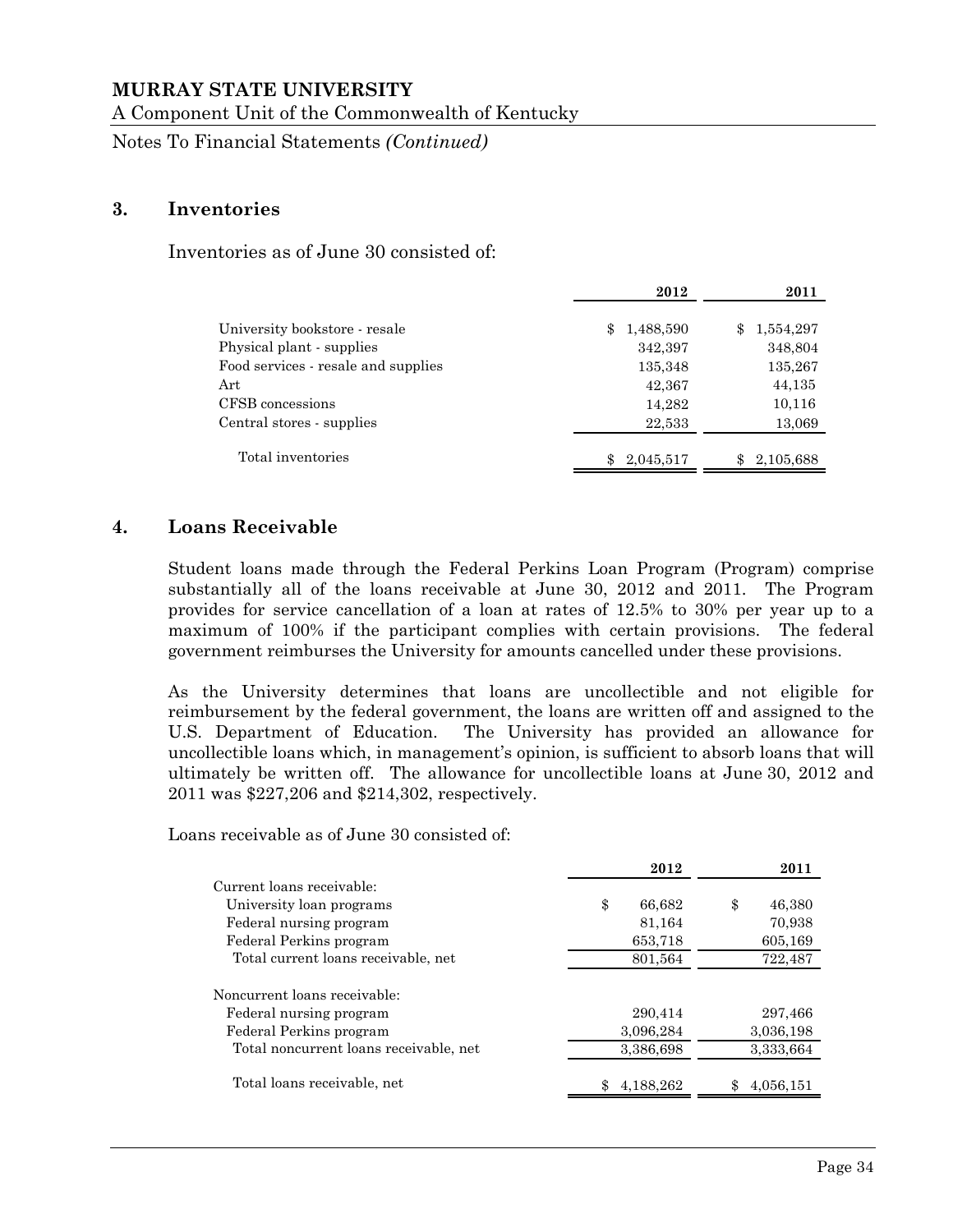Notes To Financial Statements *(Continued)*

## **5. Deposits, Investments and Investment Income**

#### *Deposits*

At June 30, 2012 and 2011, the carrying amounts of the University's bank balances and deposits were \$94,052,042 and \$82,617,603, respectively.

Currently the University maintains its deposits, outside of those held by the Commonwealth of Kentucky, in noninterest-bearing accounts at FDIC-insured institutions. With the passage of the Federal Dodd-Frank Act deposits held in noninterest-bearing transaction accounts with FDIC-insured institutions will be fully insured regardless of the amount in the account up to December 31, 2012. This action allows for the financial institutions to provide an interest earning credit to reduce service fees charged to the University.

The University also maintains cash deposits with the Commonwealth of Kentucky, as overseen by the State Investment Commission (Commission). The Commission is charged with the oversight of the Commonwealth's investment programs pursuant to KRS 42.500. The Commonwealth's investments are categorized into two distinct classifications or "pools." The Short-Term Pool consists primarily of General Fund cash balances and provides liquidity for the remaining pools. The Intermediate-Term Pool represents Agency fund investments, state held component unit and fiduciary fund accounts held for the benefit of others by the state. Shares of each pool represent a divisible interest in the underlying securities and are not federally insured or guaranteed by the U.S. Government, Federal Deposit Insurance Corporation or any federal agency. However, all such investments in excess of FDIC are required to be fully collateralized by the U.S. Treasury and/or U.S. agency securities or other similar investments as provided by KRS 41.240. The pools have not been approved by the Securities and Exchange Commission. The University's shares within the pools may indirectly expose it to risks associated with fixed income investments; however, specific information about any such transactions is not available to the University.

Custodial credit risk for deposits is the risk that, in the event of a bank failure, the University's deposits may not be returned to the University. The University does not have a formal deposit policy for custodial credit risk other than compliance with the provisions of state law.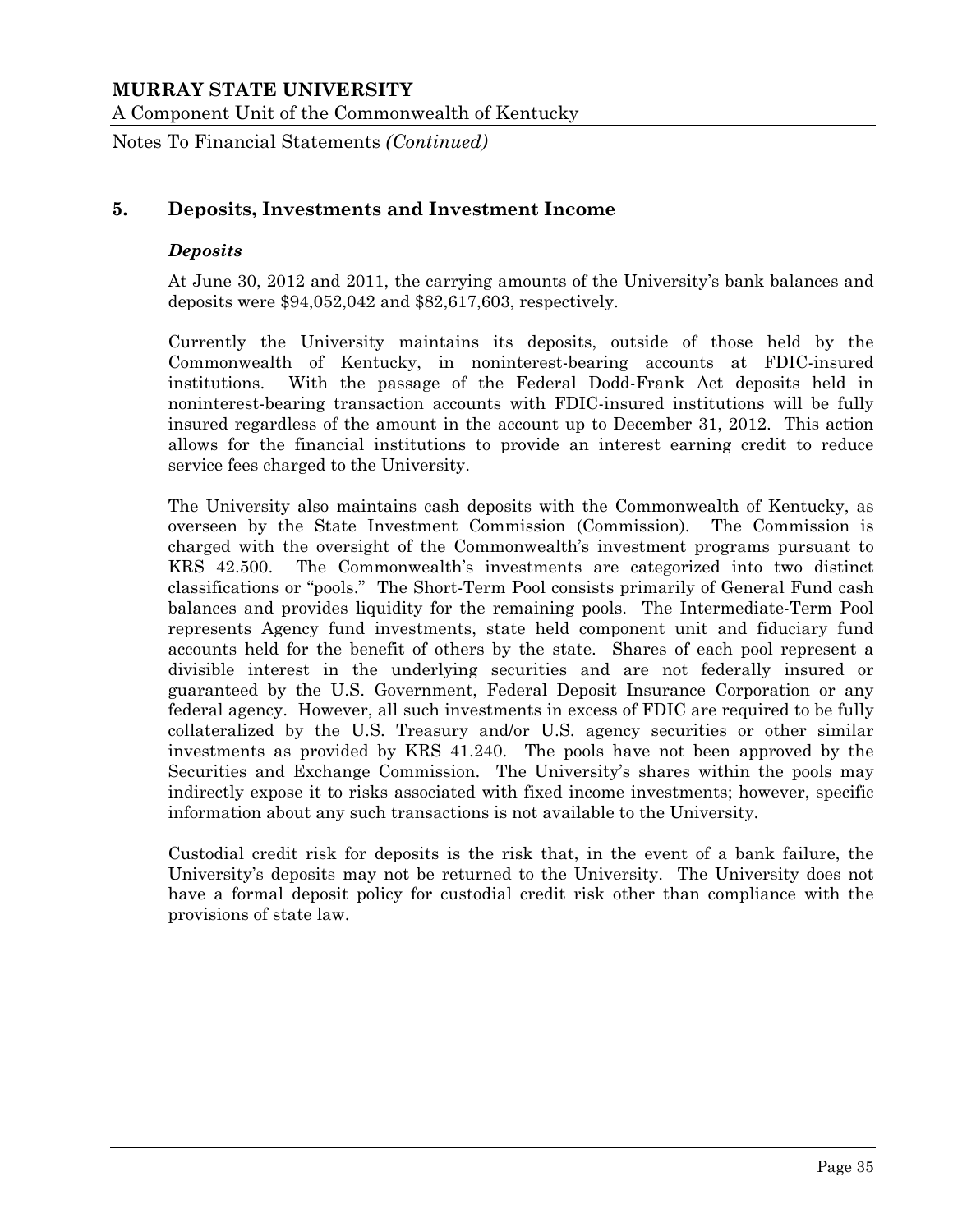### A Component Unit of the Commonwealth of Kentucky

Notes To Financial Statements *(Continued)*

Cash and cash equivalents as of June 30 consisted of:

|                                             | 2012             | 2011            |
|---------------------------------------------|------------------|-----------------|
| Depository accounts:                        |                  |                 |
| Local bank deposits, insured or             |                  |                 |
| collateral held as a pledge in the          |                  |                 |
| University's name                           | \$<br>11,026,760 | \$<br>8,022,173 |
| Cash on hand                                | 125,727          | 53,433          |
| Foreign currency deposits                   | 144,343          | 44,932          |
| State Investment Pool - collateral required |                  |                 |
| by KRS 41.240                               | 82,755,212       | 74,497,065      |
|                                             |                  |                 |
| Total deposits                              | 94,052,042       | 82,617,603      |

Cash and cash equivalents as presented in the statements of net assets captions as of June 30 include:

|                                                                            | 2012                     | 2011 |                          |  |
|----------------------------------------------------------------------------|--------------------------|------|--------------------------|--|
| Cash and cash equivalents, current<br>Restricted cash and cash equivalents | 64,911,788<br>29,140,254 |      | 57,671,691<br>24,945,912 |  |
| Total deposits                                                             | 94,052,042               |      | 82,617,603               |  |

#### *Investments*

Investments carried at fair value as of June 30 consisted of:

|                                                                                                   | 2012 |                         |  | 2011                    |  |  |
|---------------------------------------------------------------------------------------------------|------|-------------------------|--|-------------------------|--|--|
| Money market funds restricted for<br>capital purposes<br>Restricted assets held by the Foundation |      | 2,042,828<br>20,672,655 |  | 7,313,682<br>20,400,369 |  |  |
| Total investments                                                                                 |      | 22,715,483              |  | 27,714,051              |  |  |

Restricted investments for capital purposes are comprised of amounts invested for sinking fund and debt service reserves. Investments in U.S. Government securities and the collateral for repurchase agreements are registered in the name of Murray State University or held in the University's name by its agents and trustees. The University may legally invest in direct obligations of and other obligations guaranteed as to principal by the U.S. Treasury and U.S. agencies and instrumentalities and in bank repurchase agreements. It may also invest to a limited extent in equity securities.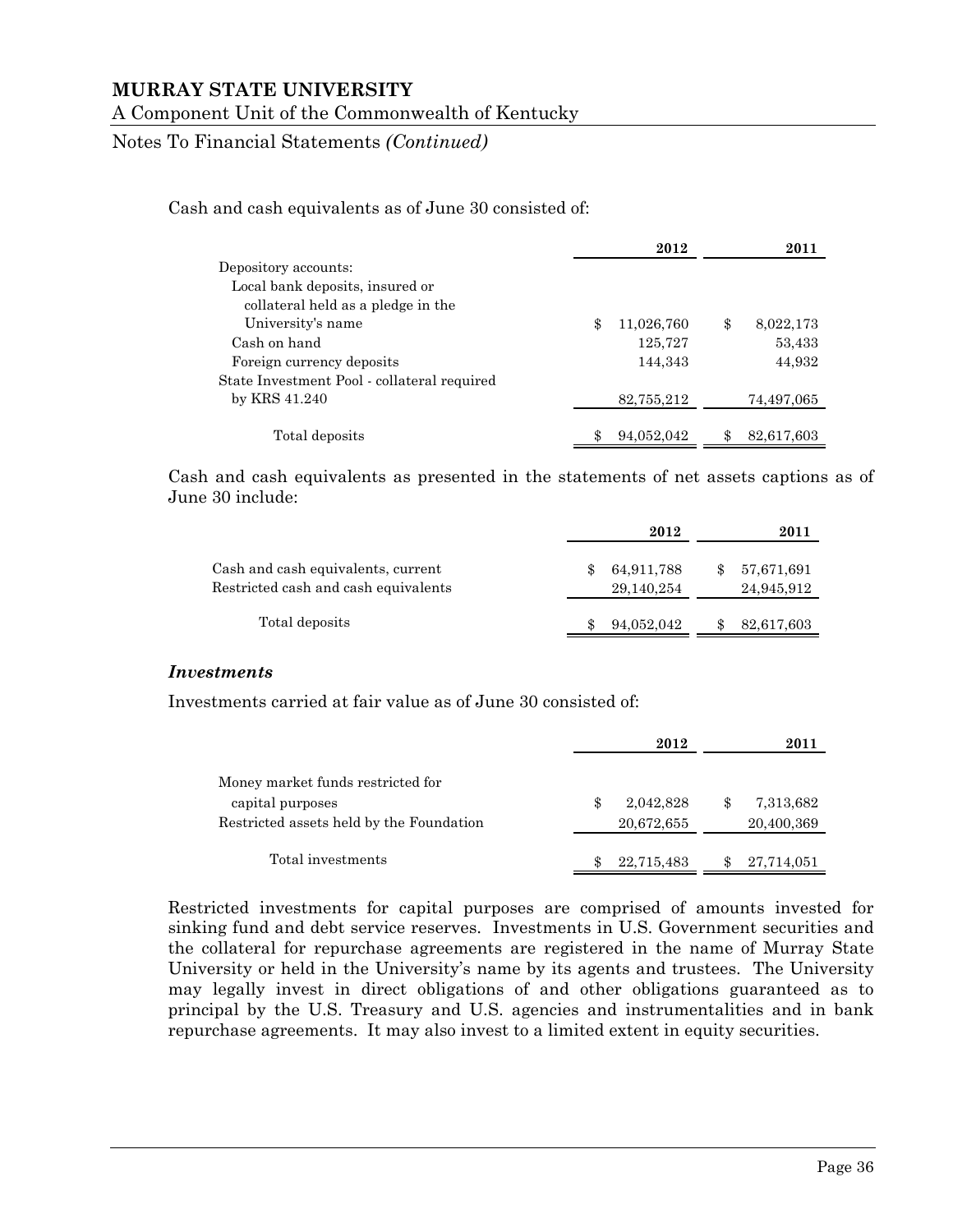Notes To Financial Statements *(Continued)*

University investments held by the Foundation are comprised of private donations received directly by the University and state endowment matching funds. These consist of endowment funds, as well as expendable restricted funds. Assets held by the Foundation are invested primarily in an investment pool managed by the Foundation and are carried at fair value.

The assets in the Foundation investment pool are invested as of June 30 as follows:

|                                 | 2012  | 2011  |
|---------------------------------|-------|-------|
| Percentage of pool invested in: |       |       |
| Certificates of deposit and     |       |       |
| money market mutual funds       | 7%    | 3%    |
| Mutual funds                    | 27%   | 29%   |
| Equity securities               | 49%   | 47%   |
| Fixed income securities         | 16%   | 20%   |
| Other                           | $1\%$ | $1\%$ |
| Total investments               | 100%  | 100%  |

*Interest Rate Risk*. Interest rate risk is the risk that changes in interest rates will adversely affect the fair value of an investment. The University does not, within its investment policy, formally limit investment maturities as a means of managing its exposure to fair value losses arising from increasing interest rates. The money market mutual funds are investments with a maturity of less than one year because they are redeemable in full immediately. In addition, the funds held in the State Investment Pool have a maturity of less than one year because they are redeemable in full immediately.

*Credit Risk*. Credit risk is the risk that the issuer or other counterparty to an investment will not fulfill its obligations. The University's investment policy requires investments to be in compliance with state statute. The University has no further policy that would limit its investment choices. Credit ratings for the money market mutual funds and State Investment Pool are not available and are therefore, considered unrated.

*Concentration of Credit Risk*. Concentration of credit risk is the risk of loss attributed to the magnitude of a government's investment in a single user. The University places no limit on the amount that may be invested in any one issuer. The University does not hold more than 5% of its investments with a single issuer.

*Foreign Currency Risk*. Foreign currency risk is the risk that changes in exchange rates will adversely impact the fair value of an investment. The University's investment policy does not address foreign currency risk. The University's current level of foreign currency exposure is considered immaterial.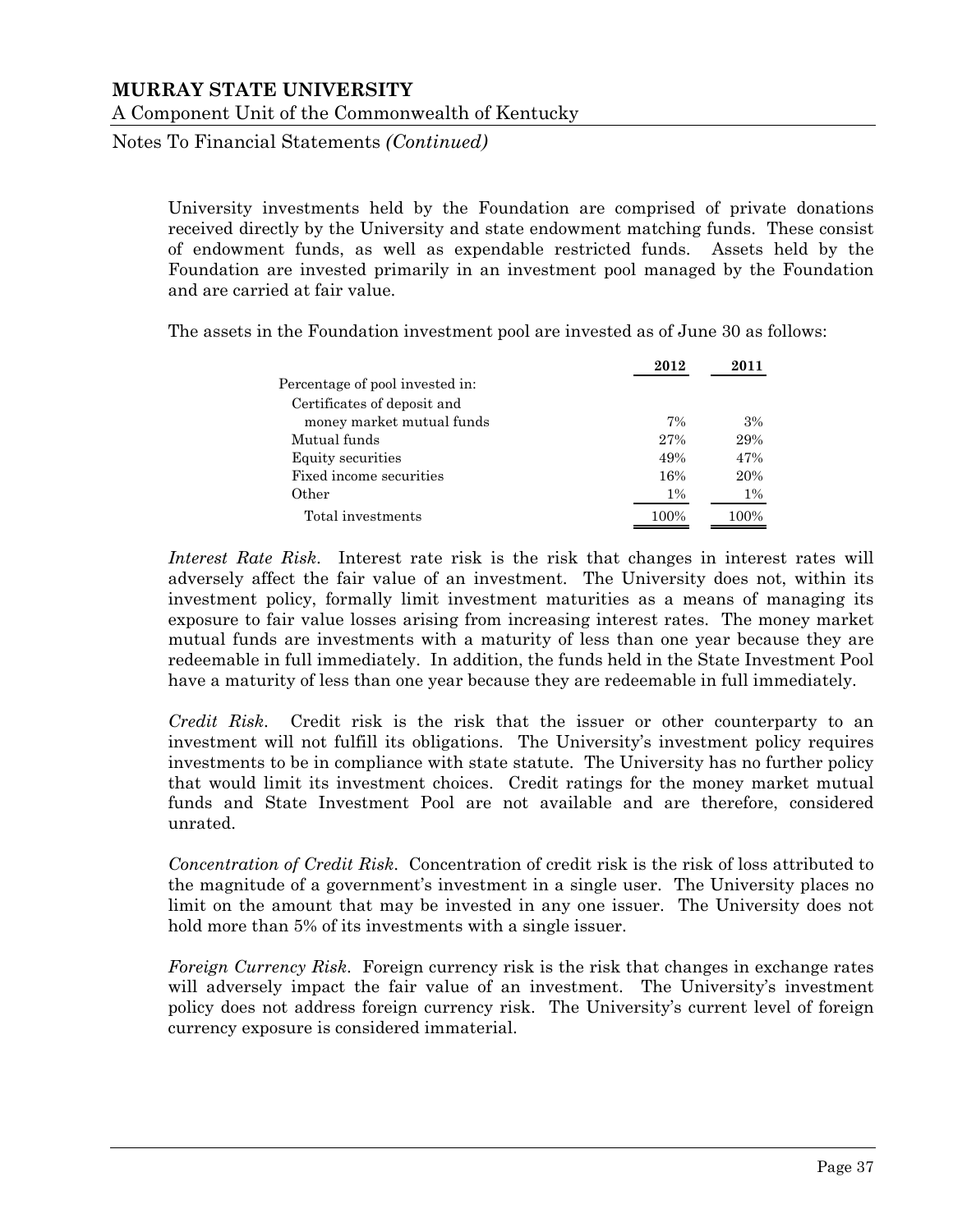A Component Unit of the Commonwealth of Kentucky

Notes To Financial Statements *(Continued)*

#### *Investment Income*

Investment income for the years ended June 30 consisted of:

|                                                   | 2012            | 2011 |           |  |
|---------------------------------------------------|-----------------|------|-----------|--|
| Assets held by the University:<br>Interest income | \$<br>1,039,870 | \$   | 1,033,762 |  |
| Assets held by MSU Foundation:                    |                 |      |           |  |
| Investment income restricted reserve              |                 |      |           |  |
| funds                                             | 1,956           |      | 2,613     |  |
| Investment income endowment funds                 | 424,874         |      | 1,388,549 |  |
| Net increase (decrease) in fair value             |                 |      |           |  |
| of endowment investments                          | (308, 794)      |      | 1,342,940 |  |
| Total investment income                           | 1,157,906       |      | 3,767,864 |  |

## **6. Endowments**

Changes in endowment assets for the years ended June 30 are as follows:

|                                     | 2012       | 2011       |
|-------------------------------------|------------|------------|
| Endowment assets, beginning of year | 18,644,438 | 17,208,049 |
| Investment return                   |            |            |
| Investment income                   | 1,956      | 2,613      |
| Net appreciation (depreciation)     | (308, 794) | 1,342,940  |
| Total investment return             | (306, 838) | 1,345,553  |
| Contributions                       | 535,403    | 90,836     |
| Endowment assets, end of year       | 18,873,003 | 18,644,438 |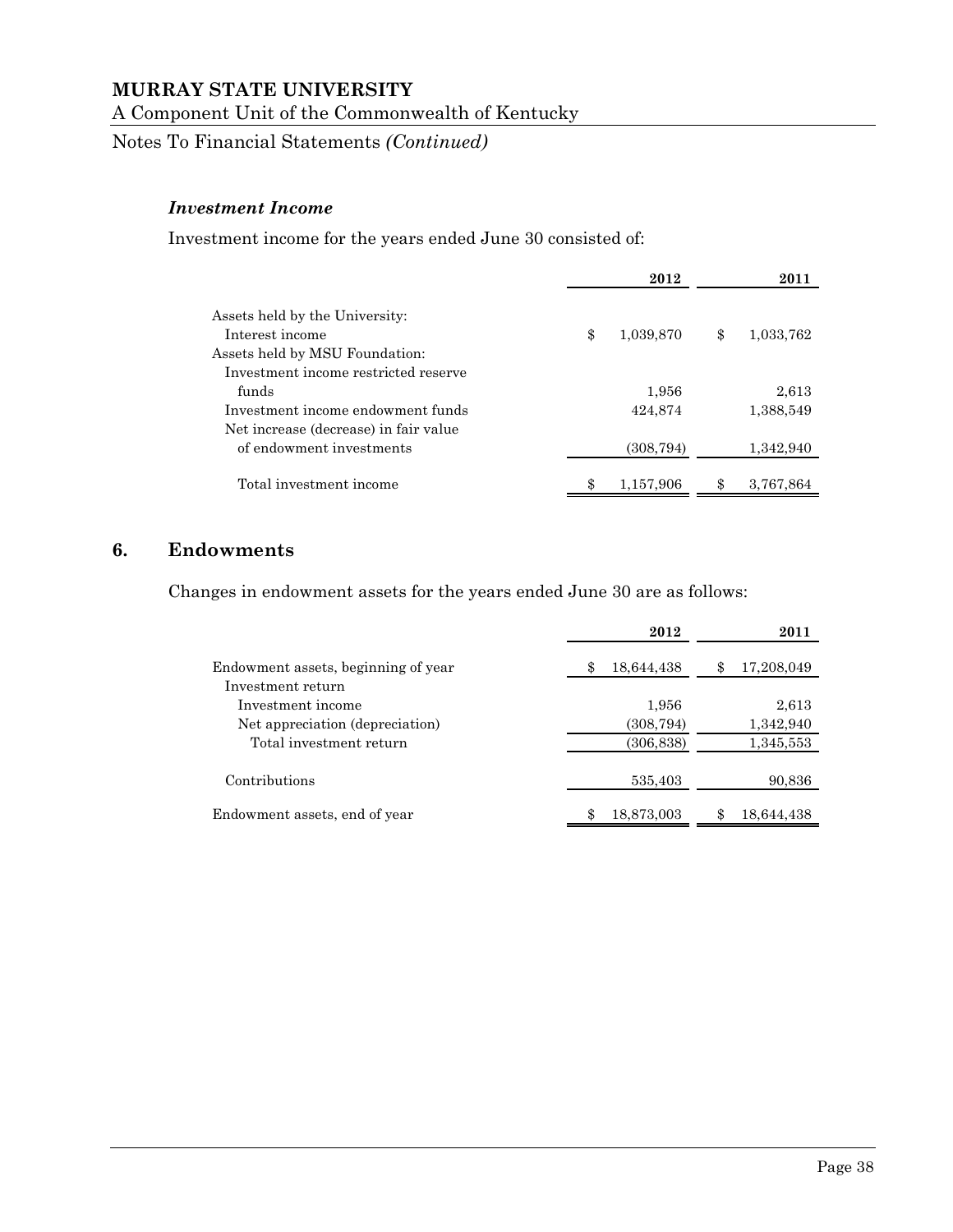A Component Unit of the Commonwealth of Kentucky

Notes To Financial Statements *(Continued)*

## **7. Capital Assets**

Capital asset activity for the year ended June 30, 2012, was as follows:

|                                                     | <b>Balance</b><br>June 30, 2011 | <b>Additions</b> | <b>Transfers</b> | Deletions/<br>Retirements | <b>Balance</b><br>June 30, 2012 |
|-----------------------------------------------------|---------------------------------|------------------|------------------|---------------------------|---------------------------------|
|                                                     |                                 |                  |                  |                           |                                 |
| Land                                                | \$<br>9,825,663                 | \$               | \$<br>72,617     | \$                        | 9,898,280<br>\$                 |
| Construction in progress<br>Museum and collectibles | 7,661,423                       | 11,395,523       | (4, 298, 058)    | (232, 940)                | 14,525,948                      |
|                                                     | 561,577                         | 10,558           |                  |                           | 572,135                         |
| Total capital assets not being                      |                                 |                  |                  |                           |                                 |
| depreciated                                         | 18,048,663                      | 11,406,081       | (4,225,441)      | (232, 940)                | 24,996,363                      |
|                                                     |                                 |                  |                  |                           |                                 |
| <b>Buildings</b>                                    | 247, 271, 737                   |                  | 1,550,618        | (14,962)                  | 248,807,393                     |
| Nonbuilding improvements                            | 11,627,126                      |                  | 2,530,182        |                           | 14, 157, 308                    |
| Equipment                                           | 27,621,306                      | 1,383,811        | 144,641          | (1,805,438)               | 27,344,320                      |
| Library holdings                                    | 30,253,988                      | 354,193          |                  | (401, 645)                | 30,206,536                      |
| Livestock                                           | 511,750                         |                  |                  | (115,000)                 | 396,750                         |
| Software                                            | 1,932,019                       |                  |                  |                           | 1,932,019                       |
|                                                     |                                 |                  |                  |                           |                                 |
| Total other capital assets                          | 319,217,926                     | 1,738,004        | 4,225,441        | (2,337,045)               | 322,844,326                     |
| Total capital assets before                         |                                 |                  |                  |                           |                                 |
| depreciation                                        | 337,266,589                     | 13,144,085       |                  | (2,569,985)               | 347,840,689                     |
|                                                     |                                 |                  |                  |                           |                                 |
| Less accumulated depreciation:                      |                                 |                  |                  |                           |                                 |
| <b>Buildings</b>                                    | 116,663,148                     | 5,655,432        |                  | (13, 840)                 | 122,304,740                     |
| Improvements other than                             |                                 |                  |                  |                           |                                 |
| buildings                                           | 7,209,749                       | 661,013          |                  |                           | 7,870,762                       |
| Equipment                                           | 20,754,089                      | 1,664,248        |                  | (1,748,375)               | 20,669,962                      |
| Library holdings                                    | 25,074,073                      | 851,651          |                  | (381, 562)                | 25,544,162                      |
| Livestock                                           | 178,559                         | 35,562           |                  | (39, 167)                 | 174,954                         |
| Software                                            | 708,420                         | 241,502          |                  |                           | 949,922                         |
| Total accumulated depreciation                      | 170,588,038                     | 9,109,408        |                  | (2, 182, 944)             | 177,514,502                     |
| Capital assets, net                                 | 166,678,551<br>\$               |                  |                  |                           | 170,326,187<br>\$               |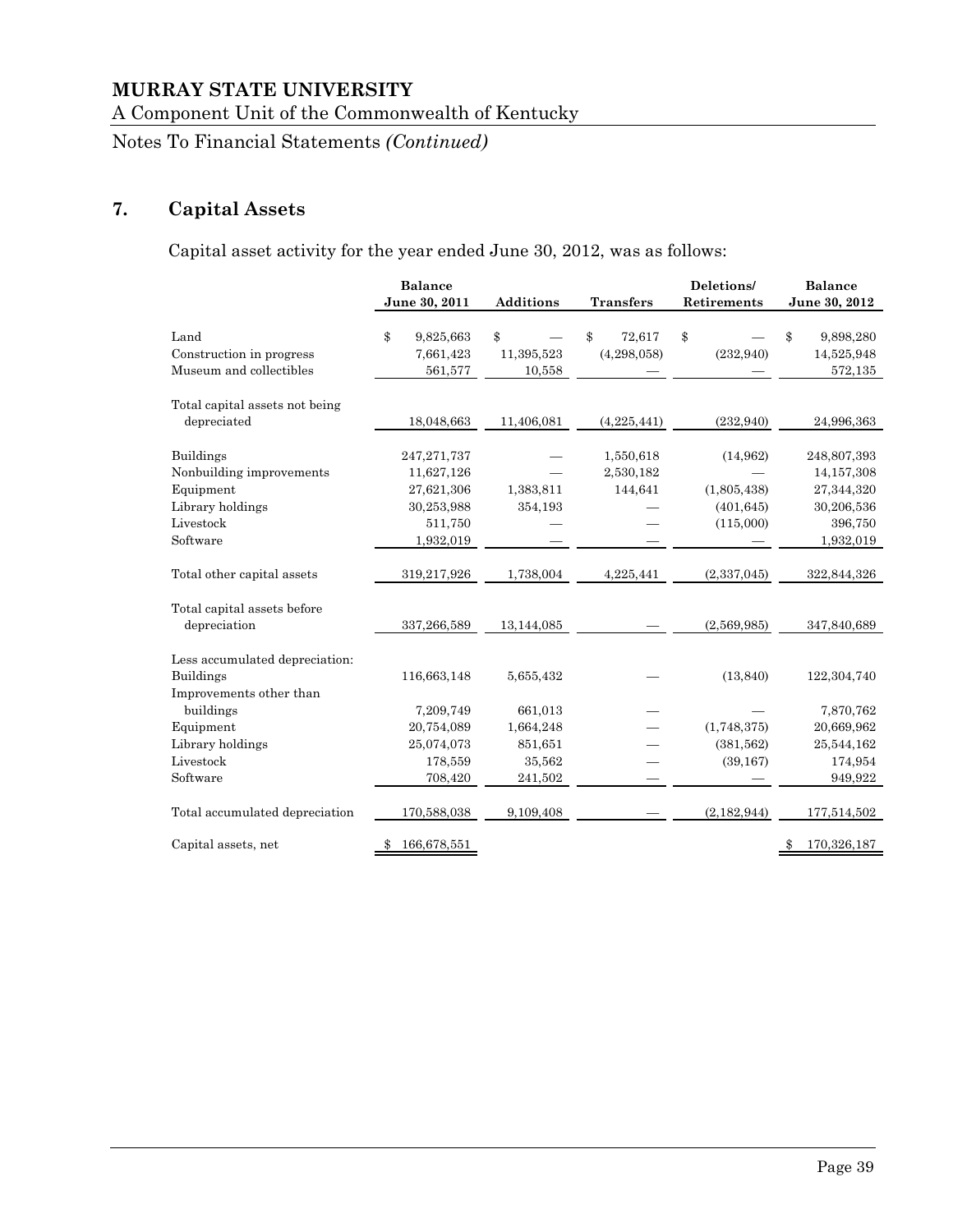#### A Component Unit of the Commonwealth of Kentucky

## Notes To Financial Statements *(Continued)*

## Capital asset activity for the year ended June 30, 2011, was as follows:

|                                                                                                        | <b>Balance</b><br>June 30, 2010                                               | <b>Additions</b>                | <b>Transfers</b>               | Deletions/<br>Retirements                       | <b>Balance</b><br>June 30, 2011                                                 |
|--------------------------------------------------------------------------------------------------------|-------------------------------------------------------------------------------|---------------------------------|--------------------------------|-------------------------------------------------|---------------------------------------------------------------------------------|
| Land<br>Construction in progress<br>Museum and collectibles                                            | \$<br>9,669,405<br>4,962,923<br>558,626                                       | \$<br>20<br>5,283,186<br>2,951  | \$<br>156,238<br>(1, 467, 427) | \$<br>(1, 117, 259)                             | \$<br>9,825,663<br>7,661,423<br>561,577                                         |
| Total capital assets not being<br>depreciated                                                          | 15,190,954                                                                    | 5,286,157                       | (1,311,189)                    | (1, 117, 259)                                   | 18,048,663                                                                      |
| <b>Buildings</b><br>Nonbuilding improvements<br>Equipment<br>Library holdings<br>Livestock<br>Software | 246,317,822<br>11,413,220<br>25,447,996<br>30,117,077<br>541,750<br>1,932,019 | 2,358,161<br>517,433<br>20,000  | 987,542<br>213,906<br>109,741  | (33,627)<br>(294, 592)<br>(380,522)<br>(50,000) | 247, 271, 737<br>11,627,126<br>27,621,306<br>30,253,988<br>511,750<br>1,932,019 |
| Total other capital assets                                                                             | 315,769,884                                                                   | 2,895,594                       | 1,311,189                      | (758, 741)                                      | 319,217,926                                                                     |
| Total capital assets before<br>depreciation                                                            | 330,960,838                                                                   | 8,181,751                       |                                | (1,876,000)                                     | 337,266,589                                                                     |
| Less accumulated depreciation:<br><b>Buildings</b>                                                     | 111,088,847                                                                   | 5,601,203                       |                                | (26,902)                                        | 116,663,148                                                                     |
| Improvements other than<br>buildings<br>Equipment<br>Library holdings                                  | 6,642,686<br>19,233,200<br>24,504,433                                         | 567,063<br>1,778,477<br>931,136 |                                | (257, 588)<br>(361, 496)                        | 7,209,749<br>20,754,089<br>25,074,073                                           |
| Livestock<br>Software                                                                                  | 161,746<br>466,918                                                            | 37,646<br>241,502               |                                | (20, 833)                                       | 178,559<br>708,420                                                              |
| Total accumulated depreciation                                                                         | 162,097,830                                                                   | 9,157,027                       |                                | (666, 819)                                      | 170,588,038                                                                     |
| Capital assets, net                                                                                    | 168,863,008<br>\$                                                             |                                 |                                |                                                 | 166,678,551<br>\$                                                               |

## **8. Accounts Payable**

Accounts payable at June 30 consisted of:

|                                   | 2012                      | 2011             |
|-----------------------------------|---------------------------|------------------|
| Current accounts payable:         |                           |                  |
| Vendors                           | 5,401,788<br>$\mathbf{F}$ | 3,895,389<br>SS. |
| Payroll benefits and withholdings | 1,551,367                 | 799,246          |
| <b>MSU</b> Foundation             | 128,160                   | 61,288           |
| Loans                             | 10.411                    | 25,315           |
| Total accounts payable            | 7,091,726                 | 4,781,238        |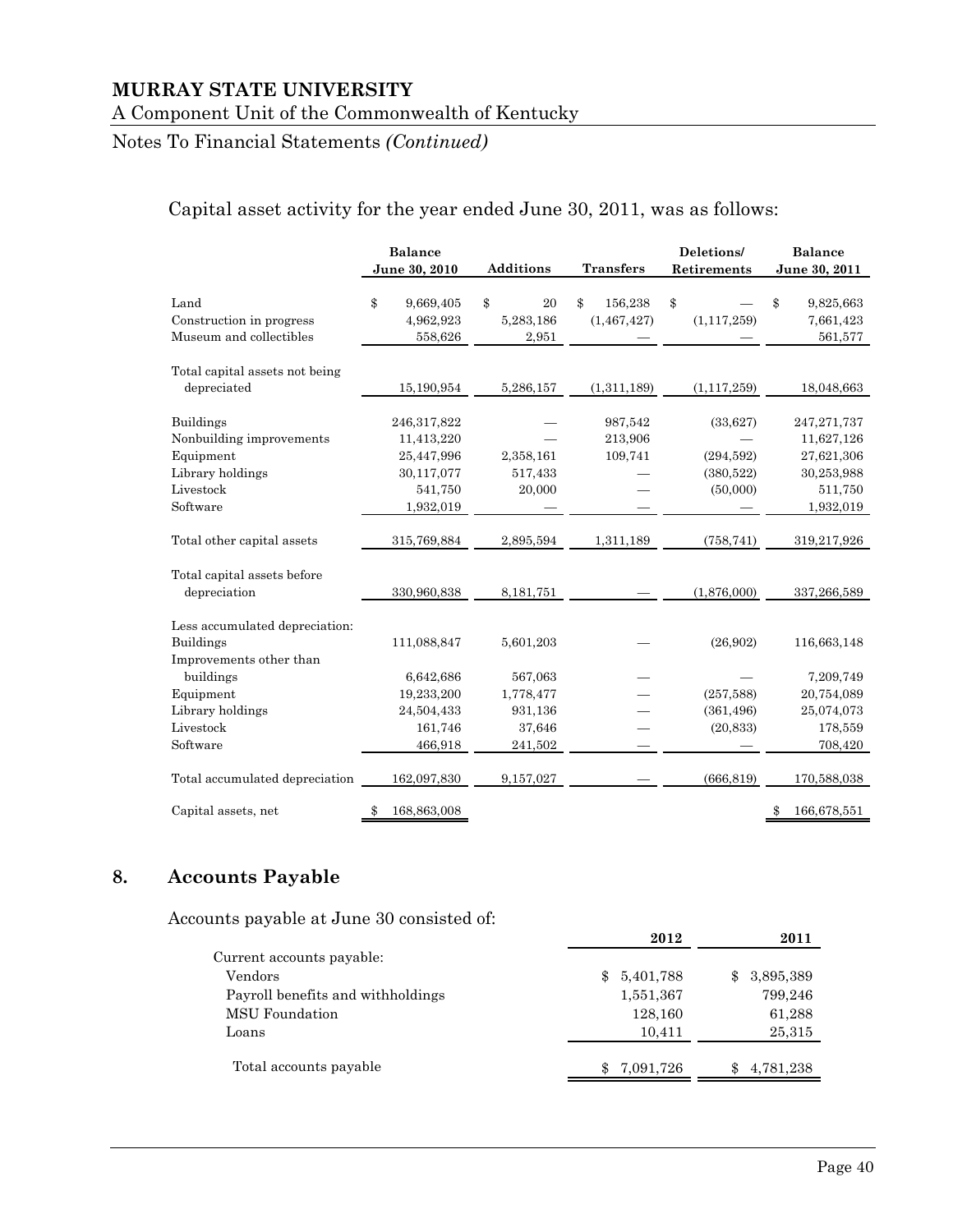A Component Unit of the Commonwealth of Kentucky

Notes To Financial Statements *(Continued)*

## **9. Employee Benefits**

#### *Kentucky Teachers Retirement System*

All employees required to hold a degree and occupying full-time positions, defined as seven-tenths (7/10) of normal full-time service on a daily or weekly basis, are required by state law to participate in the Kentucky Teachers Retirement System (KTRS) or an optional retirement plan, as allowed by KRS161.567. KTRS, a cost sharing, multipleemployer, public employee retirement system, provides retirement benefits based on an employee's final average salary and number of years of service. Benefits are subject to certain reductions if the employee retires before reaching age 60 or has less than 27 years of participation in the plan. The plan also provides for disability, death and survivor benefits and medical insurance.

The KTRS issues a publicly available financial report that includes financial statements and required supplementary information. That report may be obtained by writing to Kentucky Teachers Retirement System, 479 Versailles Road, Frankfort, Kentucky 40601-3800 or by calling (502) 848-8500.

Funding for the plan is provided from eligible employees who contribute a percentage of their salary through payroll deductions and the University, which also contributes the required percentage of their current eligible employees' salaries to the KTRS. Kentucky Revised Statutes and the KTRS Board of Trustees establish contribution rate requirements of the plan members and the University, based on when participants join the plan. Contribution Rates are as follows:

|                                       | <b>Employees joined:</b>               |        |  |  |
|---------------------------------------|----------------------------------------|--------|--|--|
|                                       | Before July 1, 2008 After July 1, 2008 |        |  |  |
| <b>Employee Contributions</b>         | 6.50%                                  | 7.16%  |  |  |
| <b>Employer Contributions</b>         | 14.18%                                 | 14.84% |  |  |
| Optional Retirement Plan Participants |                                        | 5.10%  |  |  |

The University's overall contributions to KTRS for the fiscal years ended June 30, 2012, 2011 and 2010 were \$5,850,913, \$5,358,140 and \$5,321,936, respectively, and were equal to the required contributions.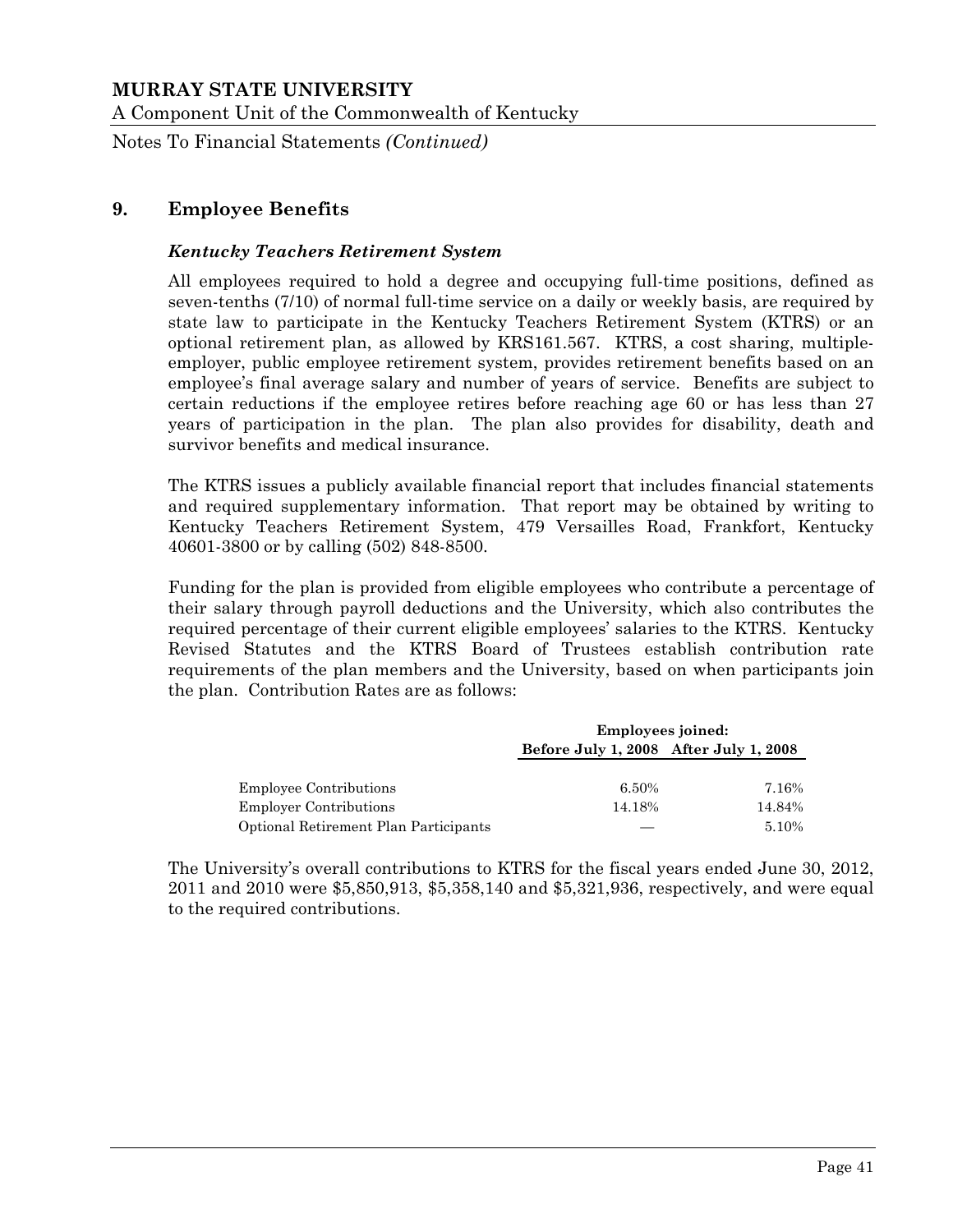Notes To Financial Statements *(Continued)*

#### *Kentucky Employee Retirement System*

Substantially, all other full-time University employees are required by law to participate in the Kentucky Employee Retirement System (KERS), a cost sharing multipleemployer, public employee retirement system. KERS provides retirement benefits based on an employee's final average salary and number of years of service. Benefits are subject to certain reductions if the employee retires before reaching age 65 or has less than 27 years of service. The plan also provides for disability, death and survivor benefits and medical insurance.

The KERS issues a publicly available financial report that includes financial statements and required supplementary information. That report is obtainable by writing to Kentucky Employees Retirement System, 1260 Louisville Road, Perimeter Park West, Frankfort, Kentucky 40601 or by calling (502) 696-8800.

Funding of the plan is from eligible employees who contribute a percentage of their salary through payroll deductions and the University, which also contributes a percentage of current eligible employees' salaries to the nonhazardous KERS fund. University Public Safety Officers participate in the hazardous duty fund of KERS. The Kentucky Revised Statutes and the Board of Trustees of the Kentucky Retirement Systems determine contribution rates each biennium. Contribution Rates are as follows:

|                               | Employees joined: |                   |  |  |  |
|-------------------------------|-------------------|-------------------|--|--|--|
|                               | <b>Before</b>     | After             |  |  |  |
|                               | September 1, 2008 | September 1, 2008 |  |  |  |
|                               |                   |                   |  |  |  |
| Non-Hazardous:                |                   |                   |  |  |  |
| <b>Employee Contributions</b> | 5%                | 6%                |  |  |  |
| <b>Employer Contributions</b> | 19.82%            | 19.82%            |  |  |  |
| Hazardous:                    |                   |                   |  |  |  |
| <b>Employee Contributions</b> | 8%                | 9%                |  |  |  |
| <b>Employer Contributions</b> | 28.98%            | 28.98%            |  |  |  |

The University's contributions to KERS for the years ended June 30, 2012, 2011 and 2010, were \$3,108,668, \$2,561,430 and \$1,812,805, respectively, and were equal to the required contributions.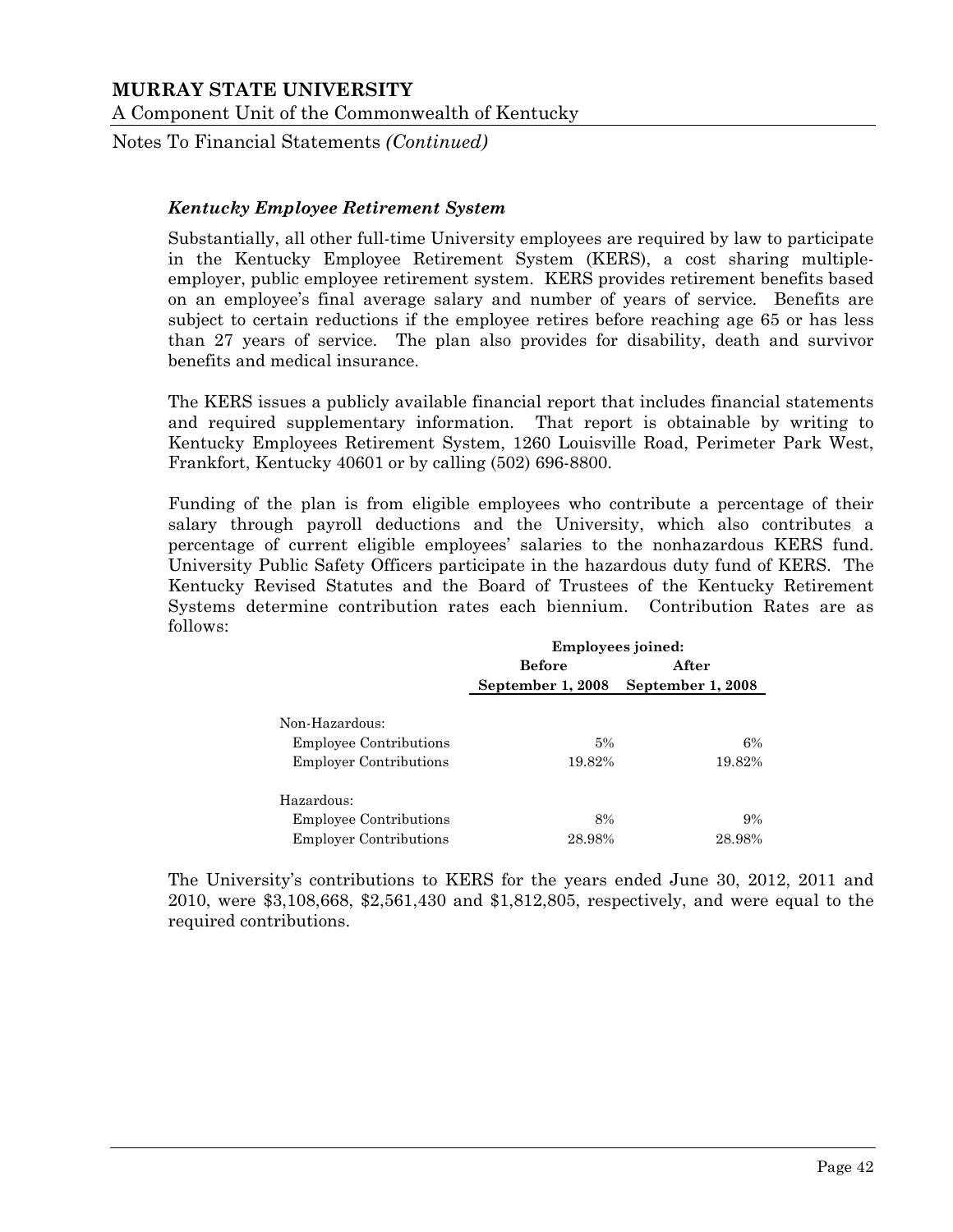Notes To Financial Statements *(Continued)*

## *University Health Self-Insurance Program*

The University maintains a self-insurance program for employees' health insurance. For the fiscal year ended June 30, 2012, the University paid approximately 82% of total plan expenses for permanent full-time employees and their families. The University's contribution to cover claims paid under the plan for years ended June 30, 2012 and 2011, totaled \$8,277,242 and \$7,242,932, respectively. Stop loss and administrative fees are disclosed in the chart below. The University's stop-loss insurance limits its exposure for claims to \$100,000 per individual.

Changes in the liability for self insurance for the years ended June 30 are as follows:

|                                                                                                                    | 2012          | 2011        |
|--------------------------------------------------------------------------------------------------------------------|---------------|-------------|
| Liability, beginning of year<br>Accruals for current year claims and changes<br>in estimate (includes employee and | \$<br>629,454 | 914,092     |
| employer contributions)                                                                                            | 10,063,963    | 8,910,709   |
| Administrative and stop-loss fees                                                                                  | (1,079,344)   | (974, 386)  |
| Claims paid                                                                                                        | (9,025,596)   | (8,220,961) |
| Liability, end of year                                                                                             | 588,477       | 629,454     |

## **10. Deferred Revenue**

Deferred revenue as of June 30 consisted of:

|                                                                                                        | 2012                           |                                        |
|--------------------------------------------------------------------------------------------------------|--------------------------------|----------------------------------------|
| Current deferred revenue:<br>Prepaid tuition and fees<br>Grants and contracts<br>Auxiliary enterprises | 2,125,232<br>639,699<br>22,736 | \$<br>1,889,512<br>1,383,749<br>26,763 |
| Total current deferred revenue                                                                         | 2,787,667                      | 3,300,024                              |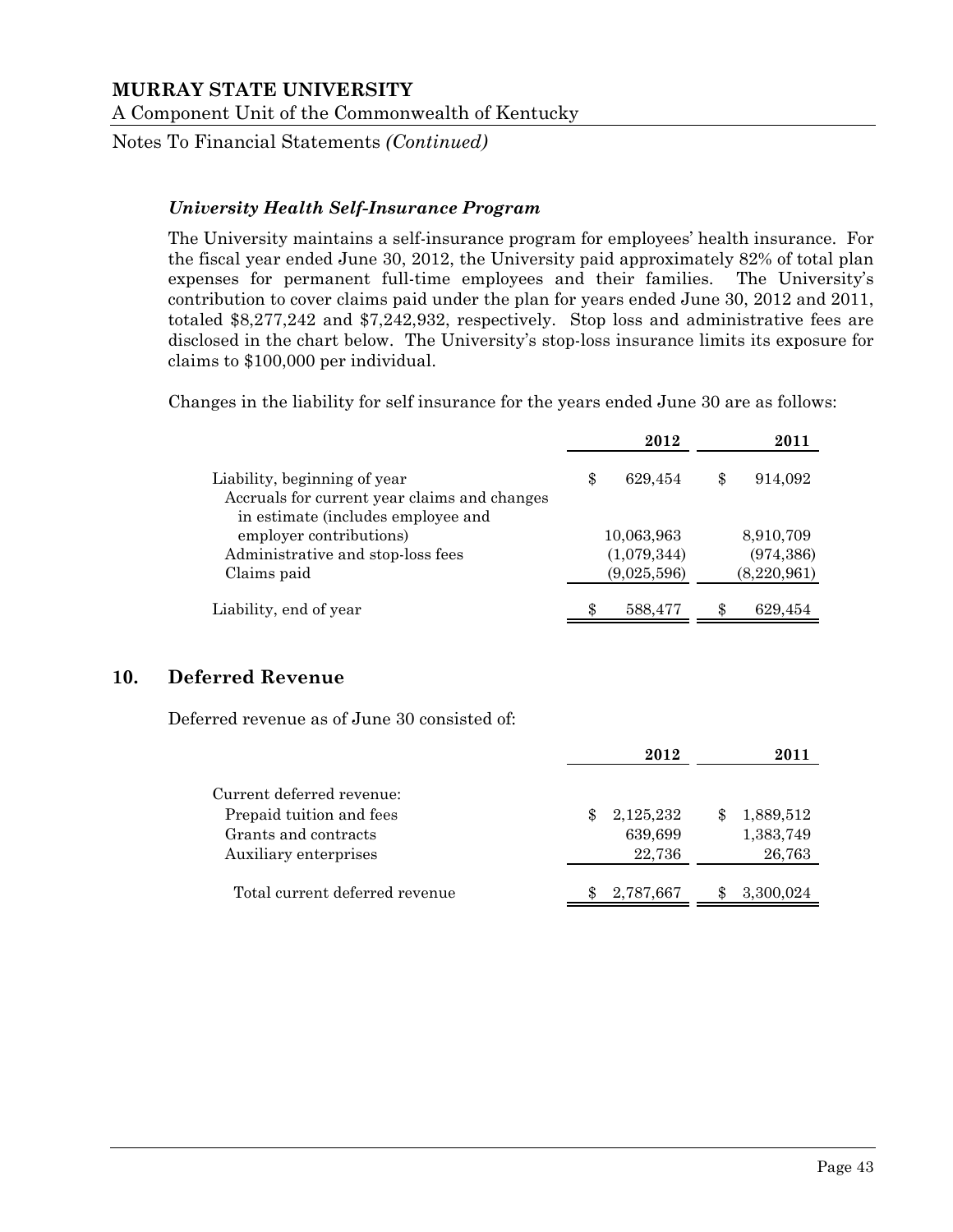A Component Unit of the Commonwealth of Kentucky

Notes To Financial Statements *(Continued)*

## **11. Revenue Bonds, Notes Payable and Capital Leases**

The following is a summary of long-term obligation transactions for the University for the year ended June 30, 2012:

|                                   | <b>Beginning</b><br>Balance | <b>Additions</b> | Deductions         | Ending<br><b>Balance</b> | Amounts<br>Due Within<br><b>One Year</b> | Long-Term<br>Portion |
|-----------------------------------|-----------------------------|------------------|--------------------|--------------------------|------------------------------------------|----------------------|
|                                   |                             |                  |                    |                          |                                          |                      |
| Bonds payable                     | 41,800,000<br>\$            | \$27,935,000     | (23,660,000)<br>\$ | 46,075,000<br>\$         | 2,430,000<br>\$                          | 43,645,000<br>\$     |
| Less bond discounts               | (614, 532)                  |                  | 350,109            | (264, 423)               | (17, 012)                                | (247, 411)           |
| Plus bond premiums                |                             | 200,607          | (10, 727)          | 189,880                  | 12,873                                   | 177,007              |
| Less bond deferred refunding loss |                             | (2,645,624)      | 144,885            | (2,500,739)              | (173, 861)                               | (2,326,878)          |
| Bonds payable, net of discounts,  |                             |                  |                    |                          |                                          |                      |
| premiums                          | 41,185,468                  | 25,489,983       | (23, 175, 733)     | 43,499,718               | 2,252,000                                | 41,247,718           |
| City of Murray                    |                             |                  |                    |                          |                                          |                      |
| payable                           | 9,235,000                   | 9,250,000        | (9,105,000)        | 9,380,000                | 285,000                                  | 9,095,000            |
| Less bond deferred refunding loss |                             | (405,000)        | 4,017              | (400, 983)               | (19, 286)                                | (381, 697)           |
| City of Murray payable, net       | 9,235,000                   | 8,845,000        | (9,100,983)        | 8,979,017                | 265,714                                  | 8,713,303            |
| Master lease notes                |                             |                  |                    |                          |                                          |                      |
| payable                           | 5,322,542                   |                  | (756, 079)         | 4,566,463                | 783,942                                  | 3,782,521            |
| Capital leases                    | 898,000                     |                  | (131,000)          | 767,000                  | 138,000                                  | 629,000              |
| Total bonds, notes                |                             |                  |                    |                          |                                          |                      |
| and capital leases                | 56,641,010                  | 34,334,983<br>\$ | (33, 163, 795)     | 57,812,198<br>\$         | \$ 3,439,656                             | 54,372,542           |

The following is a summary of long-term obligation transactions for the University for the year ended June 30, 2011:

|                                                 | <b>Beginning</b><br><b>Balance</b> | <b>Additions</b> | <b>Deductions</b>           | Ending<br><b>Balance</b>       | Amounts<br>Due Within<br><b>One Year</b> | Long-Term<br>Portion          |
|-------------------------------------------------|------------------------------------|------------------|-----------------------------|--------------------------------|------------------------------------------|-------------------------------|
| Bonds payable<br>Less bond discounts            | 44,080,000<br>\$<br>(658, 968)     | \$               | \$<br>(2,280,000)<br>44.436 | \$<br>41,800,000<br>(614, 532) | \$<br>2,360,000<br>(44,437)              | \$<br>39,440,000<br>(570,095) |
| Bonds payable, net<br>of discounts              | 43,421,032                         |                  | (2, 235, 564)               | 41,185,468                     | 2,315,563                                | 38,869,905                    |
| City of Murray<br>payable<br>Master lease notes | 9,400,000                          |                  | (165,000)                   | 9,235,000                      | 185,000                                  | 9,050,000                     |
| payable<br>Capital leases                       | 6,068,308<br>1,022,000             |                  | (745, 766)<br>(124,000)     | 5,322,542<br>898,000           | 756,080<br>131.000                       | 4,566,462<br>767,000          |
| Total bonds, notes<br>and capital leases        | 59,911,340                         |                  | (3,270,330)<br>\$           | 56,641,010                     | \$<br>3,387,643                          | 53,253,367                    |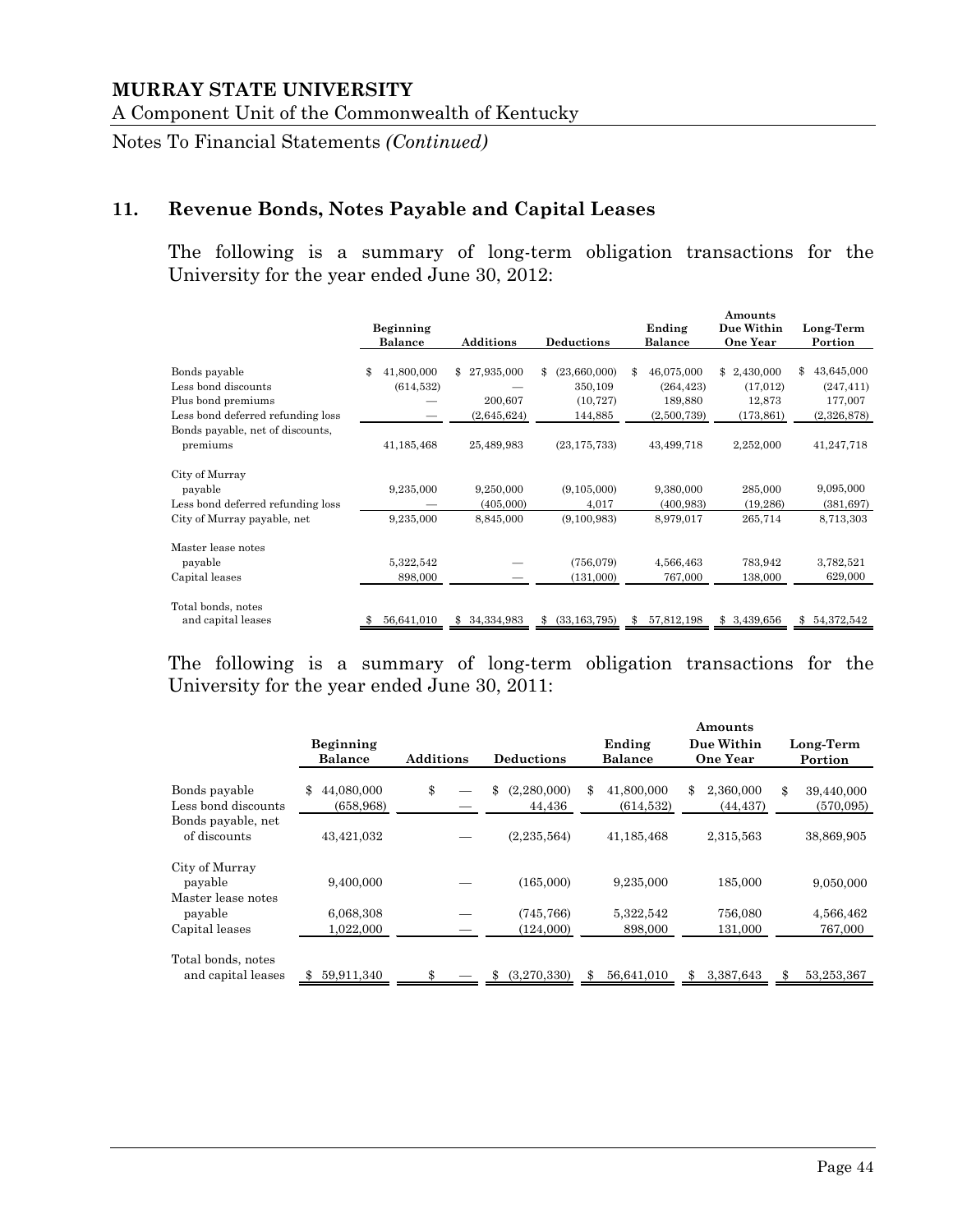A Component Unit of the Commonwealth of Kentucky

Notes To Financial Statements *(Continued)*

## **Maturity Information**

A schedule of the mandatory principal and interest payments (excluding bond discounts) is presented below:

| Years<br>Ending<br>June 30 | <b>Bonds</b>     | <b>Notes</b>    | <b>Total Principal</b> | Interest         | <b>Total Payments</b> |
|----------------------------|------------------|-----------------|------------------------|------------------|-----------------------|
|                            |                  |                 |                        |                  |                       |
| 2013                       | \$<br>2,430,000  | \$<br>1,206,942 | \$<br>3,636,942        | \$<br>2,052,715  | \$<br>5,689,657       |
| 2014                       | 2,480,000        | 1,262,850       | 3,742,850              | 1,947,886        | 5,690,736             |
| 2015                       | 2,535,000        | 1,320,843       | 3,855,843              | 1,837,972        | 5,693,815             |
| 2016                       | 2,600,000        | 1,374,960       | 3,974,960              | 1,723,862        | 5,698,822             |
| 2017                       | 2,685,000        | 1,436,248       | 4,121,248              | 1,604,164        | 5,725,412             |
| 2018-2022                  | 13,665,000       | 2,406,620       | 16,071,620             | 6,355,836        | 22,427,456            |
| 2023-2027                  | 14,000,000       | 2,375,000       | 16,375,000             | 3,420,678        | 19,795,678            |
| 2028-2032                  | 5,680,000        | 2,725,000       | 8,405,000              | 734,834          | 9,139,834             |
| 2033                       |                  | 605,000         | 605,000                | 21,175           | 626,175               |
| Total                      | \$<br>46,075,000 | 14,713,463      | \$<br>60,788,463       | \$<br>19,699,122 | \$<br>80,487,585      |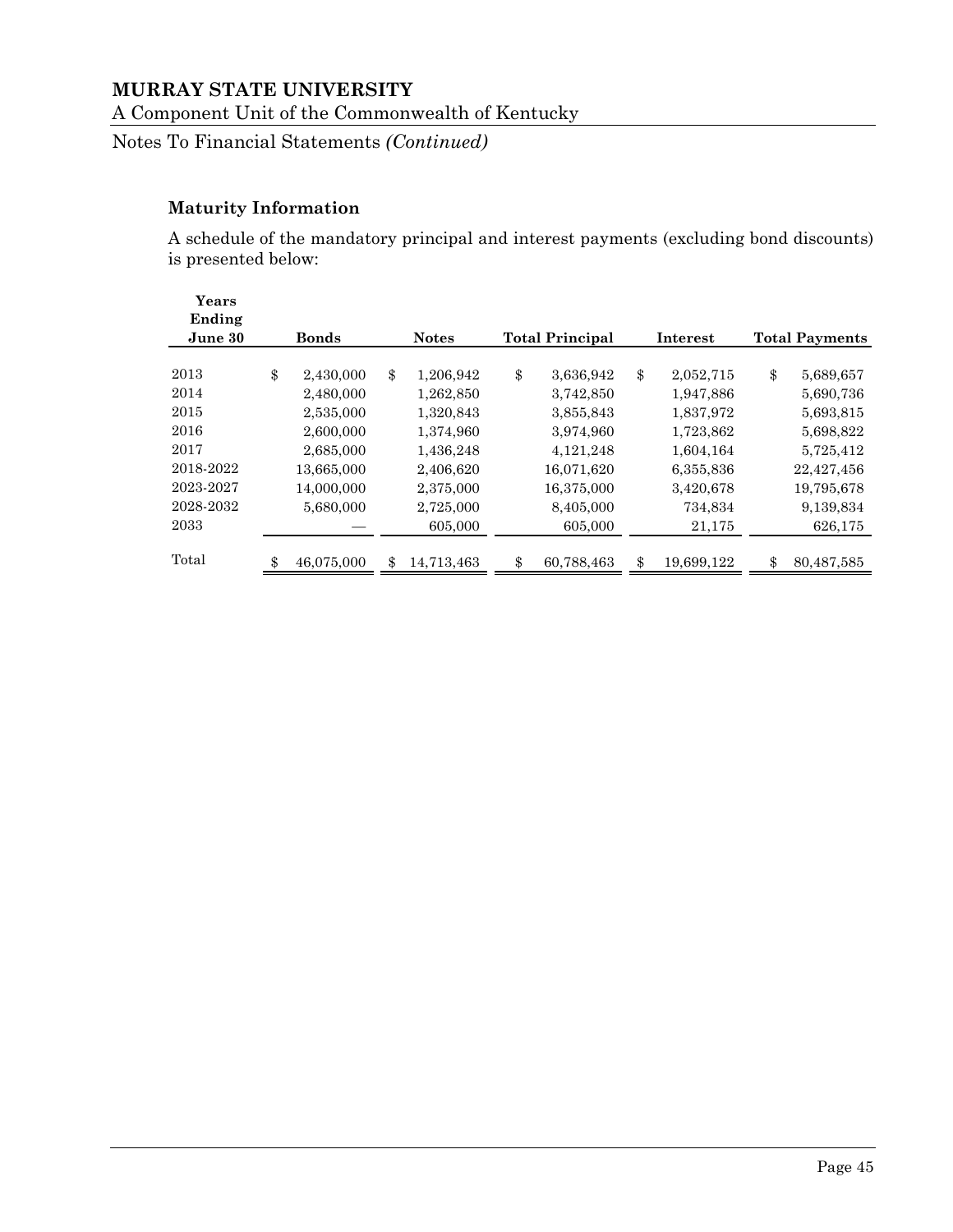Notes To Financial Statements *(Continued)*

## Long-term liability activity for the year ended June 30, 2012, was as follows:

|                                                                                                                                                                                                                                                                                   | Original<br>Issue | <b>Balance Due</b><br>June 30, 2012                      | Interest<br>Expense,<br><b>Current Year</b> | Bonds/Notes/<br><b>Leases Maturing</b><br>2012-2013  |
|-----------------------------------------------------------------------------------------------------------------------------------------------------------------------------------------------------------------------------------------------------------------------------------|-------------------|----------------------------------------------------------|---------------------------------------------|------------------------------------------------------|
| <b>Consolidated Educational Buildings</b><br><b>Revenue Bonds Payable</b><br>Series H (second series) dated<br>September 1, 2003, with interest<br>from 2.00% to 3.80%; final<br>principal payment due May 1,<br>2012; underground condensate<br>lines for old Fine Arts building | 2,855,000<br>\$   | \$                                                       | \$<br>11,248                                | \$                                                   |
| <b>General Receipts Bonds Payable</b><br>Series A 2007 bonds dated July 31,<br>2007, with an interest rate of<br>$4.00\%$ to $4.50\%$ ; final principal<br>payment date September 1, 2027;<br>Richmond Hall                                                                       | 14,550,000<br>\$  | 12,530,000<br>\$                                         | \$<br>550,012                               | \$<br>560,000                                        |
| Series A 2009 bonds dated April 22,<br>2009, with an interest rate of<br>$2.50\%$ to $4.20\%$ ; final principal<br>payment date September 1, 2028;<br>completion of Richmond Hall and<br>under \$600,000 various projects                                                         | 7,665,000         | 7,065,000                                                | 261,949                                     | 310,000                                              |
| Series A 2011 bonds dated July 12,<br>2011, with an interest rate of<br>$2.00\%$ to $4.50\%$ ; final principal<br>payment date September 1, 2031;<br>renovation of Elizabeth College                                                                                              | 7,645,000         | 7,645,000                                                | 239,196                                     | 285,000                                              |
| Series B 2011 refunding bonds dated<br>July 26, 2011, with an interest rate<br>of 2.00% to 3.75%; final principal<br>payment date September 1, 2021;<br>refunding of housing and Dining<br>bonds series M, N, & O                                                                 | 4,670,000         | 4,160,000                                                | 95,558                                      | 480,000                                              |
| Series C 2011 refunding bonds dated<br>July 12, 2011, with an interest rate<br>of 2.00% to 4.00%; final principal<br>payment date September 1, 2027;<br>refunding of housing and Dining<br>bonds series P & Q                                                                     | 15,620,000        | 14,675,000                                               | 455,021                                     | 795,000                                              |
| Total general receipts bonds payable                                                                                                                                                                                                                                              | \$<br>50,150,000  | \$<br>46,075,000                                         | \$<br>1,601,736                             | \$<br>2,430,000                                      |
| Bonds payable before discount<br>Less bond discount<br>Plus bond premium<br>Less bond deferred refunding loss                                                                                                                                                                     | \$<br>53,005,000  | 46,075,000<br>\$<br>(264, 423)<br>189,880<br>(2,500,739) | \$<br>1,612,984<br>144,884                  | \$<br>2,430,000<br>(17, 012)<br>12,873<br>(173, 861) |
| Total bonds payable                                                                                                                                                                                                                                                               | \$<br>53,005,000  | \$<br>43,499,718                                         | \$<br>1,757,868                             | 2,252,000<br>\$                                      |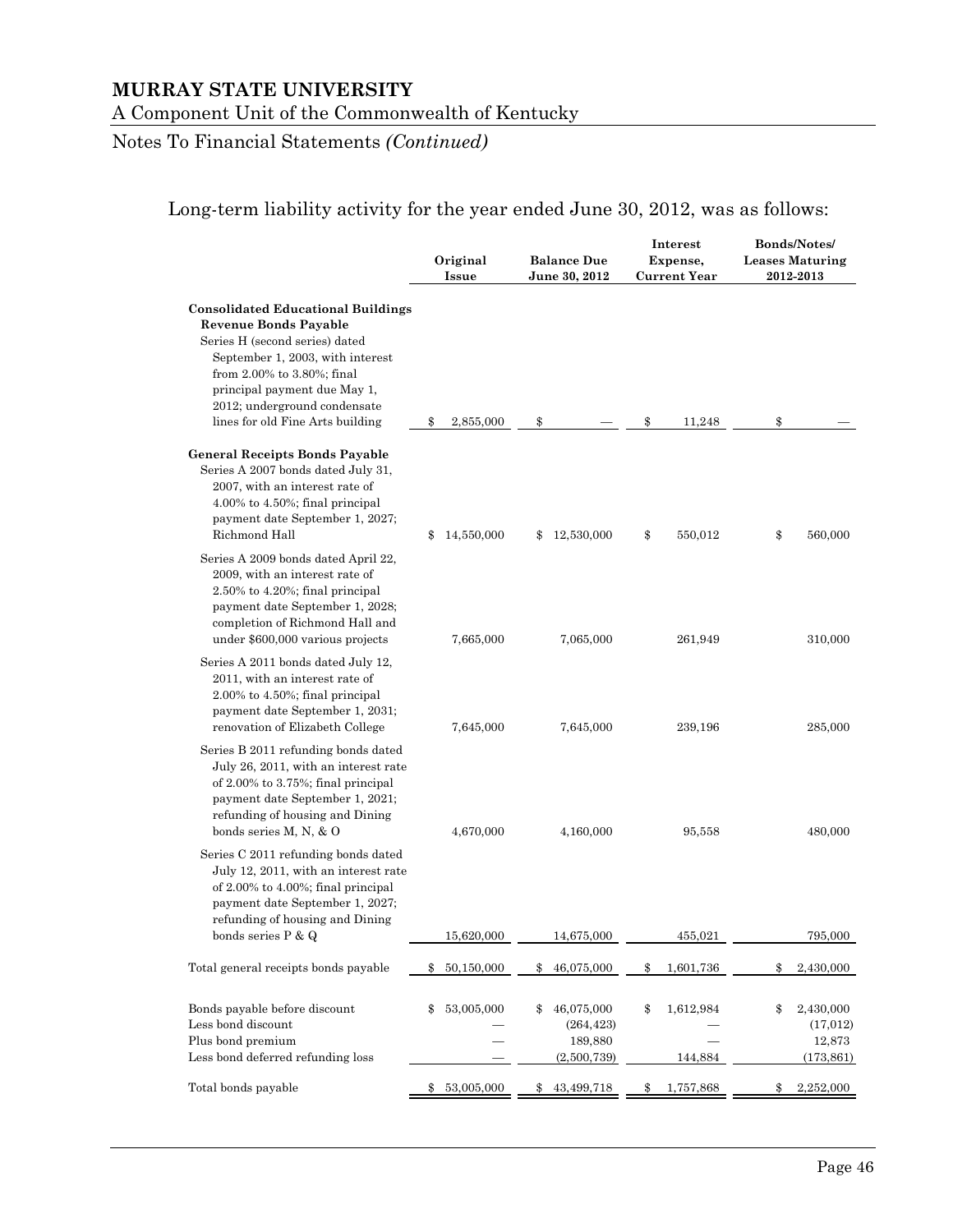A Component Unit of the Commonwealth of Kentucky

## Notes To Financial Statements *(Continued)*

|                                                                                                                                                                                                |     | Original<br>Issue | <b>Balance Due</b><br>June 30, 2012 | Interest<br>Expense,<br><b>Current Year</b> | <b>Bonds/Notes/</b><br><b>Leases Maturing</b><br>2012-2013 |
|------------------------------------------------------------------------------------------------------------------------------------------------------------------------------------------------|-----|-------------------|-------------------------------------|---------------------------------------------|------------------------------------------------------------|
| <b>City of Murray Payable</b><br>Agreement dated December 30,<br>2002, with interest of 2.50% to<br>4.85%; final principal payment<br>due June 1, 2033; Wellness Center                        | \$  | 10,000,000        | \$<br>205,000                       | \$<br>187,059                               | \$<br>205,000                                              |
| Agreement dated April 17, 2012,<br>with interest of $1.00\%$ to $3.50\%$ ;<br>final principal payment due<br>June 1, 2033; Wellness Center                                                     |     | 9,250,000         | 9,175,000                           | 47,556                                      | 80,000                                                     |
| City of Murray payable before discount<br>deferred refunding loss<br>Less bond deferred refunding loss                                                                                         |     | 19,250,000        | 9,380,000<br>(400, 983)             | 234,615<br>4,018                            | 285,000<br>(19, 286)                                       |
| Total City of Murray payable                                                                                                                                                                   | \$. | 19,250,000        | \$<br>8,979,017                     | \$<br>238,633                               | \$<br>265,714                                              |
| <b>Master Lease Notes Payable</b><br>Campus energy performance<br>upgrade - Master lease dated<br>February 10, 2005, with interest of<br>3.94%; final principal payment<br>due August 10, 2017 | \$  | 6,707,876         | \$<br>3,465,059                     | \$<br>144,505                               | \$<br>575,992                                              |
| Energy savings projects - Master<br>lease dated June 29, 2010, with<br>interest of 2.85%; final principal<br>payment due June 29, 2017                                                         |     | 1,500,000         | 1,101,404                           | 34.988                                      | 207,950                                                    |
| Total master lease payable                                                                                                                                                                     |     | 8,207,876         | \$<br>4,566,463                     | \$<br>179,493                               | \$<br>783,942                                              |
| <b>Capital Leases</b><br>University of Kentucky dated<br>June 25, 1998, with interest rate<br>at 5.14%; final principal payment                                                                |     |                   |                                     |                                             |                                                            |
| due January 1, 2017; Crisp Center                                                                                                                                                              | \$  | 2,200,000         | \$<br>767,000                       | \$<br>48,532                                | \$<br>138,000                                              |
| Less: Capitalized Interest                                                                                                                                                                     |     |                   |                                     | \$<br>(287, 402)                            | \$                                                         |
| <b>Total All Bond Issues, Notes Payable</b><br>and Capital Leases                                                                                                                              | \$  | 82,662,876        | \$<br>57,812,198                    | \$<br>1,631,662                             | \$<br>3,439,656                                            |

The revenue bond indentures require the University to make deposits to sinking and reserve funds in annual amounts to meet the principal and interest payments due within the next 12 months, as well as maintain a reserve balance as a percentage of outstanding balances. As of June 30, 2012 and 2011, the sinking fund and reserve fund requirements have been funded as required.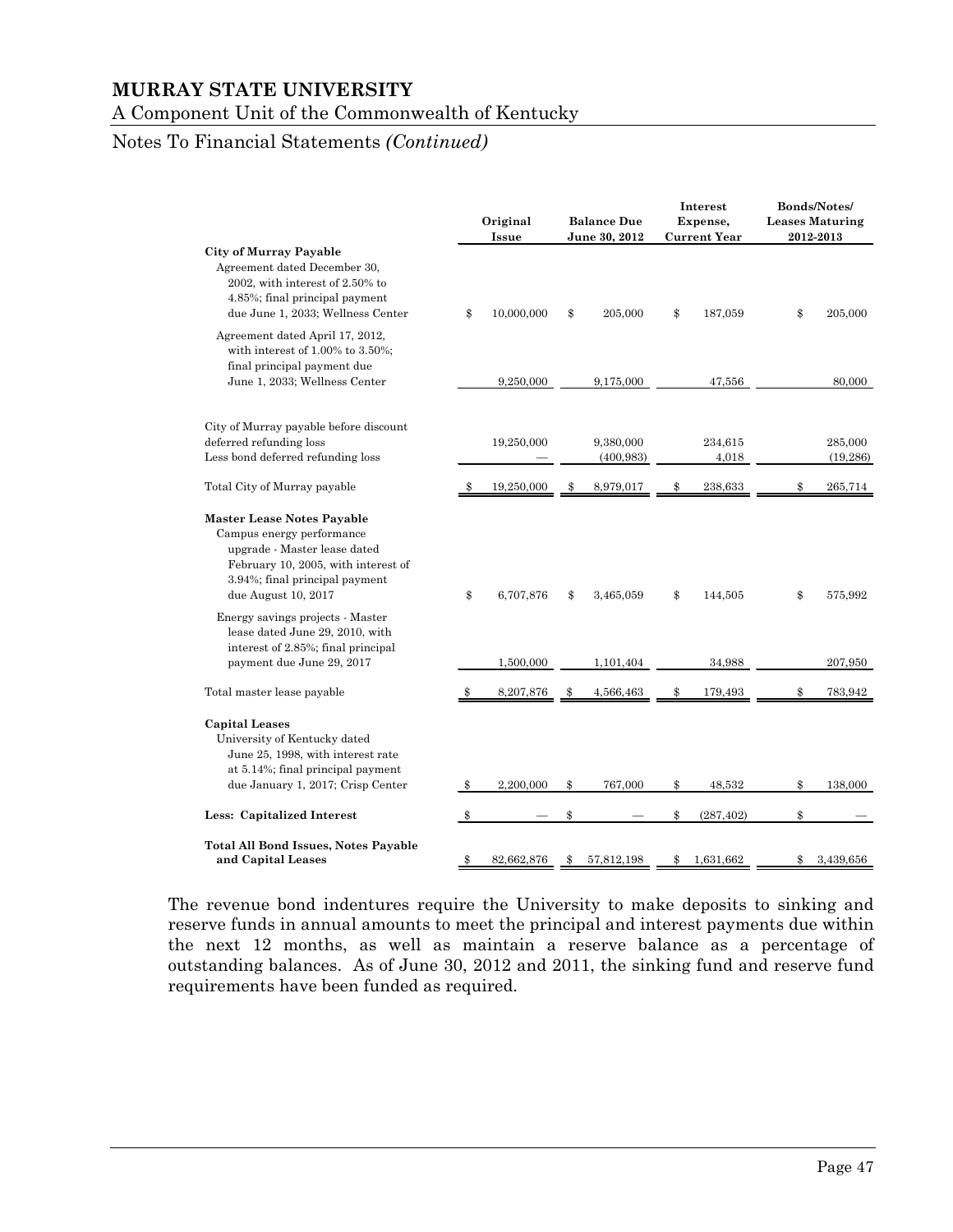Notes To Financial Statements *(Continued)*

On July 26, 2011, the Board of Regents issued \$4,670,000 General Receipts Refunding Bonds, 2011 Series B. The 2011 Series B bonds shall pay interest semiannually on March 1 and September 1. The transaction was considered to be a current refunding and the Housing and Dining System Revenue Bonds Series M, N and O were fully refunded on July 26, 2011. The 2011 Series B bonds bear interest at rates varying from 2.00% to 3.75% and mature serially through fiscal year 2021. The 2011 Series B bonds refunded the Housing and Dining Revenue Bonds Series M, N and O, which had an average interest rate of 4.7%, 4.6% and 4.5%, respectively. The current refunding decreased the University's total debt service payments by \$992,000 and results in an economic loss (difference between the present values of the old and new debt service payments) of \$322,614.

On July 12, 2011, the Board of Regents issued \$15,620,000 General Receipts Refunding Bonds, 2011 Series C to advance refund \$15,945,000 of outstanding Housing and Dining System Revenue Bonds Series P and Q. A sufficient amount of the proceeds were deposited into an irrevocable trust with an escrow agent to provide for future debt service payments on the bonds. As a result, the bonds are considered to be defeased and the liability for those bonds has been removed from the financial statements. This refunding decreases total debt service payments over the next 15 years by approximately \$1,815,000 and resulting in an economic gain (difference between the present values of the debt service payments on the old and new debt) of \$723,592.

Pursuant to the original memorandum of agreement between the University and the City of Murray, Kentucky, for the Wellness Center, the City issued \$9,250,000 Kentucky General Obligations Bonds, Series 2012 to refund in advance of maturity the City's outstanding Series 2002 Bonds maturing on or after June 1, 2014. The University through the agreement participates in the retirement of the bonds through annual appropriations and pledges of certain revenue streams. The refunding was accounted for on the University's financial statements as an advanced refunding whereby the proceeds for the refunding debt was deposited into an irrevocable trust with an escrow agent to provide future debt service payments on the refunded bonds. As a result, the refunded bonds are considered defeased and the liability for these bonds has been removed from the financial statements. This refunding decreases total debt service payments over the next 21 years by \$2,130,666 and resulting in an economic gain (difference between the present values of the debt service payments on the old and new debt) of \$1,649,631.

The refundings above resulted in a deferred amount on refunding which is reported in the accompanying basic financial statements as a reduction from revenue bonds payable, and is being charged to operating through 2021 using the straight-line method.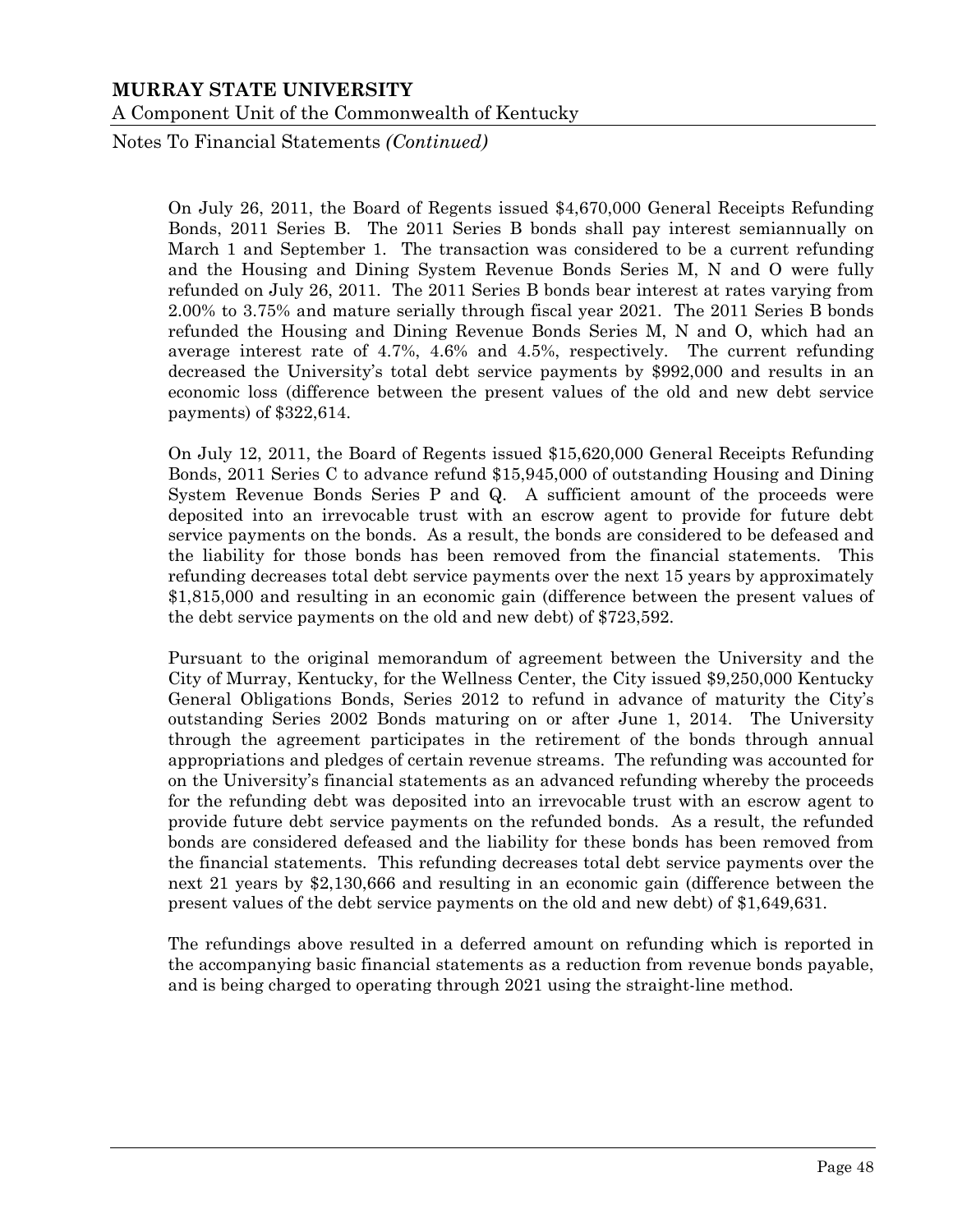A Component Unit of the Commonwealth of Kentucky

Notes To Financial Statements *(Continued)*

#### *Capital Leases*

The University leases certain equipment and facilities, under capital lease agreements. The recorded cost of these assets and accumulated depreciation thereon were as follows:

|                                                                | 2012                     |    | 2011                     |
|----------------------------------------------------------------|--------------------------|----|--------------------------|
| Capital lease assets, at cost<br>Less accumulated depreciation | 2,200,000<br>(1,760,000) |    | 2,200,000<br>(1,705,000) |
| Net book value                                                 | 440,000                  | ъĐ | 495,000                  |

Remaining minimum annual lease payments pursuant to these leases are as follows:

| <b>Years Ending June 30</b>                | Total         |
|--------------------------------------------|---------------|
|                                            |               |
| 2013                                       | \$<br>179,576 |
| 2014                                       | 179,179       |
| 2015                                       | 179,349       |
| 2016                                       | 179,057       |
| 2017                                       | 179,282       |
|                                            | 896,443       |
| Less amount representing interest          | (129, 443)    |
| Present value of capital lease obligations | \$<br>767,000 |

#### **12. Deposits**

The deposits held as of June 30 consisted of:

|                               | 2012        | 2011          |
|-------------------------------|-------------|---------------|
| Current:                      |             |               |
| Horse stall rentals           | \$<br>8,080 | \$<br>7,740   |
| Racer card declining balances | 77,481      | 84,831        |
| Housing deposits              | 136,717     | 126,990       |
| Agency account balances       | 95,426      | 106,341       |
| Total current deposits        | 317,704     | 325,902       |
| Noncurrent:                   |             |               |
| Housing deposits              | 374,730     | 361,595       |
| Total deposits                | 692,434     | \$<br>687,497 |

Noncurrent housing deposit additions were \$176,635 and \$226,984 for the years ended June 30, 2012 and 2011, respectively. Noncurrent housing deposit deductions were \$163,500 and \$152,400 for the years ended June 30, 2012 and 2011, respectively.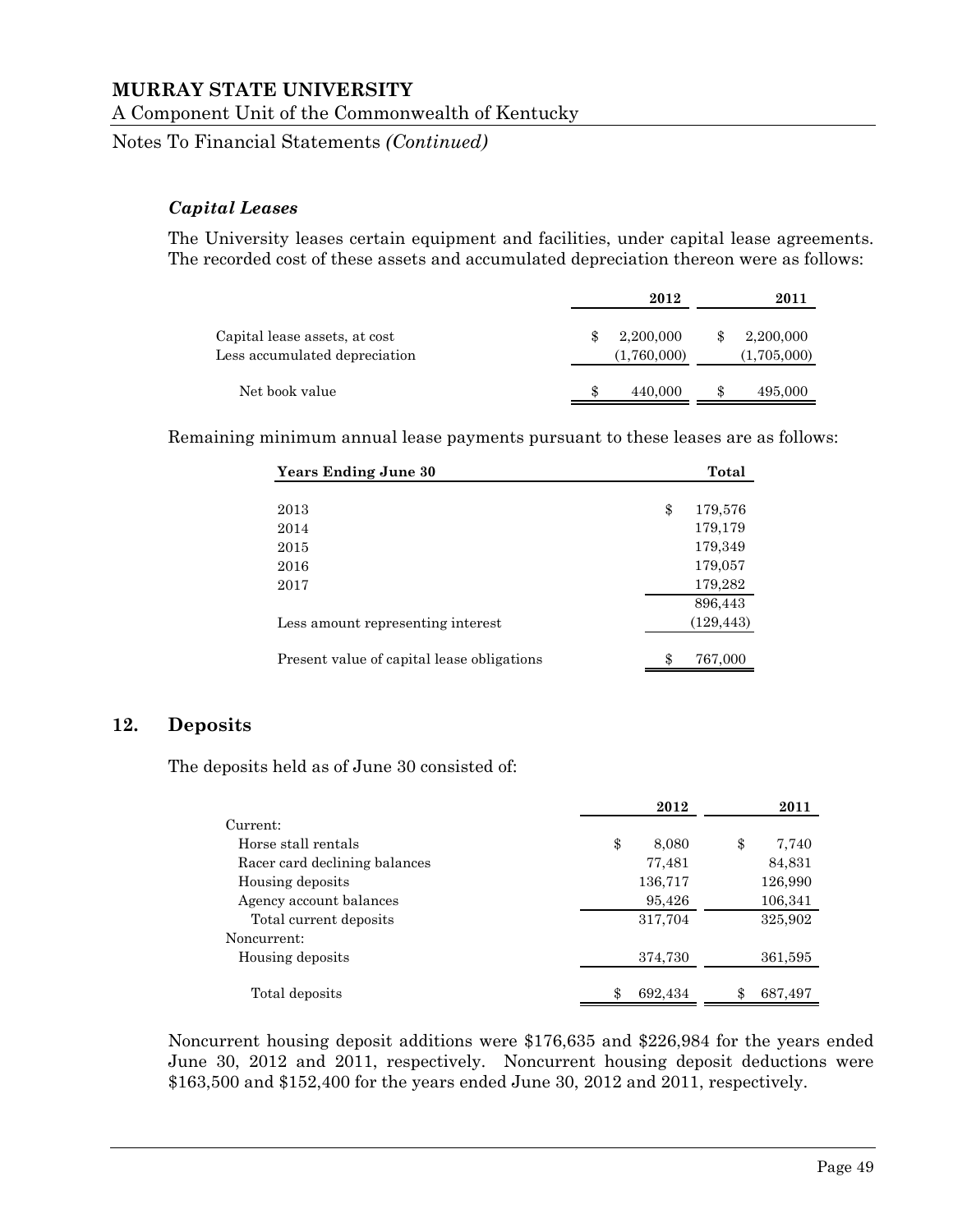A Component Unit of the Commonwealth of Kentucky

Notes To Financial Statements *(Continued)*

## **13. Unrestricted Net Assets**

The University's designations of unrestricted net assets at June 30 consisted of:

|                               | 2012             | 2011             |
|-------------------------------|------------------|------------------|
| Unrestricted net assets       |                  |                  |
| Allocated for:                |                  |                  |
| Prior year carryovers for     |                  |                  |
| Departmental operations       | \$<br>17,992,017 | \$<br>15,286,849 |
| Encumbrances                  | 746,269          | 532,300          |
| Working capital               | 6,136,272        | 7,397,344        |
| Revenue contingency           | 2,514,770        | 2,495,635        |
| General contingency           | 31,473,534       | 28,082,667       |
| Self insurance                | 900,000          | 900,000          |
|                               |                  |                  |
| Total unrestricted net assets | \$<br>59,762,862 | \$<br>54,694,795 |

## **14. Component Units**

#### *Murray State University Foundation, Inc.*

Murray State University Foundation, Inc. (Foundation) is a Kentucky nonprofit corporation formed to receive, invest and expend funds for the enhancement and improvement of the University. It is a legally separate, tax-exempt component unit of the University that manages certain endowments and investments on behalf of the University. The Foundation has a Board of Trustees separate from that of the University; however, the President and certain other officers of the University are also officers of the Foundation. Although the University does not control the timing or amount of receipts from the Foundation, the majority of resources or income thereon that the Foundation holds and invests is restricted to the activities of the University by the donors. Because these restricted resources held by the Foundation can only be used by, or for the benefit of, the University, the Foundation is considered a component unit of the University and is discretely presented in the University's financial statement package.

During the years ended June 30, 2012 and 2011, the Foundation made payments of \$2,443,938 and \$2,783,318, respectively, on behalf of the University from restricted sources. Accounts receivable at June 30, 2012 and 2011, from the Foundation were \$368,254 and \$380,416, respectively. Accounts payable to the Foundation as of June 30, 2012 and 2011, respectively, were not significant. Complete financial statements for the Foundation can be obtained from the MSU Foundation Office, 100 Nash House, Murray, Kentucky 42071.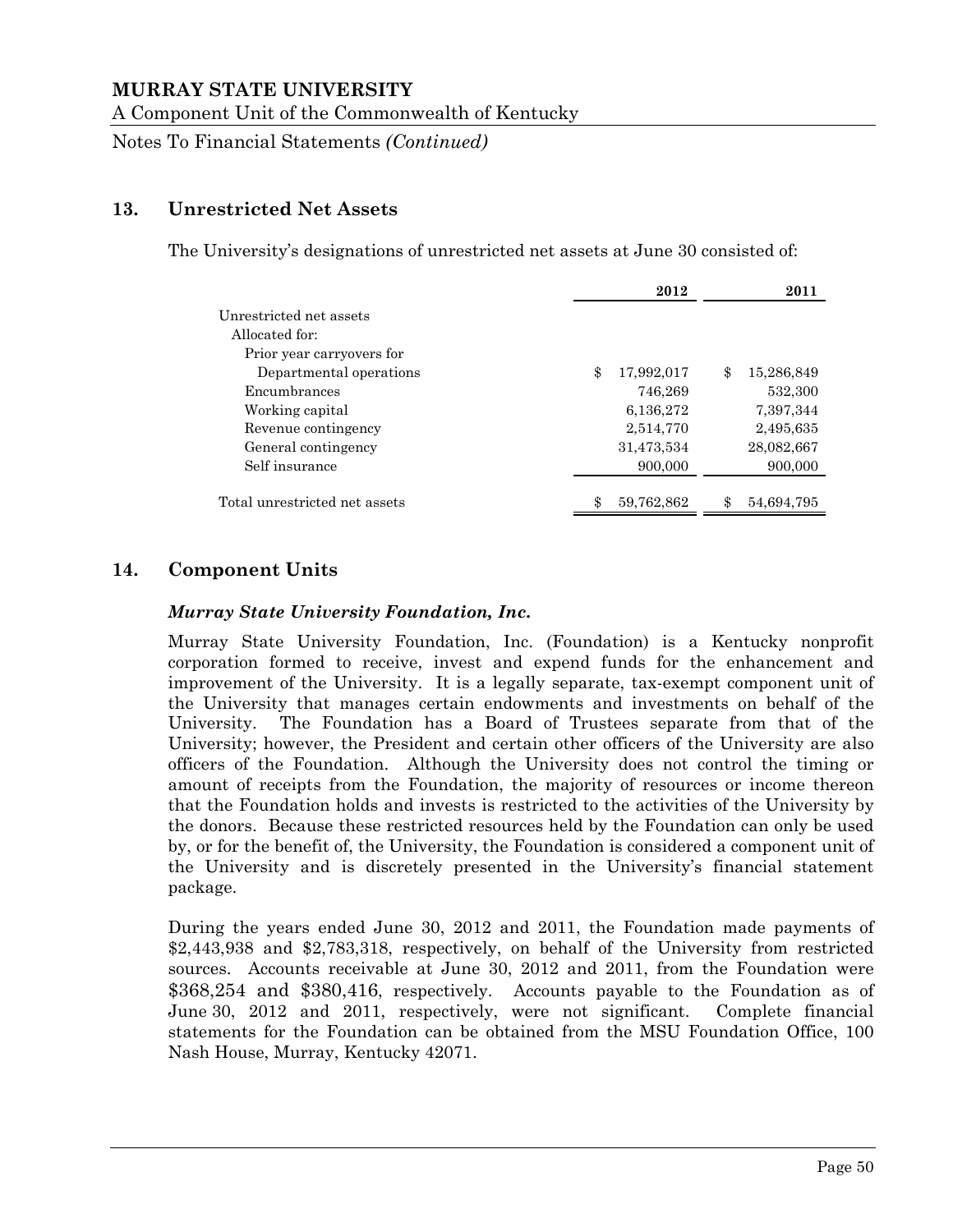Notes To Financial Statements *(Continued)*

Significant notes to the Foundation's financial statements are as follows:

#### *a) Investments and Investment Return*

Investments at June 30 consisted of:

|                                       | 2012            | 2011              |
|---------------------------------------|-----------------|-------------------|
|                                       |                 |                   |
| Money market mutual funds             | \$<br>5,117,996 | 2,053,462<br>\$   |
| Certificates of deposit               | 283,200         | 283,200           |
| Equity securities                     | 36,135,096      | 31,901,697        |
| Cash value of life insurance policies | 485,110         | 455,011           |
| Mutual funds                          | 19,915,625      | 19,698,624        |
| Asset-backed bonds                    | 40,681          | 389,028           |
| Mortgage-backed bonds                 | 4,095,215       | 4,038,032         |
| Government bonds                      | 3,382,771       | 4,456,062         |
| Municipal bonds                       | 361,855         | 289,826           |
| Corporate bonds                       | 4,121,947       | 4,671,199         |
|                                       |                 |                   |
|                                       | \$73,939,496    | 68,236,141<br>SS. |

Total investment return is comprised of the following:

|                                                           | 2012            | 2011      |
|-----------------------------------------------------------|-----------------|-----------|
| Interest and dividend income                              | 1,489,541<br>\$ | 1,806,323 |
| Realized gains on investments<br>reported at fair value   | 298,188         | 1,230,782 |
| Unrealized gains on investments<br>reported at fair value | (1, 104, 784)   | 4,458,022 |
|                                                           | 682.945         | 7,495,127 |

The Foundation's temporarily and permanently restricted net assets include various endowment funds established by donors.

#### *b) Assets Held for Others*

Assets held for others represent resources in the possession of, but not under the control of, the Foundation. Assets held for others as of June 30 were as follows:

|                                            | 2012         | 2011         |
|--------------------------------------------|--------------|--------------|
| Murray State University                    | \$20,672,655 | \$20,400,370 |
| Murray State University Alumni Association | 1,051,585    | 1,082,101    |
| Others                                     | 10,712       | 10,592       |
|                                            | \$21,734,952 | \$21,493,063 |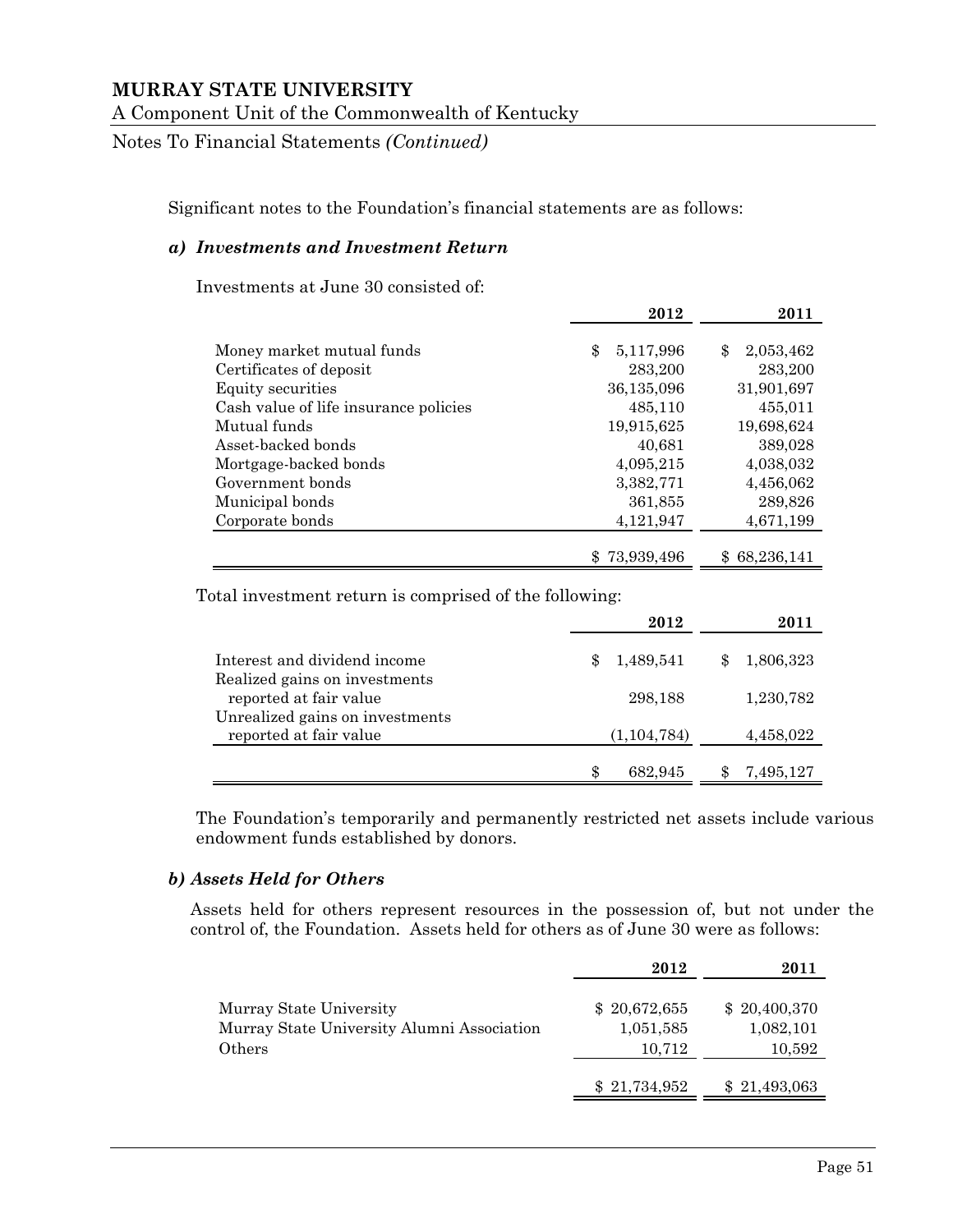Notes To Financial Statements *(Continued)*

#### *c) Annuities and Trusts Payable*

The Foundation has been the recipient of several gift annuities which require future payments to the donor or their named beneficiaries. The assets received from donors are recorded at fair value on the date of the gift. The Foundation has recorded a liability at June 30, 2012 and 2011 of \$132,406 and \$139,126, respectively, which represents the present value of the future gift annuity obligations. The liability has been determined using discount rates ranging from 1.8% to 7.6%.

The Foundation administers several charitable remainder unitrusts and annuity trusts. A charitable remainder trust provides for the payment of distributions to the grantor or other designated beneficiaries over the trust's term (usually the designated beneficiary's lifetime), either in the form of a percentage of the fair value of the trust's assets (unitrust) or in the form of a specified dollar amount (annuity trust). At the end of the trust's term, the remaining assets are available for the Foundation's use. The portion of the trust attributable to the future interest of the Foundation is recorded in the statement of activities as temporarily restricted contributions in the period the trust is established. Assets (investments) held in the charitable remainder trusts are recorded at fair value in the Foundation's statement of financial position. The present value of the estimated future payments were \$3,820,436 and \$3,902,953 at June 30, 2012 and 2011, respectively, which was calculated using discount rates ranging from 1.8% to 8%, and applicable mortality tables.

#### *d) Net Assets*

#### **Temporarily Restricted Net Assets**

Temporarily restricted net assets at June 30 are available for the following purposes:

|                                                                                    | 2012                              | 2011                              |
|------------------------------------------------------------------------------------|-----------------------------------|-----------------------------------|
| Scholarships<br>Instruction and institutional support<br>Chairs and professorships | 7,259,148<br>6,020,604<br>335,980 | 6,861,050<br>5,831,803<br>333,004 |
|                                                                                    | 13,615,732                        | 13,025,857                        |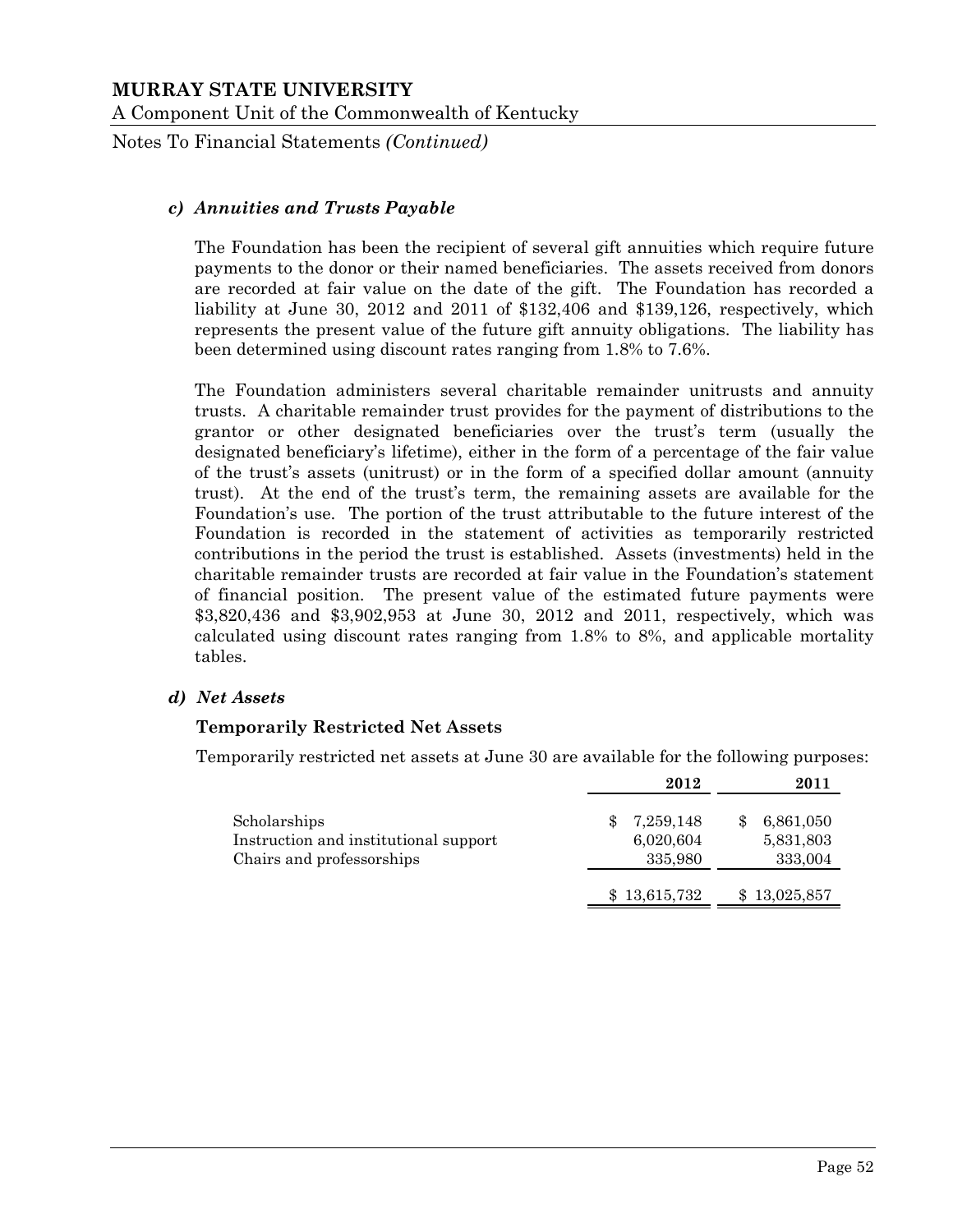Notes To Financial Statements *(Continued)*

Permanently restricted net assets at June 30 are restricted to:

|                                         | 2012         | 2011         |
|-----------------------------------------|--------------|--------------|
| Investment in perpetuity, the income of |              |              |
| which is expendable to support:         |              |              |
| Scholarships                            | \$26,236,325 | \$25,993,152 |
| Instruction and institutional support   | 5,744,430    | 5,573,360    |
| Chairs and professorships               | 1,341,526    | 1,216,012    |
| Operations of the Golf Course           | 191,373      | 191,150      |
| Any activity of the Foundation          | 356,153      | 342,859      |
|                                         | \$33,869,807 | \$33,316,533 |

Net assets were released from donor restrictions by incurring expenses satisfying the restricted purposes or by occurrence of other events specified by donors.

|                                                       | 2012                   | 2011                   |
|-------------------------------------------------------|------------------------|------------------------|
| Scholarships<br>Instruction and institutional support | 1,108,198<br>1,335,740 | 1,066,733<br>1,716,583 |
|                                                       | 2,443,938              | 2,783,316              |

## *Murray State University Athletic Foundation, Inc.*

Murray State University Athletic Foundation, Inc. (Racer Foundation) is a Kentucky nonprofit corporation formed to enhance the academic and athletic experience of the University student-athlete. The Racer Foundation has a Board of Directors separate from that of the University. The University does not control the timing or amount of receipts from the Racer Foundation, the majority of resources or income thereon that the Racer Foundation holds and invests. The resources held by the Racer Foundation can only be used by, or for the benefit of, the University. The Racer Foundation is considered a component unit of the University. The Racer Foundation financial statements are not presented in the University's financial statements since they were not material to the University's financial statements.

Accounts receivable from the Racer Foundation was \$413,760 and \$413,963 for the years ended June 30, 2012 and 2011, respectively. Complete financial statements for the Racer Foundation can be obtained from the MSU Athletic Foundation Office, Stewart Stadium, Murray, Kentucky 42071.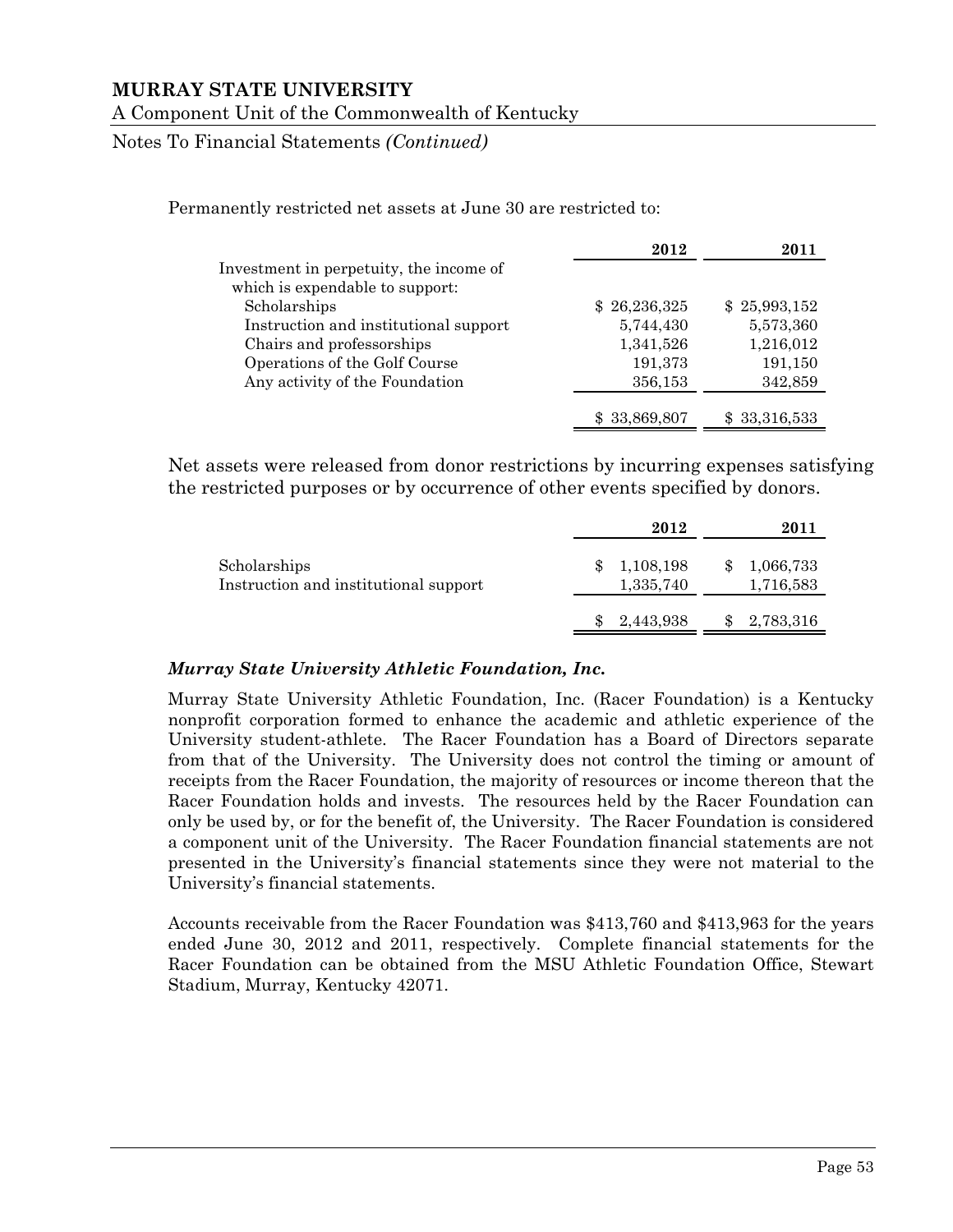Notes To Financial Statements *(Continued)*

#### **15. Risk Management**

The University is exposed to various risks of loss related to torts; theft of, damage to and destruction of assets; error and omission; employee injuries and illnesses; natural disasters and employee health and accident benefits. Commercial insurance coverage is purchased for claims arising from such matters other than those related to workers' compensation, natural disasters and employee health benefits. Settled claims have not exceeded this commercial coverage in any of the three preceding years. The Commonwealth of Kentucky self insures workers' compensation benefits for all state employees, including University employees. Claims are administered by the Risk Management Services Corporation.

#### *Claims and Litigation*

The University is a defendant in various lawsuits. It is the opinion of management and its legal counsel, based in part on the doctrine of sovereign immunity and other statutory provisions, that the ultimate outcome of litigation will not have a material effect on the future operations or financial position of the University.

#### *Commitments*

The University has outstanding commitments under construction contracts of approximately \$6,157,700 and \$838,000 as of June 30, 2012 and 2011, respectively.

#### *Government Grants*

The University is currently participating in numerous grants from various departments and agencies of the federal and state governments. The expenditures of grant proceeds must be for allowable and eligible purposes. Single Audits and audits by the granting department or agency may result in requests for reimbursement of unused grant proceeds or disallowed expenditures. Upon notification of final approval by the granting department or agency, the grants are considered closed.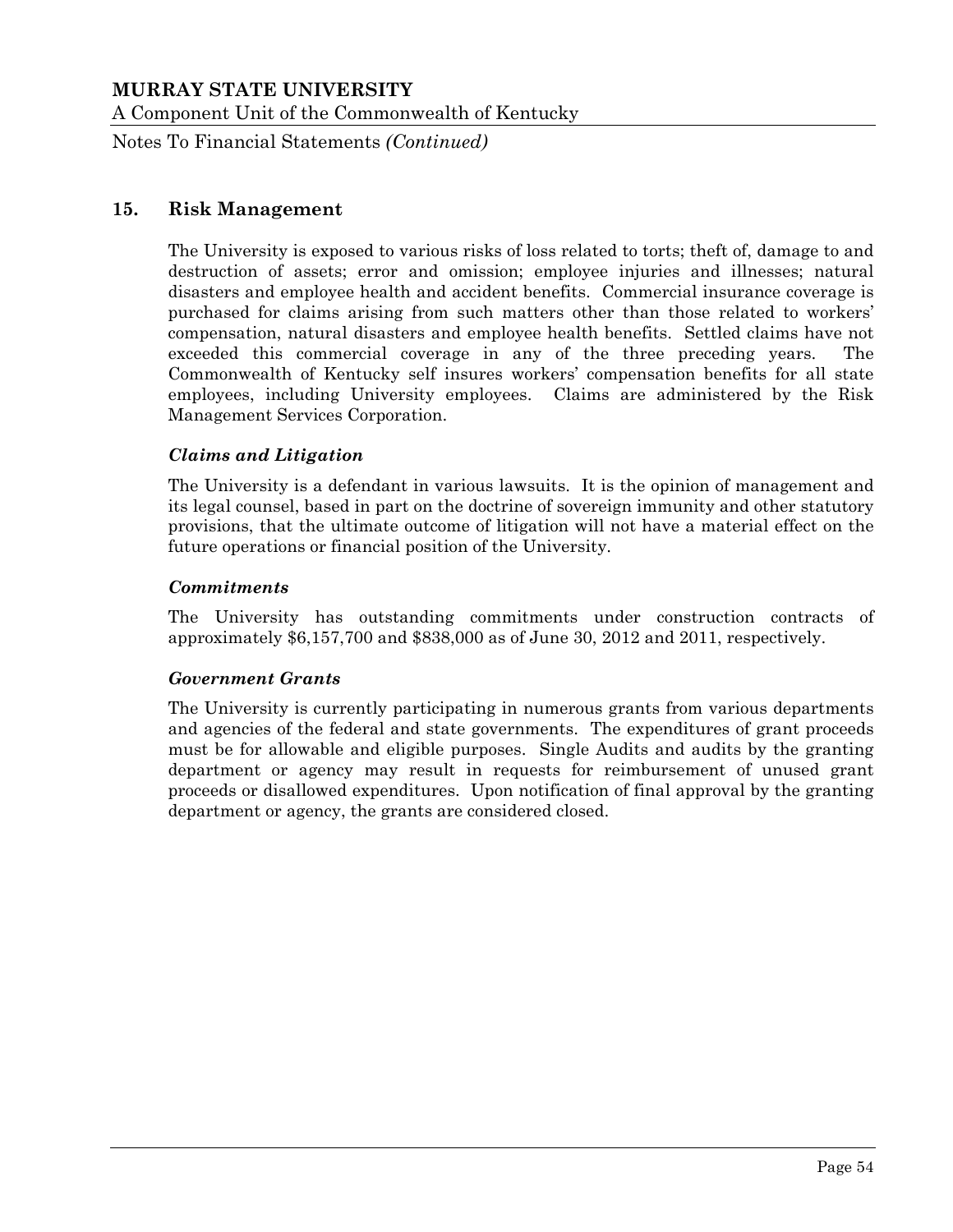Notes To Financial Statements *(Continued)*

## **16. Natural Expense Classifications with Functional Classifications**

The University's operating expenses by functional classification for the years ended June 30 was as follows:

|                | Year Ended June 30, 2012      |              |    |            |    |                  |    |                |                  |            |    |               |
|----------------|-------------------------------|--------------|----|------------|----|------------------|----|----------------|------------------|------------|----|---------------|
|                | <b>Natural Classification</b> |              |    |            |    |                  |    |                |                  |            |    |               |
| Fund           |                               | Compensation |    |            |    |                  |    | Noncapitalized |                  |            |    |               |
| Classification |                               | and Benefits |    | Operations |    | <b>Utilities</b> |    | Equipment      | Scholarships     |            |    | Total         |
| Instruction    | \$                            | 51,120,908   | \$ | 5,600,701  | \$ | 149,507          | \$ | 559,902        | \$               |            | \$ | 57,431,018    |
| Research       |                               | 1,545,706    |    | 933,631    |    | 5,759            |    | 100,312        |                  | 7,423      |    | 2,592,831     |
| Public service |                               | 5,812,251    |    | 2,282,573  |    | 247,192          |    | 67,307         |                  |            |    | 8,409,323     |
| Libraries      |                               | 1,766,390    |    | 1,339,030  |    | 105              |    | 27,102         |                  |            |    | 3,132,627     |
| Academic       |                               |              |    |            |    |                  |    |                |                  |            |    |               |
| support        |                               | 4,297,341    |    | 2,305,444  |    | 216,749          |    | 156,937        |                  |            |    | 6,976,471     |
| Student        |                               |              |    |            |    |                  |    |                |                  |            |    |               |
| services       |                               | 8,920,138    |    | 5,662,060  |    | 95,580           |    | 109,023        |                  | 4,532      |    | 14,791,333    |
| Institutional  |                               |              |    |            |    |                  |    |                |                  |            |    |               |
| support        |                               | 16,996,991   |    | 1,404,418  |    | 121,517          |    | 259,626        |                  |            |    | 18,782,552    |
| Operations and |                               |              |    |            |    |                  |    |                |                  |            |    |               |
| maintenance    |                               | 6,488,716    |    | 3,785,861  |    | 5,249,048        |    | 37,994         |                  |            |    | 15,561,619    |
| Financial aid  |                               |              |    |            |    |                  |    |                |                  | 12,665,288 |    | 12,665,288    |
| Depreciation   |                               |              |    | 7,870,697  |    |                  |    |                |                  |            |    | 7,870,697     |
| Auxiliary      |                               | 6,957,857    |    | 10,609,559 |    | 2,705,283        |    | 127,480        |                  | 288,509    |    | 20,688,688    |
| Auxiliary      |                               |              |    |            |    |                  |    |                |                  |            |    |               |
| depreciation   |                               |              |    | 1,238,711  |    |                  |    |                |                  |            |    | 1,238,711     |
| Total expenses | \$                            | 103,906,298  | \$ | 43,032,685 | \$ | 8,790,740        | \$ | 1,445,683      | 12,965,752<br>\$ |            |    | \$170,141,158 |

|                | Year Ended June 30, 2011                                 |                            |                  |                 |                          |                  |  |  |  |  |  |
|----------------|----------------------------------------------------------|----------------------------|------------------|-----------------|--------------------------|------------------|--|--|--|--|--|
| Fund           | Natural Classification<br>Noncapitalized<br>Compensation |                            |                  |                 |                          |                  |  |  |  |  |  |
| Classification | and Benefits                                             | Operations                 | <b>Utilities</b> | Equipment       | Scholarships             | Total            |  |  |  |  |  |
| Instruction    | ${\mathfrak{F}}$<br>48,004,849                           | \$<br>5,393,261            | \$<br>147,644    | \$<br>502,312   | ${\mathbb S}$<br>176,476 | \$<br>54,224,542 |  |  |  |  |  |
| Research       | 1,448,622                                                | 1,473,065                  | 6,679            | 70,497          | 47,835                   | 3,046,698        |  |  |  |  |  |
| Public service | 5,770,628                                                | 2,118,517                  | 252,671          | 48,627          | 2,683                    | 8,193,126        |  |  |  |  |  |
| Libraries      | 1,624,156                                                | 1,357,548                  | 120              | 175,832         |                          | 3,157,656        |  |  |  |  |  |
| Academic       |                                                          |                            |                  |                 |                          |                  |  |  |  |  |  |
| support        | 4,107,861                                                | 1,983,082                  | 227,924          | 291,143         | 49,081                   | 6,659,091        |  |  |  |  |  |
| Student        |                                                          |                            |                  |                 |                          |                  |  |  |  |  |  |
| services       | 9,932,153                                                | 5,916,958                  | 92,259           | 292,306         | 76,851                   | 16,310,527       |  |  |  |  |  |
| Institutional  |                                                          |                            |                  |                 |                          |                  |  |  |  |  |  |
| support        | 13,930,529                                               | 1,685,988                  | 128,589          | 193,735         |                          | 15,938,841       |  |  |  |  |  |
| Operations and |                                                          |                            |                  |                 |                          |                  |  |  |  |  |  |
| maintenance    | 6,167,153                                                | 3,780,994                  | 5,663,283        | 24,352          |                          | 15,635,782       |  |  |  |  |  |
| Financial aid  |                                                          |                            |                  |                 | 11,709,606               | 11,709,606       |  |  |  |  |  |
| Depreciation   |                                                          | 7,944,588                  |                  |                 |                          | 7,944,588        |  |  |  |  |  |
| Auxiliary      | 6,660,415                                                | 9,686,995                  | 2,595,261        | 122,878         | 374,295                  | 19,439,844       |  |  |  |  |  |
| Auxiliary      |                                                          |                            |                  |                 |                          |                  |  |  |  |  |  |
| depreciation   |                                                          | 1,212,438                  |                  |                 |                          | 1,212,438        |  |  |  |  |  |
| Total expenses | 97,646,366<br>\$                                         | 42,553,434<br>$\mathbb{S}$ | 9,114,430<br>\$  | 1,721,682<br>\$ | 12,436,827<br>\$         | \$163,472,739    |  |  |  |  |  |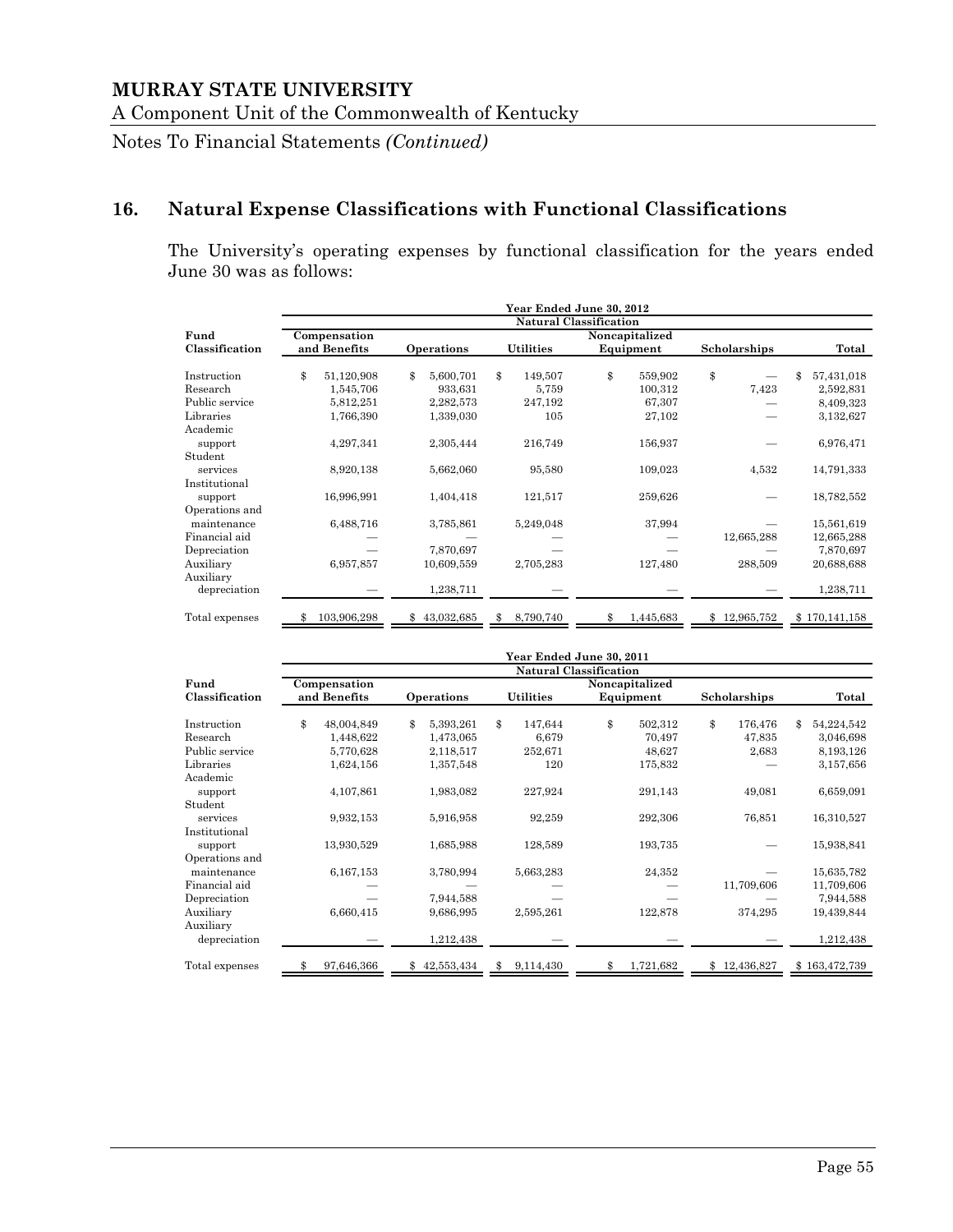Notes To Financial Statements *(Continued)*

## **17. Segment Information**

A segment is an identifiable activity reported as a stand-alone entity for which one or more revenue bonds are outstanding. A segment has a specifically identifiable revenue stream pledged in support of revenue bonds and has related expenses, gains and losses and assets and liabilities that are required by an external party to be accounted for separately. The Susan E. Bauernfeind Student Recreation and Wellness Center is the University's only reportable segment for fiscal year 2012.

#### *Housing and Dining System*

The University's Housing and Dining System was established by the 1965 Trust Indenture. The Housing and Dining System, as defined by this trust indenture, included all student housing, dining and student center facilities and related enterprises facilities that now exist at the main campus in Murray, Kentucky. The University issued revenue bonds for this system to finance certain activities of its housing and dining auxiliary enterprise. However, the University refunded all outstanding bonds issued under the 1965 Trust Indenture with general receipts bonds in 2012. Therefore, all general revenues of the University are obligated, if needed, for sources of repayment and specific Housing and Dining System revenues are no longer pledged for any outstanding debt.

Financial information of the Housing and Dining System segment are no longer required to be disclosed for 2012; however, for comparative purposes the fiscal year 2011 information is reported below. The bonds issued under the 1965 Trust Indenture were payable from and constituted a charge upon the gross revenue derived by the University from the operation of its Housing and Dining System. The revenues of the system consisted of the gross amount of rentals received by the University for the use and occupancy of the facilities of the housing system and the net income from dining operations. These revenues did not include those generated by the University bookstore.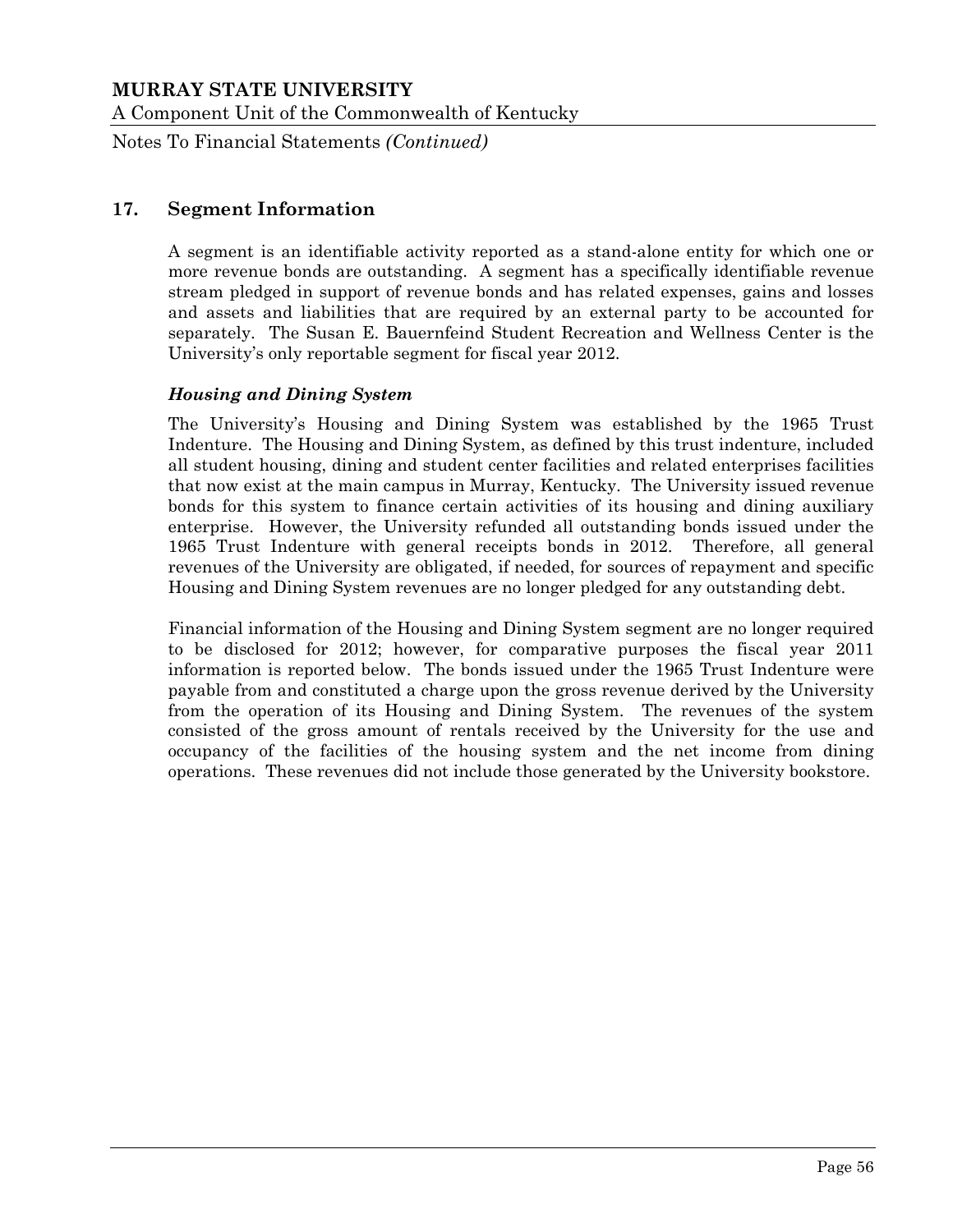Notes To Financial Statements *(Continued)*

Condensed financial information as of and for the year ended June 30, 2011 of the University's Housing and Dining segment is as follows:

#### *Housing and Dining System – Statements of Net Assets*

| Current assets<br>Noncurrent assets                | \$<br>4,770,426<br>9,283,295 |
|----------------------------------------------------|------------------------------|
| Capital assets, net of accumulated<br>depreciation | 17,850,161                   |
| Total assets                                       | 31,903,882                   |
| Liabilities                                        |                              |
| Current liabilities                                | 509,871                      |
| Noncurrent liabilities                             | 21,336,423                   |
|                                                    |                              |
| Total liabilities                                  | 21,846,294                   |
| Net assets                                         |                              |
| Invested in capital assets, net of                 |                              |
| related debt                                       |                              |
| Restricted                                         |                              |
| Expendable capital                                 | 4,488,641                    |
| Expendable debt service                            | 4,233,590                    |
| Unrestricted                                       | 1,335,357                    |
|                                                    |                              |
| Total net assets                                   | \$<br>10,057,588             |

#### *Housing and Dining System - Condensed Statements of Revenues, Expenses and Changes in Net Assets*

| Operating revenues            | 21,071,000<br>\$ |
|-------------------------------|------------------|
| Operating expenses            | (14,573,967)     |
| Depreciation expense          | (757, 897)       |
| Operating income              | 5,739,136        |
| Nonoperating expenses         | (2,945,031)      |
| Change in net assets          | 2,794,105        |
| Net assets, beginning of year | 7,263,483        |
|                               |                  |
| Net assets, end of year       | 10,057,588       |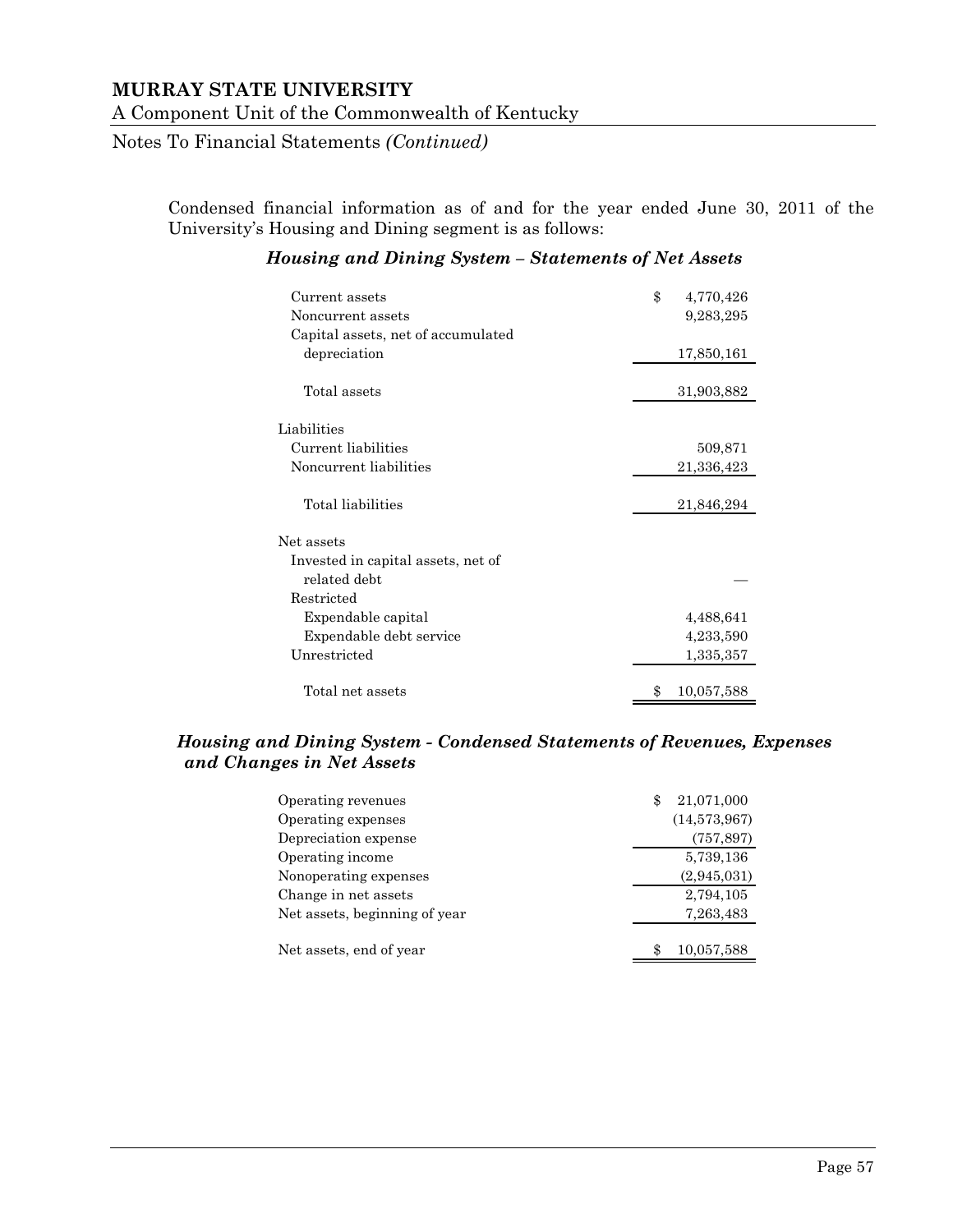Notes To Financial Statements *(Continued)*

#### *Housing and Dining System - Condensed Statements of Cash Flows*

| Cash flows from                          |                |
|------------------------------------------|----------------|
| Operating activities                     | 6,390,473<br>S |
| Noncapital financing activities          | (2, 155, 133)  |
| Capital and related financing activities | (2,615,122)    |
| Investing activities                     | (79, 734)      |
| Net increase in cash                     | 1,540,484      |
| Cash, beginning of year                  | 6,842,845      |
| Cash, end of year                        | 8,383,329      |

#### *Susan E. Bauernfeind Student Recreation and Wellness Center*

The University entered into an agreement with the City of Murray, Kentucky on December 30, 2002, to finance the construction of a student recreation/wellness center. The University established a \$3.00 per credit hour student fee, effective for the Fall 2002 semester, to be designated as the Wellness Center Fee. A portion of the revenues from this fee will be used to fund all debt and debt related expenses according to the terms and provisions of the Memorandum of Agreement between the University and the City of Murray.

The City of Murray refunded the original bonds in the spring of 2012 to take advantage of an overall decrease in net interest costs. The terms of original agreement between the University and the City of Murray remained unchanged, with the exception of changes in the amount of debt and interest payments.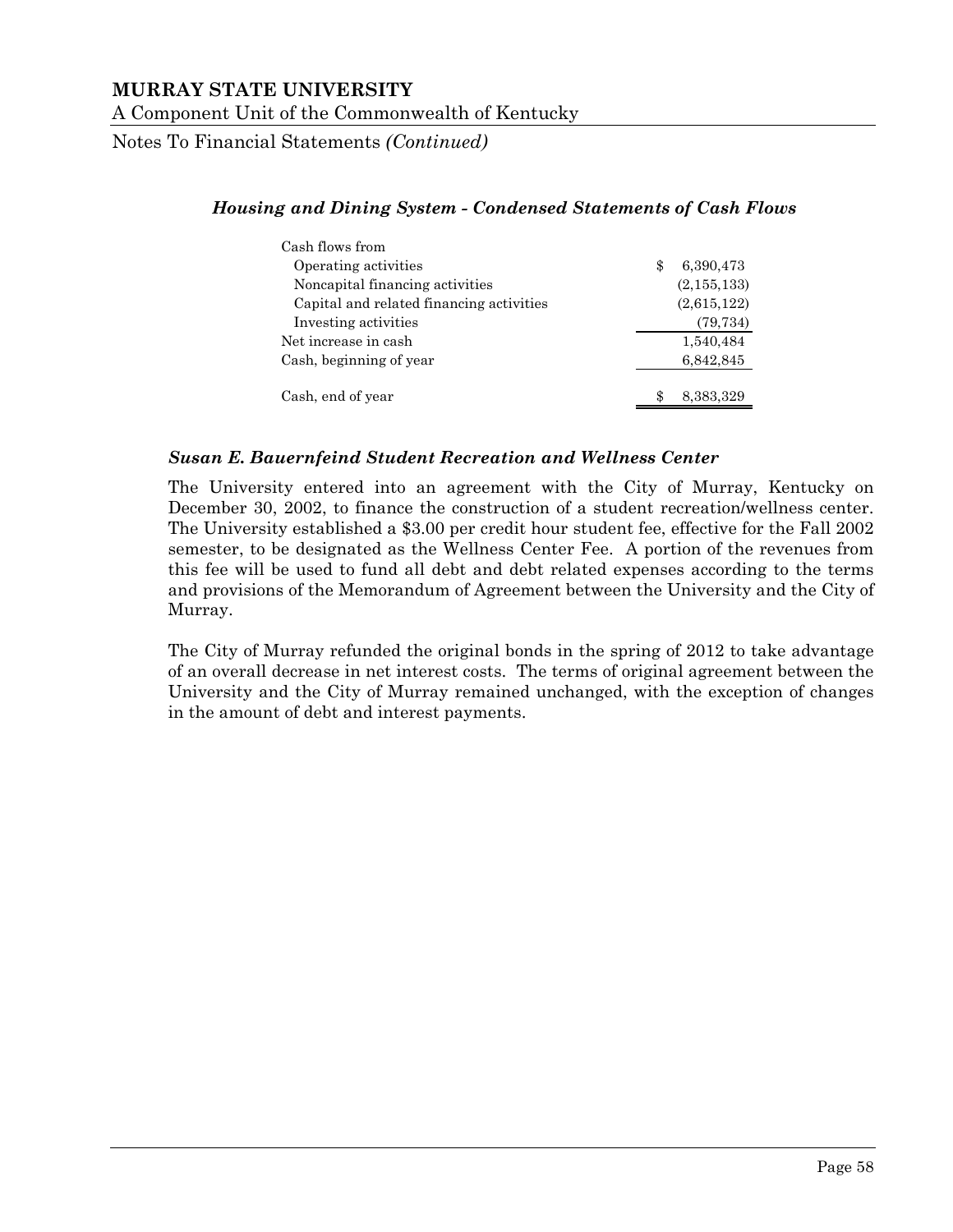Notes To Financial Statements *(Continued)*

Condensed financial information as of and for the years ended June 30 of the University's Wellness Center segment are as follows:

|                                    | 2012            | 2011           |
|------------------------------------|-----------------|----------------|
| Assets                             |                 |                |
| Current assets                     | \$<br>216,306   | \$<br>168,852  |
| Noncurrent assets                  | 1,481,395       | 1,542,353      |
| Capital assets, net of accumulated |                 |                |
| depreciation                       | 8,587,514       | 8,856,229      |
| Total assets                       | 10,285,215      | 10,567,434     |
| Liabilities                        |                 |                |
| Current liabilities                | 38,062          | 51,967         |
| Noncurrent liabilities             | 8,979,018       | 9,235,000      |
| Total liabilities                  | 9,017,080       | 9,286,967      |
| Net assets                         |                 |                |
| Invested in capital assets, net of |                 |                |
| related debt                       | (391,504)       | (114, 697)     |
| Restricted                         |                 |                |
| Expendable capital                 | 715,314         | 528,008        |
| Expendable debt service            | 728,070         | 704,910        |
| Unrestricted                       | 216,255         | 162,246        |
| Total net assets                   | 1,268,135<br>\$ | 1,280,467<br>S |

#### *Wellness Center - Condensed Statements of Net Assets*

#### *Wellness Center - Condensed Statements of Revenues, Expenses and Changes in Net Assets*

|                               | 2012         | 2011            |
|-------------------------------|--------------|-----------------|
| Operating revenues            | \$<br>77,682 | \$<br>87,161    |
| Operating expenses            | (517, 669)   | (622,520)       |
| Depreciation expense          | (268, 715)   | (268, 715)      |
| Operating loss                | (708, 702)   | (804, 074)      |
| Nonoperating revenues         | 696,370      | 887,968         |
| Change in net assets          | (12, 332)    | 83,894          |
| Net assets, beginning of year | 1,280,467    | 1,196,573       |
| Net assets, end of year       | 1,268,135    | 1,280,467<br>\$ |